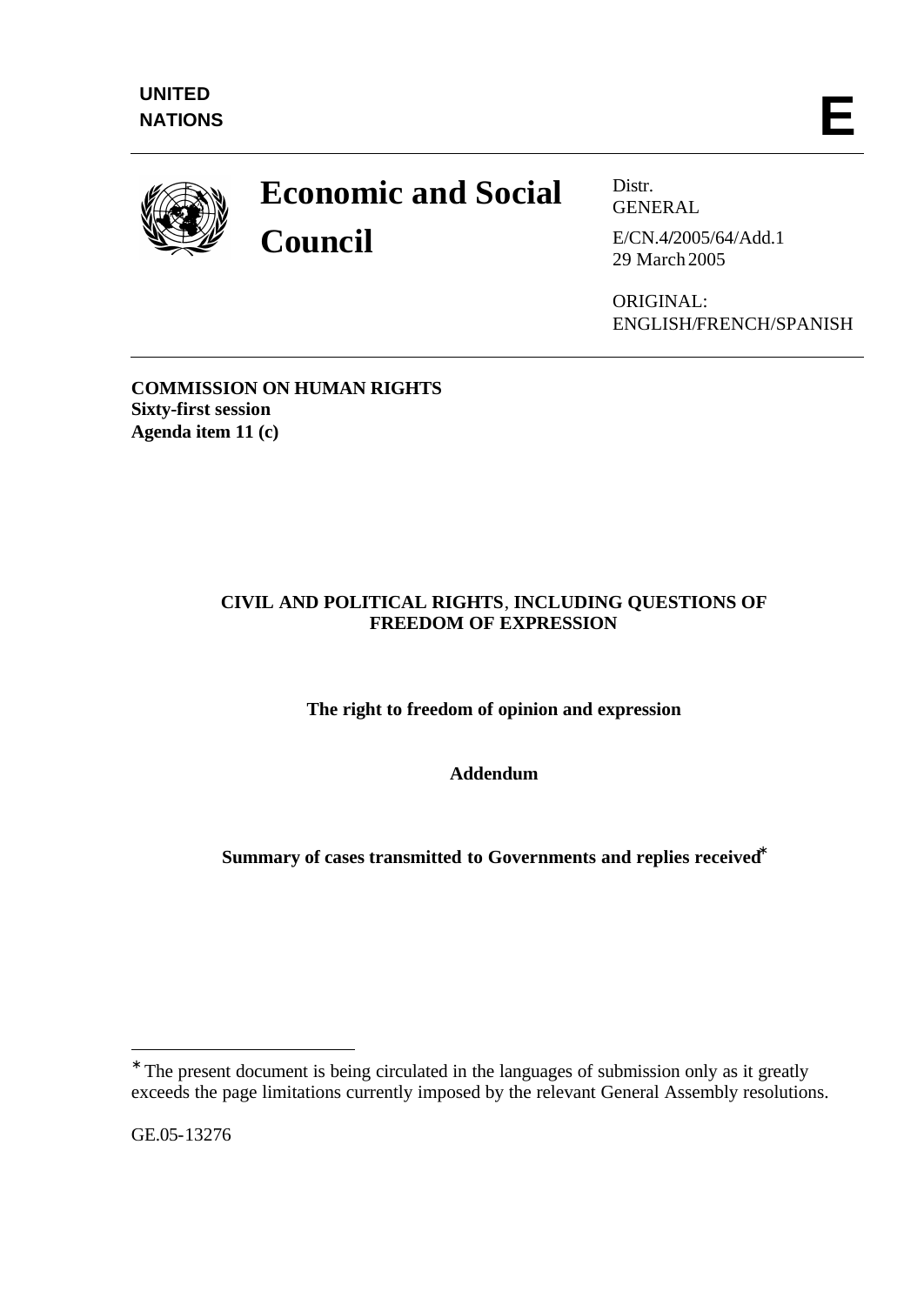### **Introduction**

1. This addendum to the report of the Special Rapporteur on the promotion and protection of the right to freedom of opinion and expression gives an account of actions undertaken by the Special Rapporteur between 1 January and 31 December 2004. It also contains in summary form the replies received from Governments to his communications.

2. Replies to communications received after 31 December 2004 will be included in the Special Rapporteur's report to the sixty-second session of the Commission on Human Rights.

3. Owing to restrictions on the length of documents, the Special Rapporteur has been obliged to reduce considerably details of communications sent and received. As a result, replies from Governments could not be published in their entirety.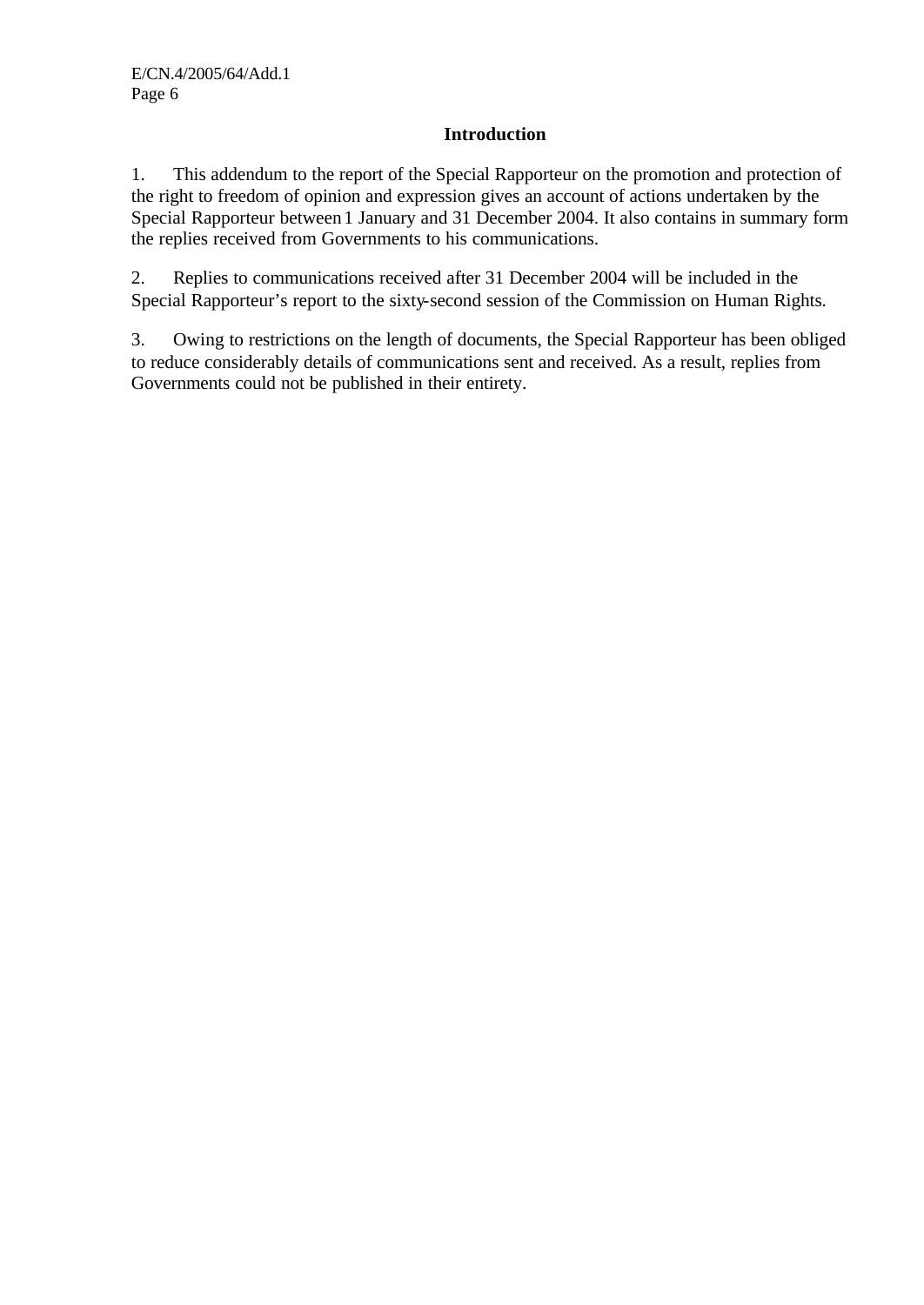E/CN.4/2005/64/Add.1 Page 59

#### **China**

142. On 8 January 2004, the Special Rapporteur, jointly with the Special Rapporteur on the question of torture and the Special Rapporteur on violence against women, its causes and consequences, sent an urgent appeal concerning **Cui Suzhen**, a 61-year-old female resident of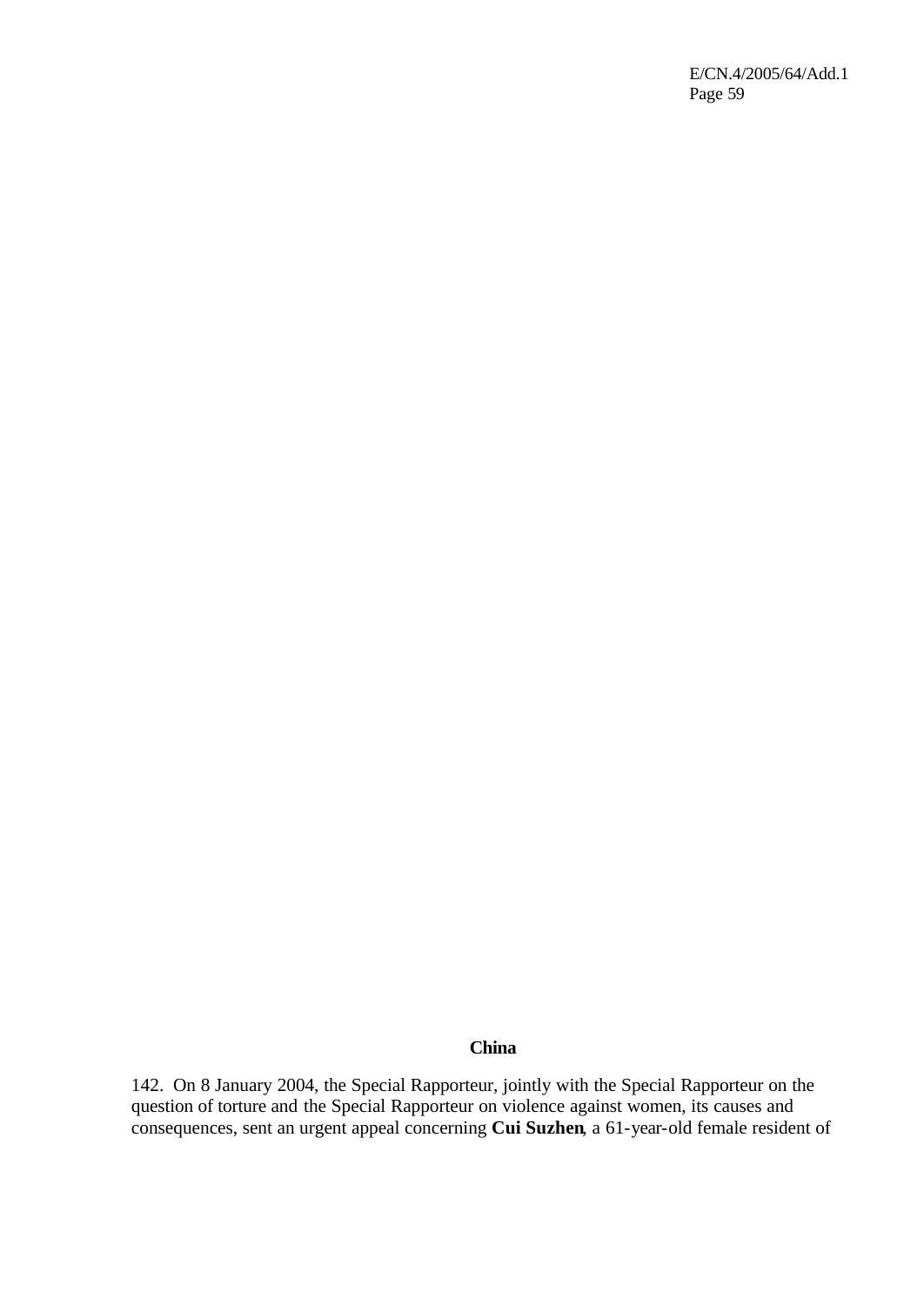E/CN.4/2005/64/Add.1 Page 60

Shenze County, Shijiazhuang City, Hebei Province, who was reportedly detained in the Shijiazhuang Labour Camp because she practised Falun Gong. On 8 April 2001, she was reportedly transferred to the Gaoyang Labor Camp in Hebei Province. It is alleged that, since she went on a hunger strike to protest the treatment received, she was force-fed human excrement on three separate occasions, and afterwards suffered from serious diarrhea. As a result, she was reportedly sent to the Gaoyang County Hospital for emergency treatment. The attending doctor allegedly pointed out that feeding a person human excrement in that quantity can cause death. Upon being sent back to the labour camp, she was allegedly continuously beaten by the guards, who are said to have crushed her nipples, shocked her with electric batons simultaneously while pouring water on to her. They also used pliers to pinch her flesh, and buried her in snow until she passed out. At the time that this communication was sent, it was reported that she was still being detained in the labour camp, where she was believed to be at risk of being subjected to similar treatment.

143. On 21 May 2004, the Government sent a response to the Special Rapporteur's communication of 8 January 2004 stating that **Cui Suzhen** was ordered by the labour rehabilitation committee in Shijiazhuang, Hebei Province, to undergo three years' labour reeducation (from 20 July 2000 to 19 July 2003) for having severely disrupted public order, owing to her severe obsession with Falun Gong. She entered the Shijiazhuang labour re-education facility in January 2001 and in April of that year was transferred to the facility in Gaoyang. She suffered from heart disease and received emergency medical treatment while in re-education. During that time she gradually realized that Falun Gong was a deceptive and harmful fallacy and overtly broke with it; because her conduct had significantly improved, she was rewarded with a 119-day reduction in her term, and was given an early release on 22 March 2003. The people's police at the labour re-education facility enforced the law in a civilized manner, and there were absolutely no instances of ill-treatment causing severe diarrhea or electric shocks being administered, as alleged. Cui underwent labour re-education in accordance with procedures prescribed by law because she accepted the delusions, poisons and incitement of Falun Gong and seriously disrupted social order; her case had nothing to do with freedom of expression.

144. On 15 January 2004, the Special Rapporteur, jointly with the Chairperson-Rapporteur of the Working Group on Arbitrary Detention, sent an urgent appeal concerning **Kong Youping**, a 48-year-old factory worker from Anshan, north-eastern China, who was arrested on 13 December 2003 for posting five articles and seven poems on a foreign web site since June 2003, in which he called for a review of the events of the "Beijing spring" and an end to alleged corruption among political officials. Five police officers reportedly arrested Kong Youping at his home and seized his computer.

145. On 21 May 2004, the Government sent a response to the Special Rapporteur's communication of 15 January 2004 concerning **Kong Youping.** The Government stated that following a thorough investigation in November 2003, the Shenyang public security authorities cracked a major murder case in which the perpetrator had been at large. A suspect was caught. Following investigations with the suspect, he confessed that, after running away and hiding, he had continued, together with Kong Youping and others, to engage in illegal acts. The Government further stated that, after obtaining the relevant evidence, the public security authorities used coercive measures prescribed by law in respect of the suspect. In enforcing the law, China's public security authorities strictly observed legally prescribed procedures and acted in accordance with the law. Moreover, the Government asserts that Kong's legitimate rights were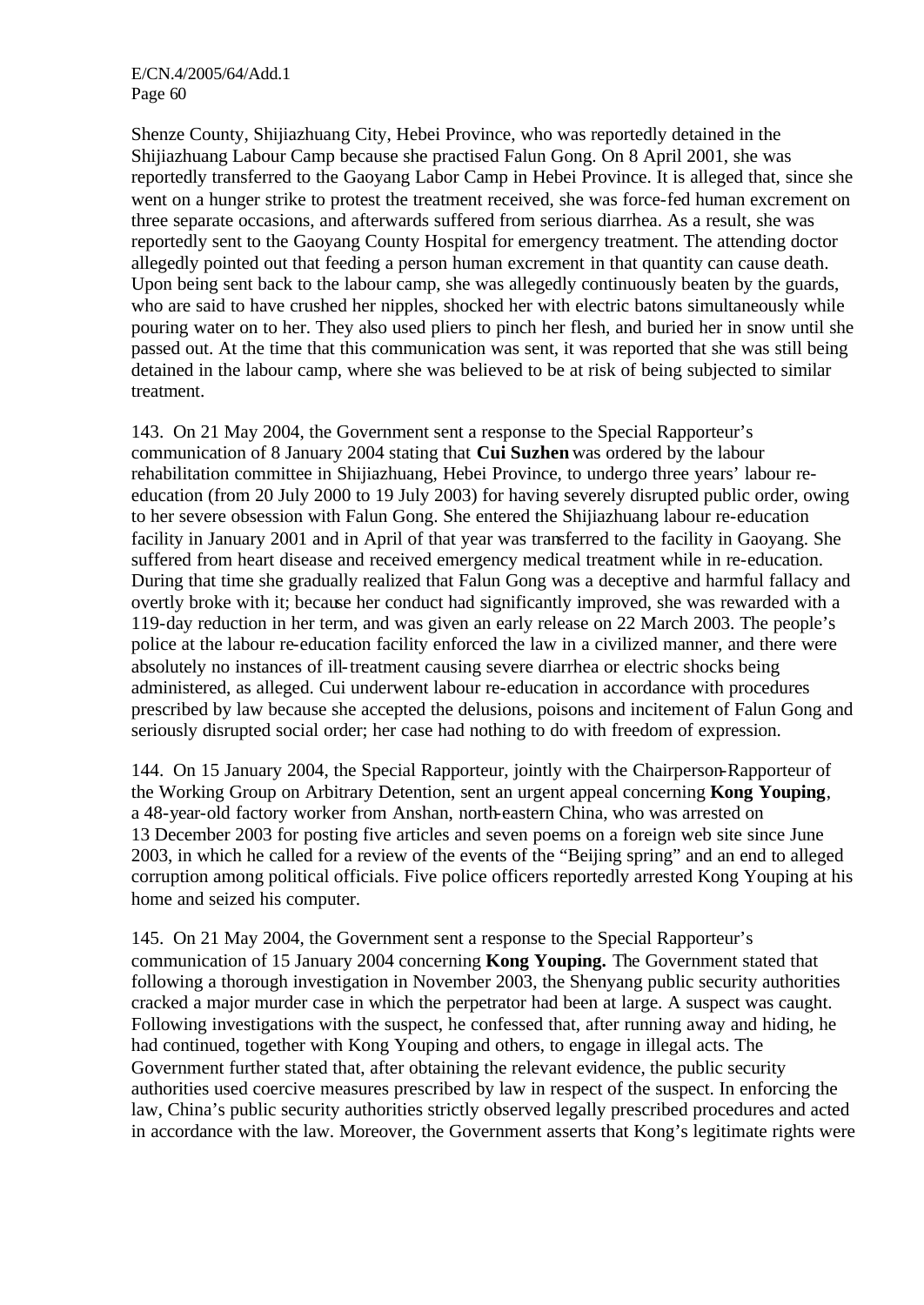fully guaranteed and that the case did not involve any arbitrary detention or has anything to do with freedom of expression.

146. On 4 February 2004, the Special Rapporteur, jointly with the Special Rapporteur on the right to health and Special Rapporteur on the question of torture, sent an urgent appeal concerning **Tian Xianofei**, 40 years of age, and resident of Cuidong Street, Pingshan District, Liaoyang City, Liaoning Province, who was reportedly detained in the Huazi Prison in Liaoyang City, and sentenced to 10 years by the Pingshan District Court, allegedly for being a Falun Gong practitioner. According to the information received, Mr. Tian began a hunger strike on 20 July 2003, and was held in solitary confinement with two prisoners monitoring him around the clock. It is alleged that while he was asleep, his hands were handcuffed to the bed. His health was reportedly deteriorating from forced feedings and he had difficulty walking. It is alleged that he was denied medical treatment, and would continue to be denied such treatment until his internal organs malfunction or he renounced Falun Gong. He was reportedly not permitted visits by his family. Moreover, **Cao Jiguang**, 35, an employee of the Cotton and Linen Company, Linshui County, Sichuan Province, was reportedly detained in Guangyuan Jail in Sichuan Province, serving out a five-year sentence, allegedly for being a Falun Gong practitioner. It is reported that he was detained in a small cell where five inmates are ordered to watch him throughout the day. He was reportedly on the verge of death after beginning a hunger strike to protest against his alleged torture by the prison guards. It is reported that, on a previous hunger strike, Cao Jiguang was force-fed by the jail's doctor, who inserted a plastic tube into his trachea and pulled it out repeatedly to hurt him, and that before force-feeding him, the guards opened his mouth with an instrument, which caused severe injuries inside his mouth. It is further reported that after his hunger strike, the guards reduced his food by half.

147. On 21 May 2004, the Government sent a response to the Special Rapporteur's communication of 4 February 2004, stating that **Tian Xiaofei** was sentenced on 21 August 2002 by the Pingshan District People's Court in Benqi to 10 years' imprisonment for the crime of using a heretical organization to undermine law enforcement. After he entered prison he stopped eating normally, but through patient education and counselling his condition had stabilized; he was eating normally, and hospital tests indicated that his health was excellent. While serving his sentence he was never denied family visits, as alleged. **Cao Jiguang** was sentenced on 19 July 2002 by the Linshui County People's Court to five years' imprisonment for the crime of using a heretical organization to undermine law enforcement. After entering prison, he became impulsive and irritable, but through patient, attentive education and counselling provided by the prison his mood improved and he submitted to supervision. He has not been subjected to "torture", as alleged, nor is he "on the verge of death".

148. On 4 February 2004, the Special Rapporteur sent an urgent appeal regarding **Liu Xiaolian**, 64 years old, a resident of Chibi Town, Chibi City, Hubei Province. She was reportedly arrested on 28 December 2003 by the local Chibi City police and her whereabouts were unknown at the time this communications was sent. Ms. Xiaolian had reportedly been detained on several occasions and subjected to torture and ill-treatment for allegedly being a Falun Gong practitioner. For example, on 6 December 2002, while she was reportedly detained at the First Detention Centre, Chibi City, 19 police officers and inmates started to beat Ms. Liu. Her body was reportedly pulled in five different directions simultaneously; her vagina was torn from the force and all her joints became dislocated. Others reportedly took turns beating her with 55 pound shackles while she was being pulled apart. Ms. Liu reportedly suffered many broken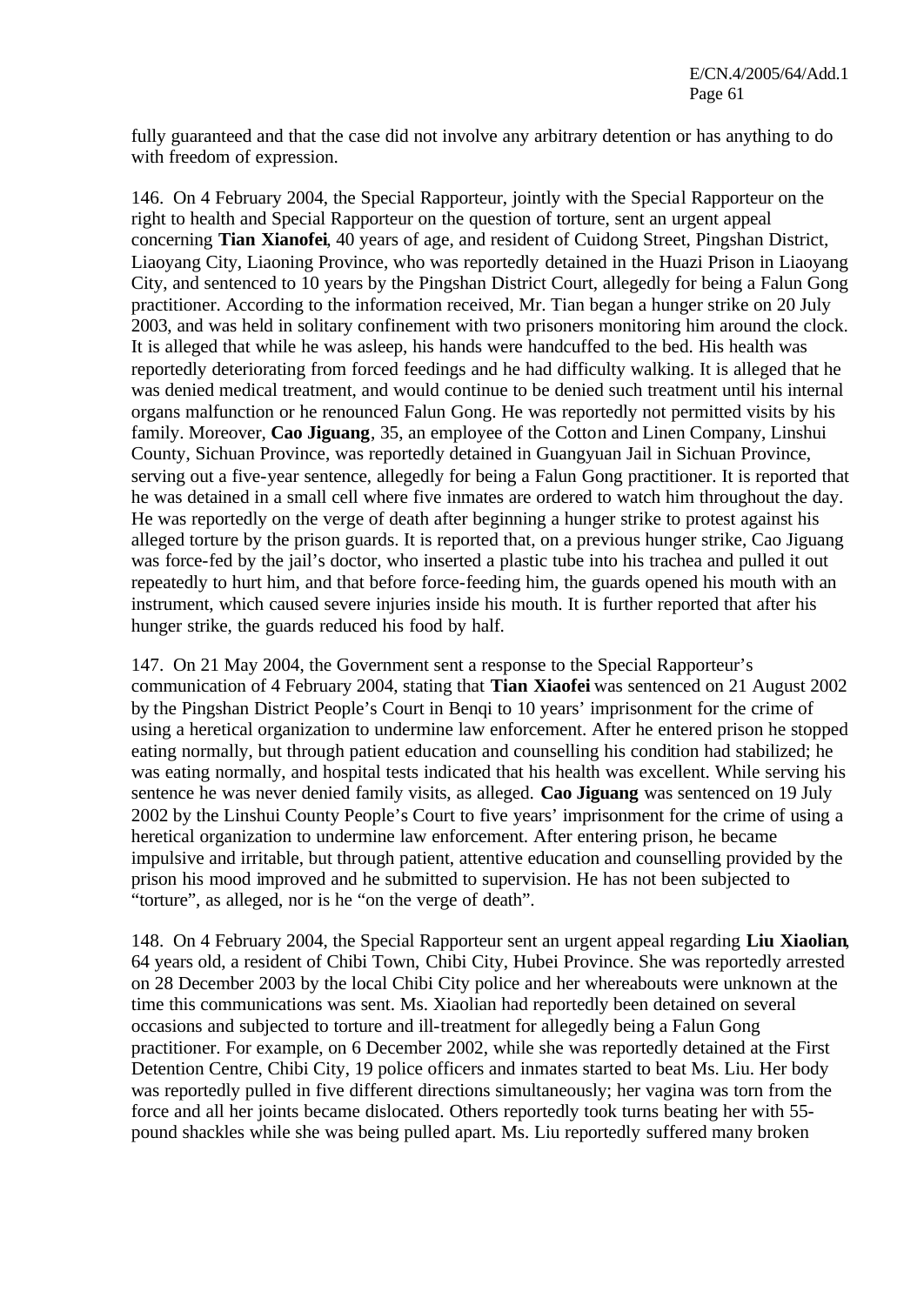bones and other severe injuries over the course of the day and fell unconscious due to the intense pain. Her head was reportedly violently banged, and she was then reportedly cuffed with 55 pound shackles for one week, and denied food for two weeks. In view of past allegations of torture against Ms. Xioalian, and her present unknown whereabouts, serious concerns are expressed for her well-being.

149. On 21 May 2004, the Government sent a response to the Special Rapporteur's communication of 4 February 2004 stating that on 15 September 2002 **Liu Xiaolian** was placed in criminal detention by the local public security authorities, in accordance with the law, on suspicion of having committed a crime because she had engaged in heretical Falun Gong activities. Following education, she was released. On 29 December 2003, she was again placed in criminal detention for carrying out these activities. On 14 January 2004, the local labour rehabilitation committee ordered her to undergo a period of labour re-education of two years and six months. She is currently undergoing labour re-education. While in detention she was not subjected to any ill-treatment and her legitimate rights and interests were respected. The compulsory measures taken by the public security authorities in respect of Liu, as well as the decision in her case, all had their basis in her heretical Falun Gong activities and the fact that she was a criminal suspect and had absolutely nothing to do with freedom of expression or opinion. When Liu entered the facility the staff strictly followed the method of "educate, reform and rescue" in dealing with her and conscientiously sought to guarantee her legitimate rights and interests; she was never beaten, verbally harassed or subjected to ill-treatment.

150. On 13 February 2004, the Special Rapporteur sent an urgent appeal concerning **Ms. W.L.**, a 17-year-old middle school student, from Machang, Suileng County, Heilongjiang Province. According to information received, in July 2002, W.L. attended a joint entrance examination for a provincial high school and answered a question in the politics section of the paper concerning Falun Gong, saying that, "Falun Dafa is good, and Falun Dafa is righteous". It is reported that later, officials from the Political and Judiciary Committee of the Police Department and Provincial Education Committee came looking for her, and she was forced to leave home. It is reported that her parents were arrested and ill-treated by personnel from the "610 Office". In May of 2003, W.L. was working in Harbin City, where she was reportedly seized by the police and sent to Suileng, where she is reportedly still detained, and it is not clear whether she was charged with any offence. Reports indicate that specific orders were issued at the time of her arrest by the chief of the "610 Office" in Suileng County to detain her until she turned the legal age of 18 years and then to sentence her.

151. The Government sent a response to the Special Rapporteur's communication of 13 February 2004 concerning **Ms. W.L**. The Government stated that in 2001 she wrote statements advocating Falun Gong on a junior middle school exam, After this, the teachers tried to educate her, but she insisted, quit school and ran away from home. In May 2003, she engaged in heretical Falun Gong activities in Harbin and was placed in criminal detention, in accordance with the law, by the Harbin public security authorities. The security authorities there educated her and then released her, while providing her with appropriate assistance regarding schooling and livelihood. She resumed a normal life and was in excellent health. The allegations that her parents have been arrested and that she was being detained until she is 18 are groundless. The Government states that Falun Gong is not a religion but an antisocial, anti-scientific, anti-human heretical organization that had increasingly shown a tendency towards violence.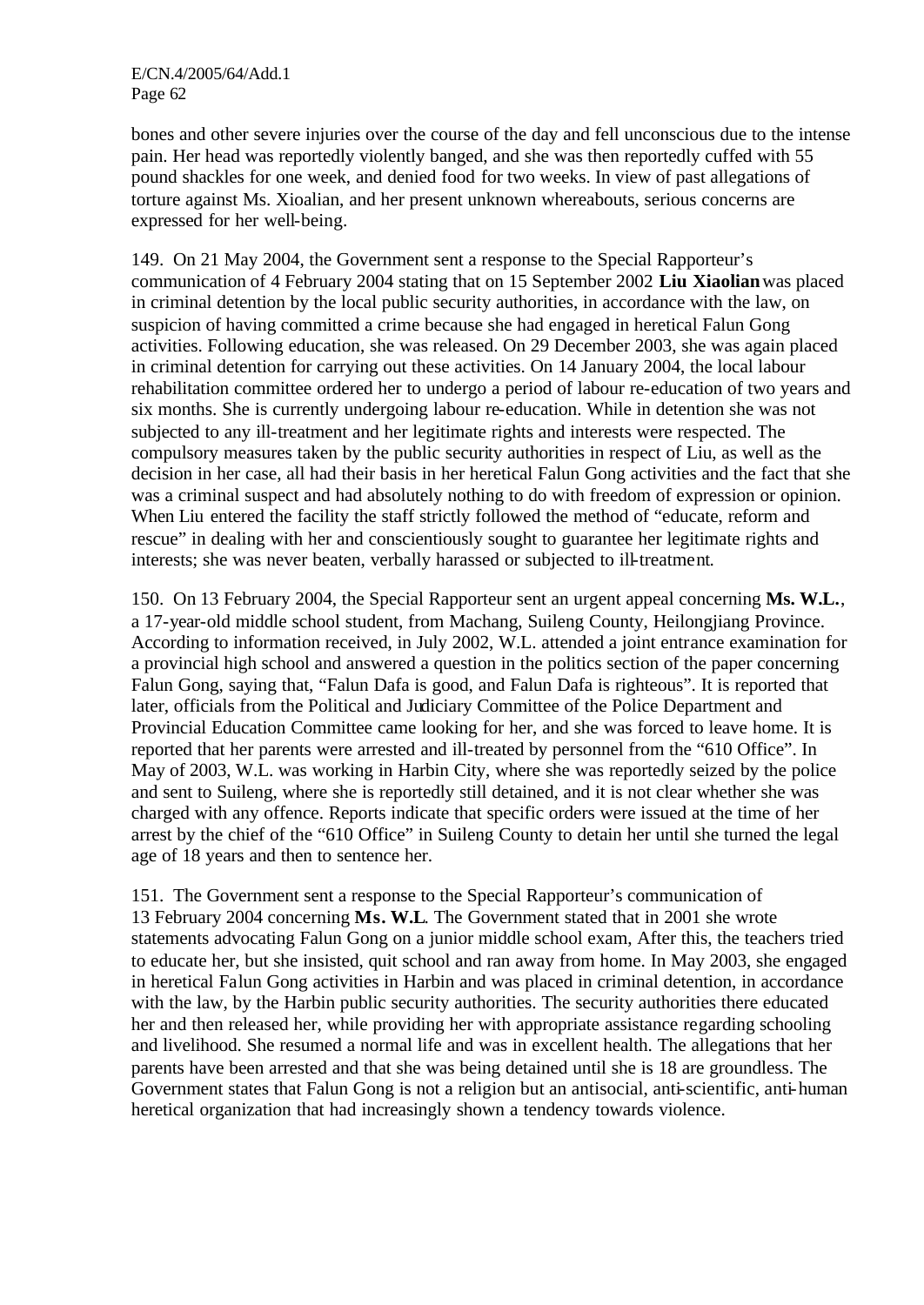152. On 26 February 2004, the Special Rapporteur, jointly with the Chairperson-Rapporteur of the Working Group on Arbitrary Detention, and the Special Rapporteur on the question of torture, sent an urgent appeal concerning **Sun Yuhua**, who was reportedly arrested at her home on 14 January 2004 at about 2 p.m., by a group of policemen (whose names are known to the Special Rapporteurs), led by the Chief of the Political Security Team at the Hulan County Police Station, allegedly because she practised Falun Gong. The policemen reportedly took Ms. Sun to the Hulan County Police Station, where officers (whose names are known to the Special Rapporteurs) reportedly beat and tortured her. Reports indicate that she was later sent to the Hulan County Second Detention Centre, where she reportedly went on a hunger strike to protest her torture and detention. When she refused to give up her beliefs, she was reportedly transferred to the Hulan County First Detention Centre, where she continued her hunger strike, and was allegedly force-fed, causing her physical condition to become critical. Fears were expressed that she might die from the treatment she allegedly received. Reports also indicate that, reportedly as a result of his public disclosure of the persecution of Falun Gong, Ms. Sun's husband, **Zhang Qingsheng**, was detained at Hulan County First Detention Centre. The police from the Hulan County Police Station also reportedly arrested **Ms. Sun's daughter**, an 18-year-old student at Hulan County College, on 14 January 2004. She was reportedly interrogated and tortured for four days, before being sent to the Harbin Second Detention Centre.

153. On 5 July 2004, the Government sent a response to the Special Rapporteur's communication of 26 February 2004 stating that **Sun Yuhua** and **Zhang Qingshen** were ordered in April 2001 by the local labour rehabilitation authorities to undergo labour re-education for two and three years, respectively, for having produced and distributed Falun Gong propaganda. Because Sun was in poor health, she was allowed to undergo her re-education outside a facility, and in August 2002, Zhang Qingshen's term was converted to external re-education. In November 2003, he was arrested by the public security authorities while distributing Falun Gong propaganda in Hulan County, Heilongjiang Province. He was found to have on his person a large quantity of illegal propaganda. In February 2004, the Hulan County People's Court sentenced him to three years' imprisonment, in accordance with the law, for the crime of using a heretical organization to undermine the implementation of law. Because Sun Yuhua and Zhang Hui had helped him to produce the material, the local labour rehabilitation authorities ordered the two women on 13 February 2004 to undergo one year's labour re-education. During her sentence, Sun Yuhua began a hunger strike and was taken to the Hulan County No. 1 Hospital for treatment. The treatment was ineffective, however, and on 8 March 2004, she died. The judicial authorities strictly upheld the law and fully respected the legitimate rights of the two persons. Concerning Sun Yuhua, the authorities proceeded on the basis of humanitarian princ iples and, in accordance with the law, treated her leniently by, among other things, allowing her to undergo her sentence outside a facility. When her health declined, she was promptly taken to the hospital for treatment. The allegation of torture is pure fabrication.

154. On 1 March 2004, the Special Rapporteur, jointly with the Chairperson-Rapporteur of the Working Group on Arbitrary Detention and the Special Rapporteur on the question of torture, sent an urgent appeal concerning **Deborah Xu Yongling**, one of the leaders of the Chinese house Church (the unregistered Protestant Church), who was reportedly arrested on 25 January 2004. Her whereabouts were not known at the time this communication was sent. According to information received, Ms. Xu Yongling was sleeping at her niece's home, when two female police officers reportedly came to the house at around 11 p.m. They reportedly rushed to the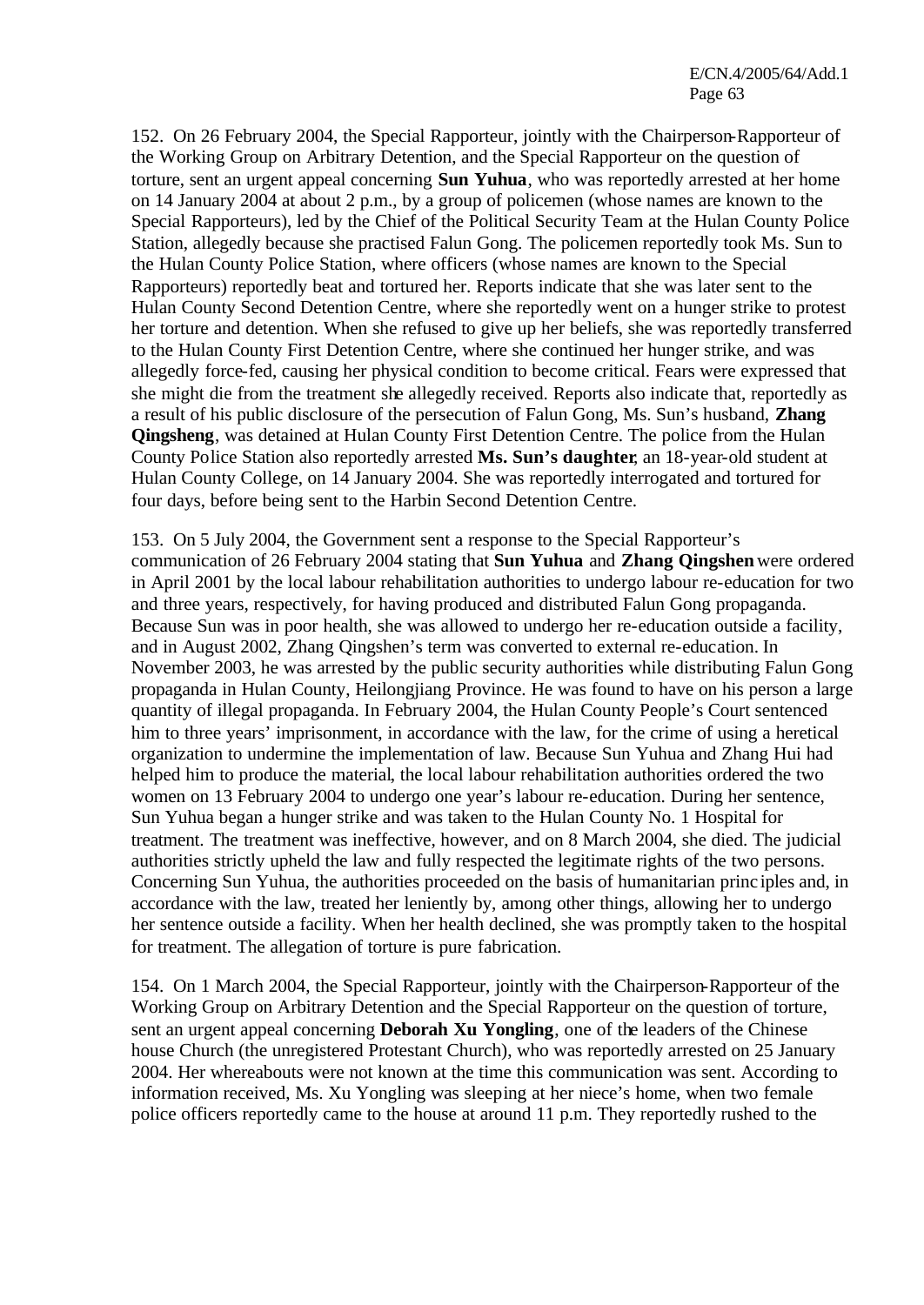second floor, where she was sleeping, handcuffed her and then took her to the central police station in Nanyang in Henan Province. It is also reported that they confiscated large numbers of photos, ID documents and other materials. Since her arrest, it has reportedly been impossible to receive news from her from the police in Nanyang. She is 58 years old and there is concern that she will not be able to withstand the physical and mental strain that she will be under. In addition, it is reported that due to the alleged persecution of the house church, she has spent most of the past 10 years in hiding, and as a consequence is in poor physical condition and suffers from breathing difficulties and high blood pressure. Deborah Xu Yongling is the sister of the well known house Church leader Peter Xu Yongze, who was reportedly detained many times until his departure abroad a few years ago.

155. On 26 May 2004, the Government sent a response to the Special Rapporteur's communication of 1 March 2004 stating that **Deborah Xu Yongling** employed deceptive means, fraudulently using the names of dead people to alter identity documents and making use of every trick in the book to engage in illegal activities. The facts were clear and the evidence conclusive: she violated the relevant laws and regulations and the police investigated her in accordance with the law. During the preliminary investigation, Deborah Xu Yongling made a full and candid confession. She was released on bail and is currently living with family members while awaiting trial. While taking compulsory measures in respect of Deborah Xu Yongling, the public security authorities acted strictly in accordance with the law and conscientiously protected her legitimate rights and interests; there were no instances of any ill-treatment. The allegations in the letter did not tally with the facts.

156. On 2 March 2004, the Special Rapporteur, jointly with the Chairperson-Rapporteur of the Working Group on Arbitrary Detention and the Special Rapporteur on the question of torture, sent an urgent appeal concerning **Li Dongqing**, a Falun Gong practitioner. She is reportedly detained at Dabei Women's Prison, Ba ixitaizi Village, Pingluo Town, Shenyang City, Liaoning Province. Li Dongqing, who suffers from hepatitis, has allegedly been subjected to prolonged periods of solitary confinement, scolding, beatings, and shocks with electric batons by guards, including during her period of detention at the Masanjia Labour Camp. Currently, her body is swollen and her state of mental health is said to be deteriorating. In view of allegations of torture and ill-treatment of Li Dongqing in detention, and her present state of health, concern is expressed for her mental and physical integrity.

157. On 15 March 2004, the Special Rapporteur, jointly with the Chairperson-Rapporteur of the Working Group on Arbitrary Detention, the Special Rapporteur on the question of torture and the Special Rapporteur on violence against women, its causes and consequences, sent an urgent appeal concerning **Yiwen Tang** (f), a 37 year-old Falun Gong practitioner, from Zuhai suburb of Guangzhou City, Guangdong Province. On 23 February 2004 Yiwen Tang is said to have been taken from her home following an application for a passport. Her husband was reportedly also interrogated in connection with her passport application. It is reported that she was, at the time this communication was sent, being detained for re-education at the Chutou Law School, in Guangzhou Baiyun district. On 10 March 2004 information was received that Yiwen Tang's health condition was critical. She was said to have been on hunger strike for 17 days to protest her detention. It is reported tha t her family had appealed to the police in Guangzhou City for an investigation into the legality of her detention and called for her immediate release. Allegedly, no action had been taken at the time this communication was sent.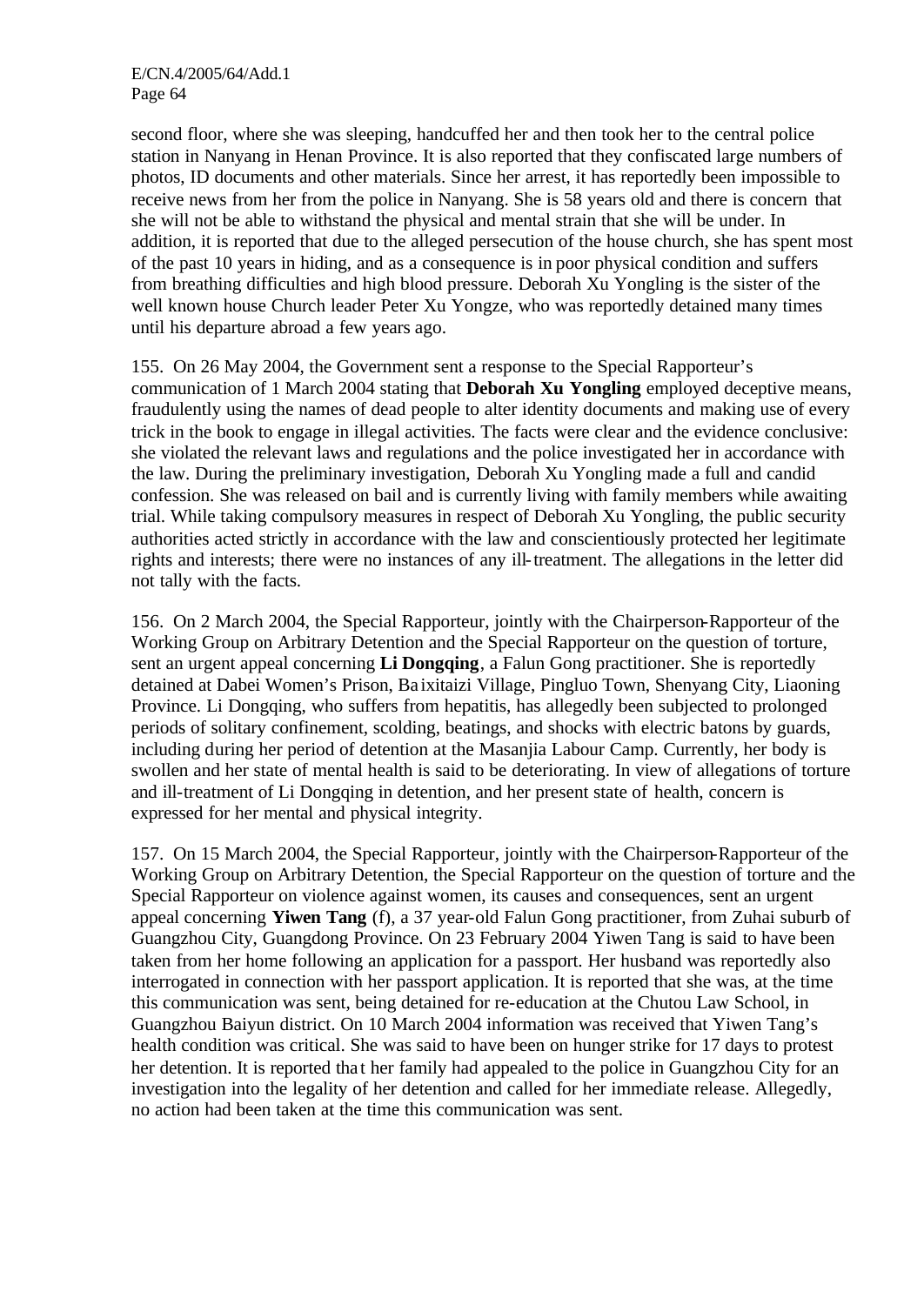158. The Government of China sent a reply to the Special Rapporteur's communication of 15 March 2004 concerning **Tang Yiwen**, also known as Pang Dongwen. The Government stated that Tang Yiwen was a practitioner of Falun Gong. In April 2002 she was ordered, in accordance with the law, to undergo labour re-education for having twice disrupted public order. Then, in August 2003 she was released from re-education. In February 2004 the local government sought to re-educate her but she resisted by undertaking a hunger strike. The local government actively endeavoured to save her life and she is now in excellent health.

159. On 16 March 2004, the Special Rapporteur, jointly with the Special Rapporteur on extrajudicial, summary or arbitrary executions and the Special Representative of the Secretary-General on the situation of human rights defenders, sent an urgent appeal concerning **Jiang Meili**, the wife of **Zheng Enchong**, a human rights defender who was imprisoned in October 2003 and whose case was the subject of an urgent appeal sent jointly be the Specia l Representative to the Secretary-General on the situation of human rights defenders and the Special Rapporteur on the promotion of the right to freedom of opinion and expression on 3 December 2003 (E/CN.4**/**2004/62/Add.1) and to which the Government responded on 2 March 2004, and the situation of **Shen Ting**, a campaigner on behalf of Shanghai residents displaced by urban developments who has also been advocating the release of Zheng Enchong. According to the information received, on 28 February 2004, Jiang Meili, who had travelled to Beijing to petition the National People's Congress on behalf of her husband, was reportedly detained by five women and two men who allegedly entered her hotel room, bound and gagged her and took her to a hotel in Hubei's Canzhou City. The following day she was reportedly taken to another hotel on Hutai Road. According to the information received, Jiang Meili was not informed of the reason for her detention and the men and women, reportedly officials of the Shanghai Representative Office in Beijing, the Shanghai Letters and Petitions Office and the Shanghai Municipal Public Security Bureau (PSB), did not present an arrest warrant. She was allegedly released on 1 March. It is reported that until the time this communication was sent, she had been under police surveillance and on 4 March was prevented from leaving her home to visit her husband. When she protested, she was allegedly taken to the Guoquing Lu Public Security Bureau and was released later that day. It is also reported that the authorities have confiscated her two mobile phones and have also reportedly disconnected her home phone line. According to additional information received, the mother of Shen Ting, **Mo Zhujie**, was reportedly abducted on 5 March 2004 while visiting a displaced resident. According to the information received, 11 individuals, some wearing police uniforms and one who was allegedly identified as a member of the Shimen Erlu Public Security Bureau, reportedly entered the premises and forced Mo Zhujie into a police vehicle. They allegedly placed a plastic bag over her head and threatened to kill her. She was reportedly released later that night. Concern has been expressed that Jiang Meili, Shen Ting and Mo Zhujie may have been targeted for their human rights work and in particular for campaigning against the reportedly arbitrary imprisonment of Zheng Enchong. Fears have been expressed for the life and physical integrity of the above-mentioned individuals.

160. By letter dated 26 May 2004, the Government replied to the urgent action sent on 16 March 2004 concerning **Jiang Meili**, **Zheng Enchong**, **Shen Ting** and **Mo Zhujie**. The Government reported that it had conducted diligent inquiries into the matters raised and concluded that Jiang Meili, female, age 50, from Shanghai, was displeased that the law-enforcement authorities had punished her husband, Zheng Enchong, for breaking the Chinese criminal law and falsified news reports time and time again, starting rumours and vilifying the Chinese authorities. In response,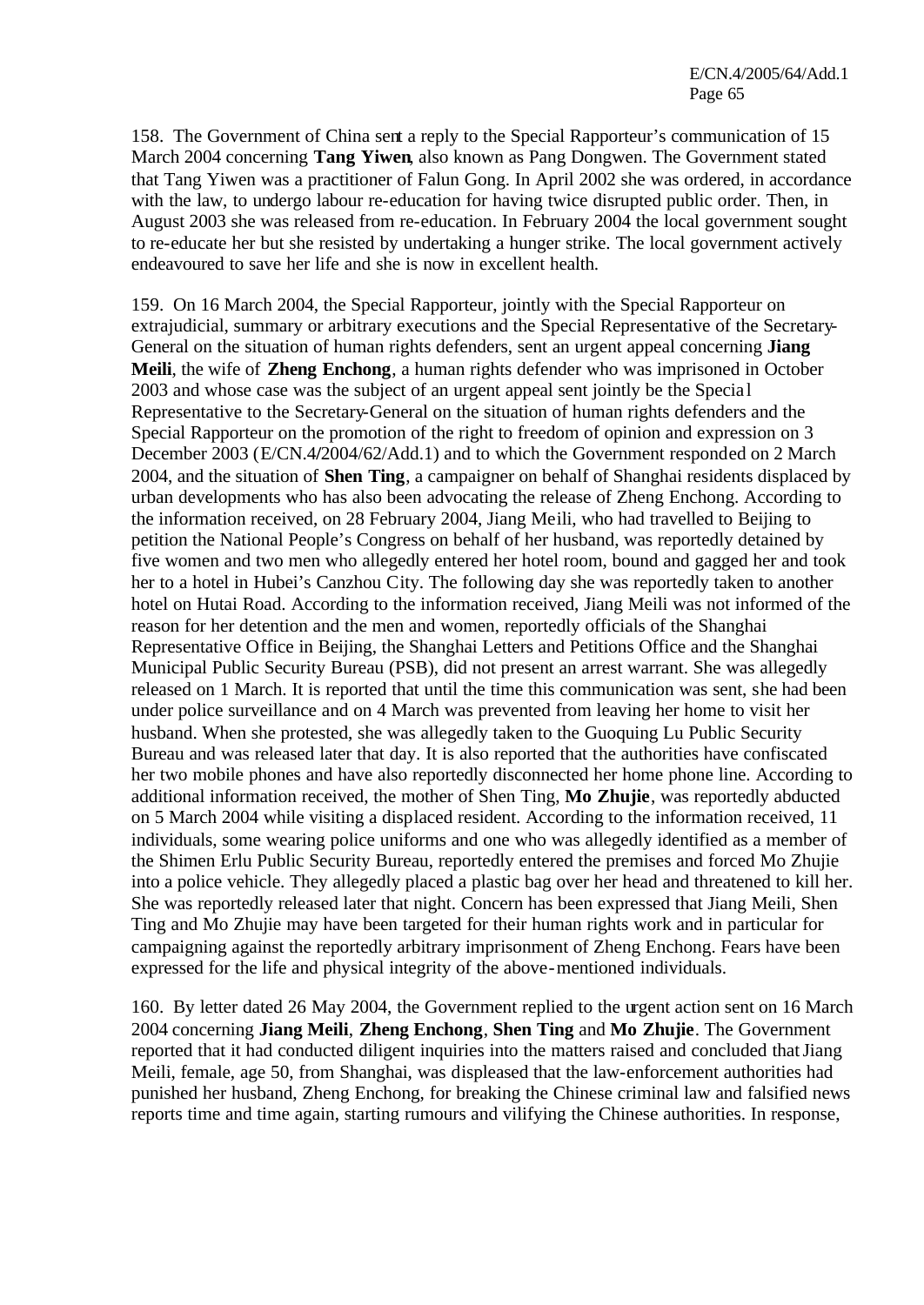the Shanghai municipal petitions department engaged with her in some educative mediation, on the basis of the relevant laws. In so doing, the public security organs did not apply any kind of coercion to her, nor did they confiscate any of her private belongings. The account given in the communication does not tally with the facts. Concerning Mo Zhujie, female, age 65, and her daughter Shen Ting, aged 38, they repeatedly spread rumours, influencing the foreign media and putting pressure on the Government in order to maximize their interests in a dispute over the demolition of their home. From March 2004 onwards, to create an impression, Mo has deliberately gone into hiding and the report has been put about abroad by her daughter, Shen Ting, that she has gone missing. On investigation, it transpires that the claims Mo was bundled by 11 individuals into a police vehicle and so forth do not tally with the facts.

161. The rumours that were spread and the disturbance caused by Jiang, Mo and Shen have nothing to do with freedom of speech and opinion. The Chinese Ministry of Justice took no coercive action against the three women, and their personal rights and other legitimate rights and interests were effectively guaranteed.

162. On 19 March 2004, the Special Rapporteur, jointly with the Special Rapporteur on the independence of judges and lawyers, sent an urgent appeal concerning **Yang Jianli**, who was reportedly arrested on 26 April 2002, and for whom an urgent appeal was sent on behalf of the Special Rapporteur on the question of torture and the Chairperson-Rapporteur of the Working Group on Arbitrary Detention on 11 December 2002 (E/CN.4**/**2003/67/Add.1). According to more recent information received, Mr. Yang was tried on 4 August 2003. It is reported that the authorities had four months from that date to make a ruling, in accordance with Criminal Code provisions, but that at the time this communication was sent, they had failed to pass a sentence. It is further reported that Yang Jianli, who was reportedly not allowed to have access to his lawyer during the first 14 months of his detention, asked to be allowed to speak to his lawyer without prison guards and security agents recording their conversation, and to be allowed to write letters. He was said to have begun a hunger strike on 3 March 2004 to push for his demands. Yang Jianli was editor-in-chief of the online review "Yibao" (www.chinaeweekly.com). He was arrested when returning to China to investigate worker strikes in the country's North-East, after his expulsion from the country for taking part in Tiananmen Square demonstrations in 1989. He was arrested for "failing to have a valid passport", and was charged on 17 July 2003 with "illegal entry into Chinese territory" and "spying for Taiwan". However, it was believed that Mr. Yang's critical stance vis-à-vis the authorities, in particular on the review "Yibao", might be the reason for his detention.

163. On 5 July 2004, the Government of China sent a response to the Special Rapporteur's communication of 19 March 2004 concerning **Yang Jianli**. The Government stated that, on 13 May 2004, the Beijing Second Intermediate People's Court issued a verdict, sentencing him to five years' imprisonment for the crime of illegally crossing state borders and fining him 1,000 yuan renminbi. China's judicial authorities acted in accordance with the law and based their sentence on article 110 of the Criminal Law concerning espionage, and on article 322 of the law concerning illegal border crossings. International human rights law was also respected throughout.

164. On 24 March 2004, the Special Rapporteur sent an urgent appeal concerning the reported sentencing on 19 March 2004 by the Dongshan District Court in Guangzhou, Guangdong Province, of **Yu Huafeng**, the deputy editor-in-chief and general manager of the *Nanfang Dushi*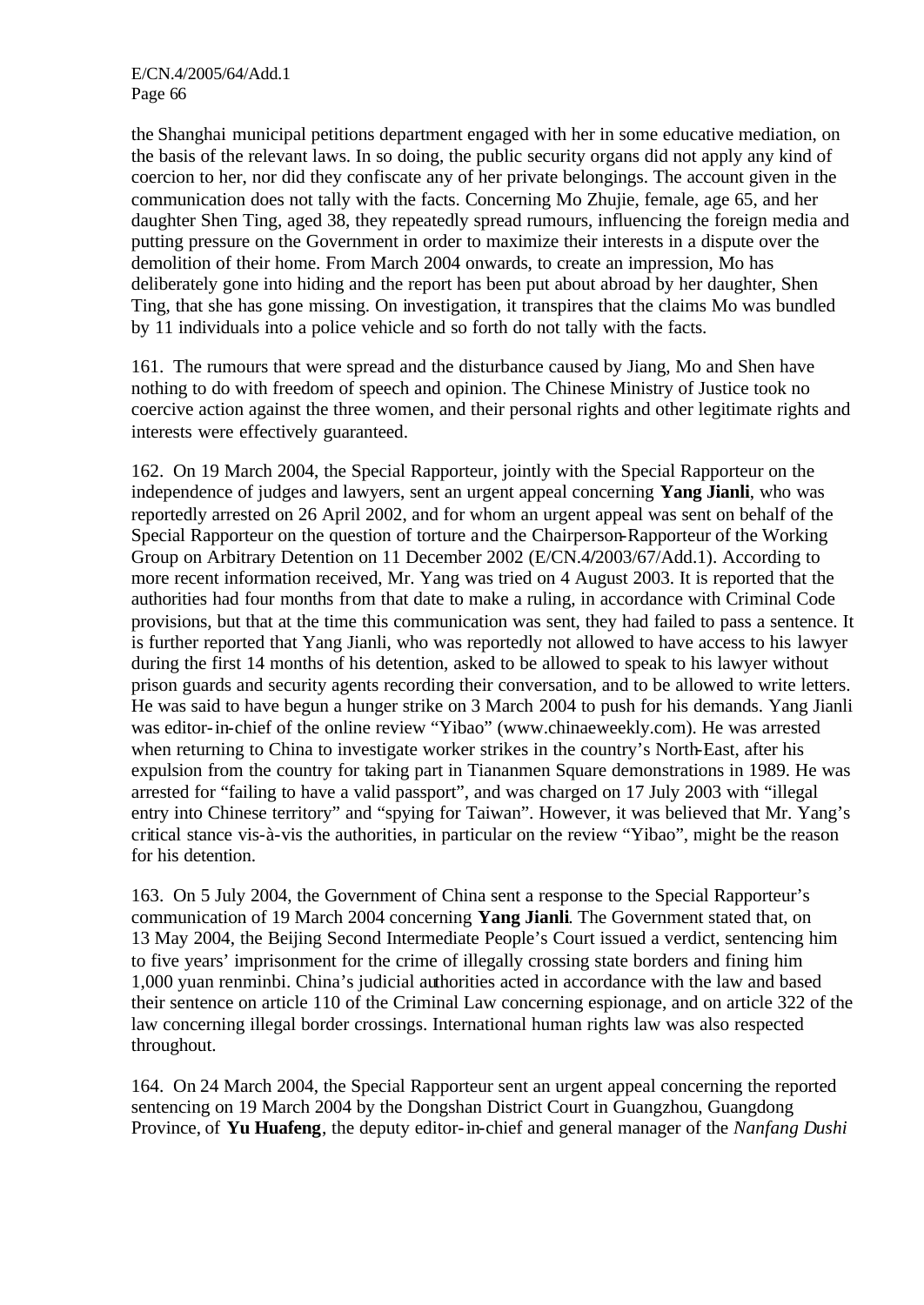*Bao* newspaper, to 12 years in prison on corruption charges and of Li Minying, former editor of the *Nanfang Dushi Bao*, to 11 years for bribery in a related case. It is reported that both Yu and Li will appeal the ruling. It is also reported that on the same date, at about 3 a.m., public security officials from Guangzhou arrested *Nanfang Dushi Bao* editor-in-chief **Cheng Yizhong** while he was visiting Sichuan Province, and brought him back to Guangdong where he was reportedly detained at the time this communication was sent in the Number One Detention Center in Guangzhou on suspicion of corruption. Officials reportedly searched his home in Guangzhou and confiscated a number of publications and books about Chinese politics. It is further reported that on 6 January 2004, authorities already detained Cheng from the paper's offices and interrogated him about the paper's financial activities, and released him eight hours later. It is believed that these actions might have been triggered by the independent investigative reporting of *Nanfang Dushi Bao* on social issues and reported wrongdoing by local officials. In particular, reference is made to the newspaper's article on the case of college student Sun Zhigang, who was beaten to death in March 2003 while being held in police custody in Guangzhou, which reportedly led to the arrest of several local government and police officials, and to its 26 December 2003 article on a suspected Severe Acute Respiratory Syndrome (SARS) case in Guangzhou, the first new case in China since the epidemic died out in July 2003, at a time when the Government had not yet publicly released information about the case.

165. On 5 July 2004, the Government of China sent a response to the Special Rapporteur's communication of 24 March 2004 concerning State employee **Yu Huafeng**, former deputy editor, general manager and advertising manager of the Southern Metropolis News (*Nanfang Dushi Bao*). The Government stated that Yu Huafeng had obtained and made improper use of bonus monies, which constituted the crime of embezzlement, for which he was sentenced to 10 and a half years and ordered to pay 50,000 yuan as well as two years' imprisonment for bribery of State employees. Li Minying, former member of the management board of the Southern Metropolis News and investigator and editor of the paper, used his privileges as a member of the paper, accepted bribes and sought benefits from Yu Huafeng in the context of the advertising department. Considering the fact that he had voluntarily confessed to the plot and had undertaken on his own initiative to return the entire amount, his punishment was reduced. For accepting a bribe, he was sentenced to 11 years' imprisonment and fined 10,000 yuan. The case regarding Cheng Yizhong, former editor of the *Southern Metropolitan Daily*, also suspected of the crime of embezzlement, was in the investigation phase. The Government of China reiterated that its Constitution and legislation clearly stipulated that citizens enjoyed the right to freedom of opinion and expression. Article 35 of the Constitution of China stated that "citizens of the People's Republic of China enjoy freedom of speech, of the press, of assembly, of association, of procession and of demonstration". The Government ensured that these freedoms and rights were protected in accordance with the law. In exercising these rights and enjoying these freedoms, however, citizens had to assume their corresponding duties under the law. While the Universal Declaration on Human Rights recognized that citizens enjoyed all sorts of rights, it clearly stipulated that, in the exercise of their rights and freedoms, all persons would be subject to such limitations as determined by the law. The present case, according to the Government of China, is a criminal case involving the use of professional privileges to engage in economic crime. The compulsory measure taken by the Chinese judicial authorities in respect of Yu and the others as well as the sentences imposed had their basis in those individuals' illegal activities, and had absolutely nothing to do with freedom of expression or opinion.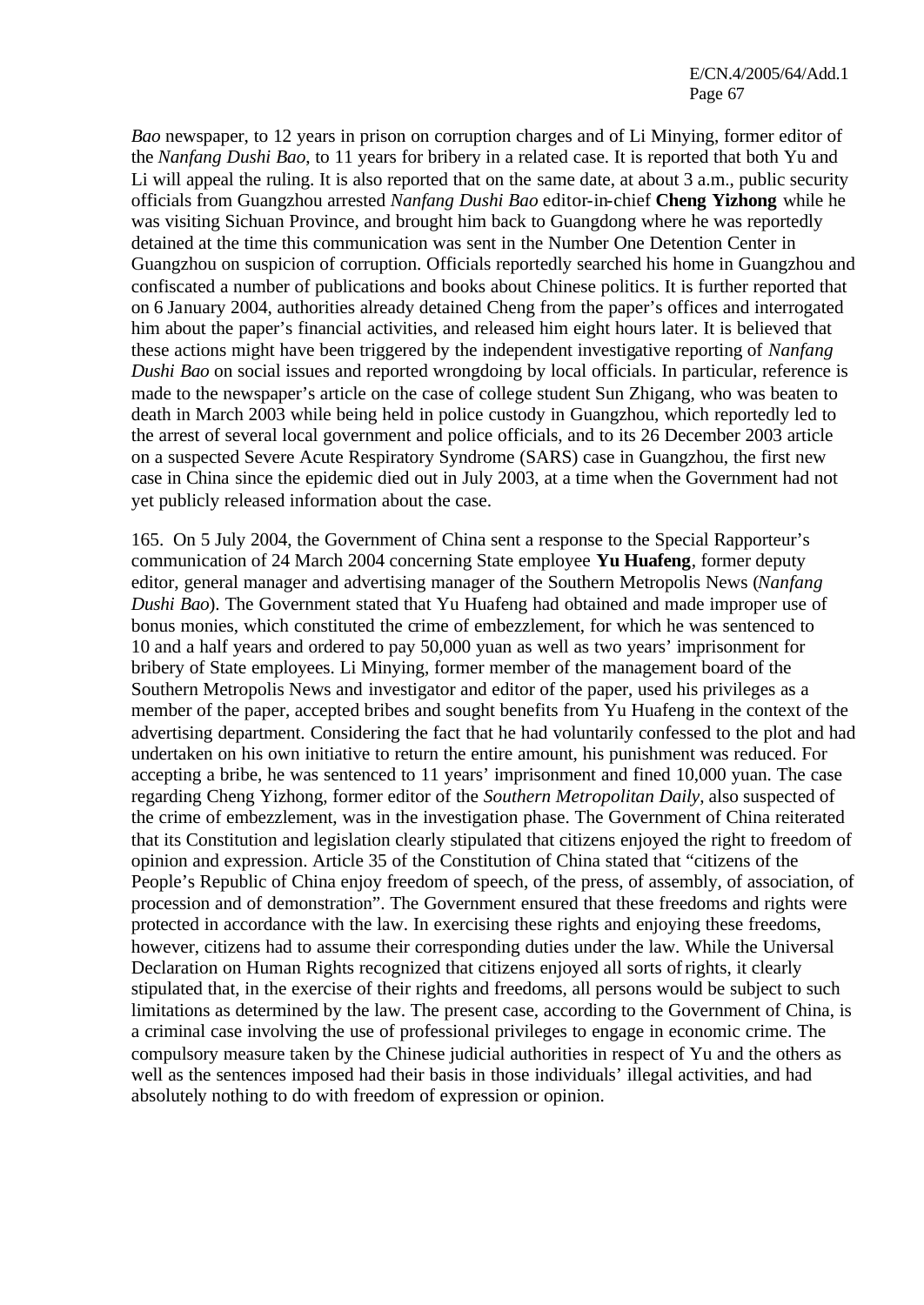166. On 6 April 2004, the Special Rapporteur, jointly with the Chairperson-Rapporteur of the Working Group on Arbitrary Detention, the Special Rapporteur on the question of torture and Special Representative of the Secretary-General on the situation of human rights defenders, sent an urgent appeal concerning **Ding Zilin**, **Zhang Xianling** and **Huang Jinping.** It was alleged that, on 28 March 2004, the three women, who belong to a group called the "Tiananmen Mothers", were detained in an attempt to warn them against commemorating the 15th anniversary of the June 1989 pro-democracy protests in Tiananmen Square. It is reported that members of this group have campaigned on behalf of their children and other relatives killed there almost 15 years ago. The teenage sons of Ding Zilin and Zhang Xinliang, and Huang Jinpin's husband were reportedly killed at Tiananmen Square. No information on the whereabouts or on possible charges against the women was available at the time this communication was sent.

167. By letter dated 10 June 2004, the Government replied to the urgent appeal sent on 6 April 2004 concerning **Ding Zilin**, **Zhang Xianling** and **Huang Jinping**. The Government stated that it had carefully investigated the matters referred to and came to the following conclusions. Ding Zilin, Zhang Xianling and Huang Jinping colluded with foreign organizations and jointly plotted to use such fraudulent means as the use of false labelling of goods and the forging of shippers' names to bring illegal goods into China. They also engaged in activities that were harmful to State security, in violation of the Customs Law of the People's Republic of China and the applicable provisions of the Security Law of the People's Republic of China and the rules for their implementation. The relevant authorities, acting in accordance with the law, placed Ding and the others under investigation and determined that they were engaging in illegal activities. They had since made a statement of repentance and been released from investigation; they had returned home. The investigation of the actions of Ding and the others conducted by the relevant departments was based solely on those individuals's actions and had absolutely nothing to do with freedom of expression or assembly; it did not constitute any kind of arbitrary detention. China was one of the first States to become a party to the Convention against Torture and Other Cruel, Inhuman or Degrading Treatment or Punishment. It consistently sought to prohibit torture and seriously performed the tasks required of it under the Convention, banning torture and other cruel, inhuman or degrading treatment or punishment. The Chinese Constitution contains clear provisions protecting the right of citizens to personal security. In addition, the relevant provisions of various laws, including the Criminal Law, the Criminal Procedure Law, the Police Law and the Prison Law of the People's Republic of China, all clearly stipulated that it was strictly forbidden to beat or harass persons in detention or to subject them to corporal punishment or ill-treatment. Under the Provisions on Procedures for the Handling of Administrative Cases by the Public Security Organs, evidence obtained illegally by the public security authorities in their law enforcement work was considered inadmissible; the Provisions also stipulate clearly that, in their law-enforcement work, the public security authorities must show respect for the human rights of accused persons. In taking compulsory measures in respect of Ding and the two others, the relevant authorities acted strictly in accordance with the law and conscientiously protected their legitimate rights and interests; the three were not tortured or subjected to any other inhumane treatment. The allegations in the letter did not tally with the facts.

168. On 23 April 2004, the Special Rapporteur, jointly with the Special Representative of the Secretary-General on the situation of human rights defenders, sent an urgent appeal concerning **Wang Jinbo**, a political prisoner whose case was the subject of a joint communication by the Special Rapporteur on the question of torture and the Special Representative to the Secretary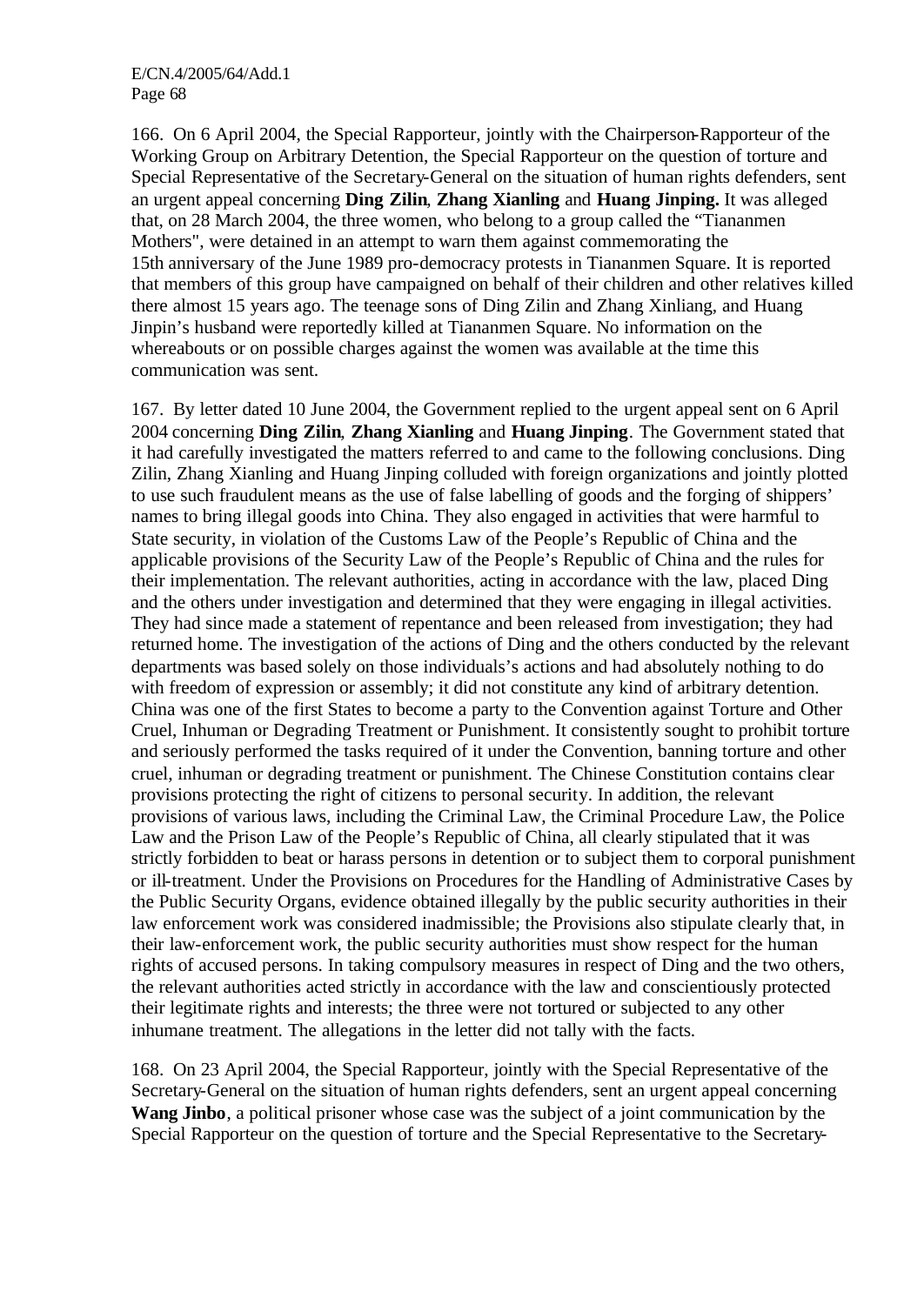General on human rights defenders on 12 February 2003 (E/CN.4**/**2004/62/Add.1), to which the Government replied on 29 April 2003. According to the information received, Wang Jinbo was sentenced to four years' imprisonment in December 2001 on charges of "inciting the subversion of State power". It is reported that in 2003 he was subjected to repeated beatings by other inmates and that prison authorities failed to take action against the perpetrators. An investigation into the beatings has allegedly not been carried out. He was also reportedly held in solitary confinement for several months in 2003. According to new information received, Wang Jinbo was, at the time this communication was sent, permitted visits by his family although he was reportedly still not permitted to make telephone calls home. He reportedly continued to conduct several hunger strikes to protest against his sentencing and his treatment in prison. It is reported that, as a result, his health was deteriorating and it was not known if he was being allowed access to medical treatment. His family has reportedly applied for his release on medical parole. Concern was expressed for the physical integrity of Wang Jinbo. Concern was further expressed that Wang Jinbo was imprisoned for his work in defence of human rights and in particular for having called, through articles posted on the Internet, for a re-evaluation of the events surrounding the June 1989 pro-democracy protests in Tianamen Square.

169. By letter dated 5 July 2004, the Government replied to the urgent appeal sent on 23 April 2004 concerning **Wang Jinbo**. The Government stated that it had carefully investigated the matters referred to in this letter and made the following conclusions. Wang Jinbo is a male from Shandong Province born in October 1972. On 4 December 2001 he was sentenced by the Linzhe Intermediate People's Court in Shandong to four years' imprisonment (from 24 May 2001 to 23 May 2005) for the crime of inciting subversion of the political authority of the State. He was, at the time this reply was sent, serving his sentence in the Shandong No. 1 prison. The communication of the Special Rapporteur alleges that in 2003 Wang was subjected to repeated beatings by other inmates and was held in solitary confinement for several months. An investigation revealed that Wang was not involved with any fights with other prisoners during that time. On 19 November 2003 Wang was ordered by the prison administration, in accordance with the law, to spend 14 days in solitary confinement for having deliberately smashed glass and disrupted the normal prison routine. Wang subsequently acknowledged his error and undertook self-criticism in writing, so that the prison authorities released him from solitary confinement one day early. After Wang was incarcerated, the prison immediately allowed him to see members of his family once a week. During "atypical" periods, the prison authorities still arranged for him to speak to members of his family by telephone. The allegation in the letter that he was not permitted to call home was inconsistent with the facts. The letter further alleged that Wang went on several hunger strikes and that his health was deteriorating. In fact, while Wang had frequently said that he was going on a hunger strike, he never actually did, and his body weight increased from 64 kilograms, at the time he entered prison, to 74 kilos. At the time this reply was sent, his health was excellent; he never showed any illness at his annual medical check-up and his family never applied for him to be released on medical parole. In the present case, Wang was convicted because his actions harmed the political authority of the State, for where there are laws, they must be observed. The case has nothing to do with freedom of expression and opinion. China was one of the first States to become a party to the Convention against Torture, and the banning of torture and other cruel, inhuman or degrading treatment or punishment has been one of China's consistent positions. Legislation such as the Criminal Law and the Police Law contain extremely strict provisions relating to the ban on torture, and they seek to prevent and punish any State employees, particularly those in the justice system, who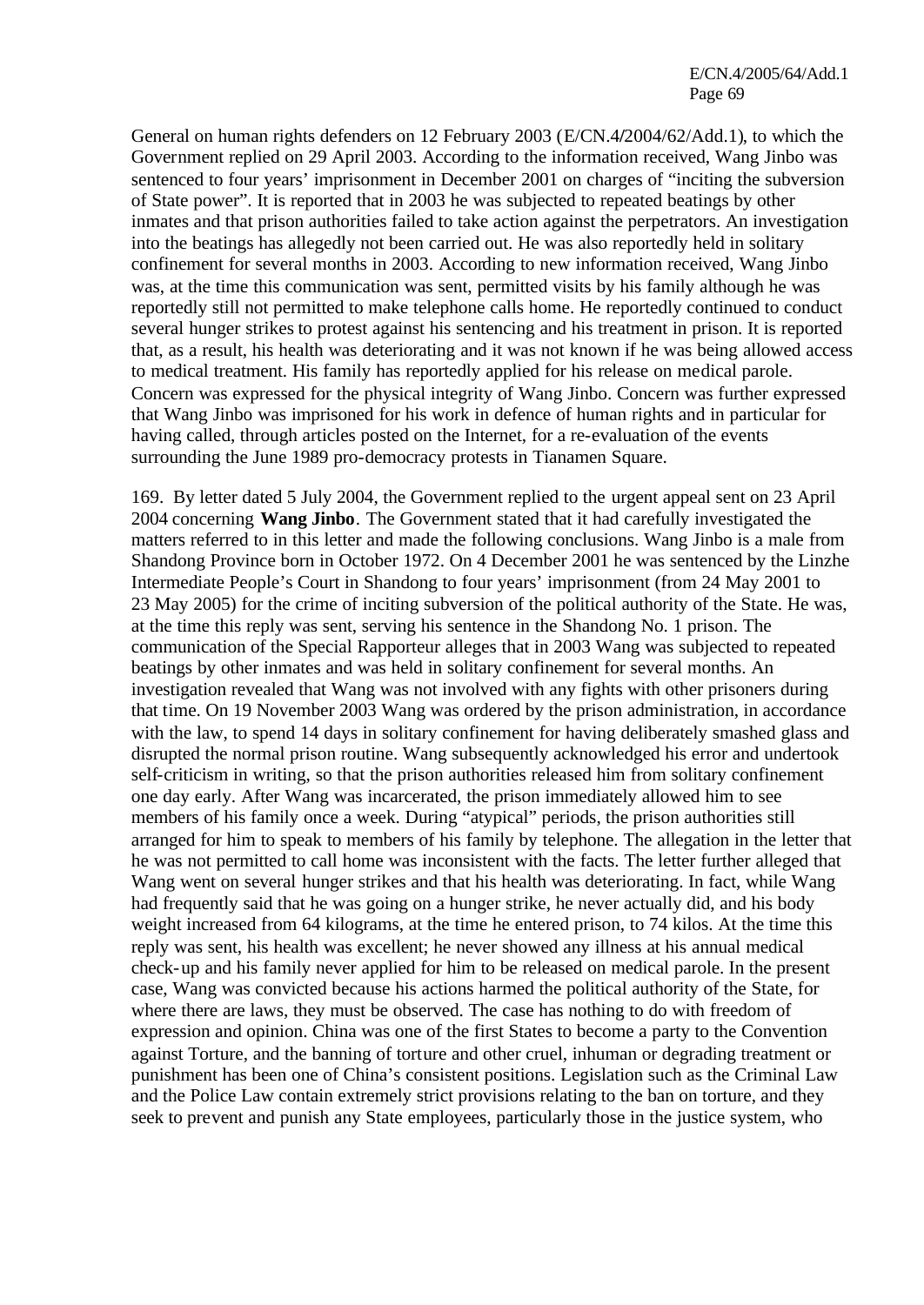practise torture. While Wang served his sentence, his legitimate rights and interests were being thoroughly guaranteed.

170. On 28 April 2004, the Special Rapporteur sent an urgent appeal concerning **Albert Cheng King-Hon**, a political journalist and businessman in Hong Kong. According to information received, Albert Cheng King-Hon had received death threats on an almost daily basis after February 2004. It was believed that these threats followed his criticism of the Government's ongoing reforms in his political programme "Teacup in a storm", on the station "Commercial Radio", and in his column for the daily *South China Morning Post*. It was reported that, on 31 March 2004, the offices of one of Albert Cheng King-Hon's companies were attacked. According to information received, Albert Cheng King-Hon was previously attacked on 19 August 1998, when he received six deep knife wounds from two assailants. Reports indicate that no arrest was made in relation with this case.

171. On 30 April 2004, the Special Rapporteur, jointly with the Special Rapporteur on the right of everyone to the enjoyment of the highest attainable standard of physical and mental health, the Special Rapporteur on the question of torture and Special Rapporteur on violence against women, its causes and consequences, sent an urgent appeal concerning **Liu Mei**, 36, resident of Donggang City, Liaoning Province. She was reportedly held in Dabei Prison in Shenyang City at the time this communication was sent. On 10 March 2004, a relative who visited her reported that Liu Mei was carried to the visiting room wearing a big gauze mask, and that she was extremely weak and thin. It is reported that the guards immediately stopped the meeting when she said that she was dying, and since then no information on her situation had been available. It is reported that Liu Mei and her husband were arrested on 9 April 2002 and sentenced to 13 years in prison for producing and distributing materials about the alleged persecution of Falun Gong. It is alleged that since her arrest and detention at the Dandong City Police Station, and subsequently at the Dandong Detention Centre and then Dabei Prison, Liu Mei had been tortured in an attempt to force her to give up Falun Gong. The methods of torture and ill-treatment alleged include electric shocks all over the body and beatings on her head with hard plastic baton handles. It is alleged that she had been denied adequate medical attention, and as a consequence suffered among other things, high fevers which have damaged her lungs Her health had reportedly continued to deteriorate. In view of the allegations of torture and the reported state of her health, concern was expressed for the physical and mental integrity of Liu Mei if she did not receive prompt and adequate medical attention.

172. On 3 May 2004, the Special Rapporteur, jointly with the Chairperson-Rapporteur of the Working Group on Arbitrary Detention, sent an urgent appeal concerning **Cheng Fudong** (m), **Kong Wanli** (m) and **at least four others**, who had reportedly been detained by police in Henan province, central China, after seeking help from the local authorities. According to information received, the six men were detained on 27 April 2004 and were reportedly held in Shangcai county prison, Henan Province, at the time this communication was sent, after they travelled from their homes in Wenlou village, Shangcai county, to the provincial capital, Zhengzhou, to request Government help in repairing their homes. It is reported that the men were detained for "disturbing government organizations and disturbing government office work". It is believed that their arrest might have been prompted by a possible visit of the Prime Minister in the area on 1 May, in order to prevent them from protesting during the visit.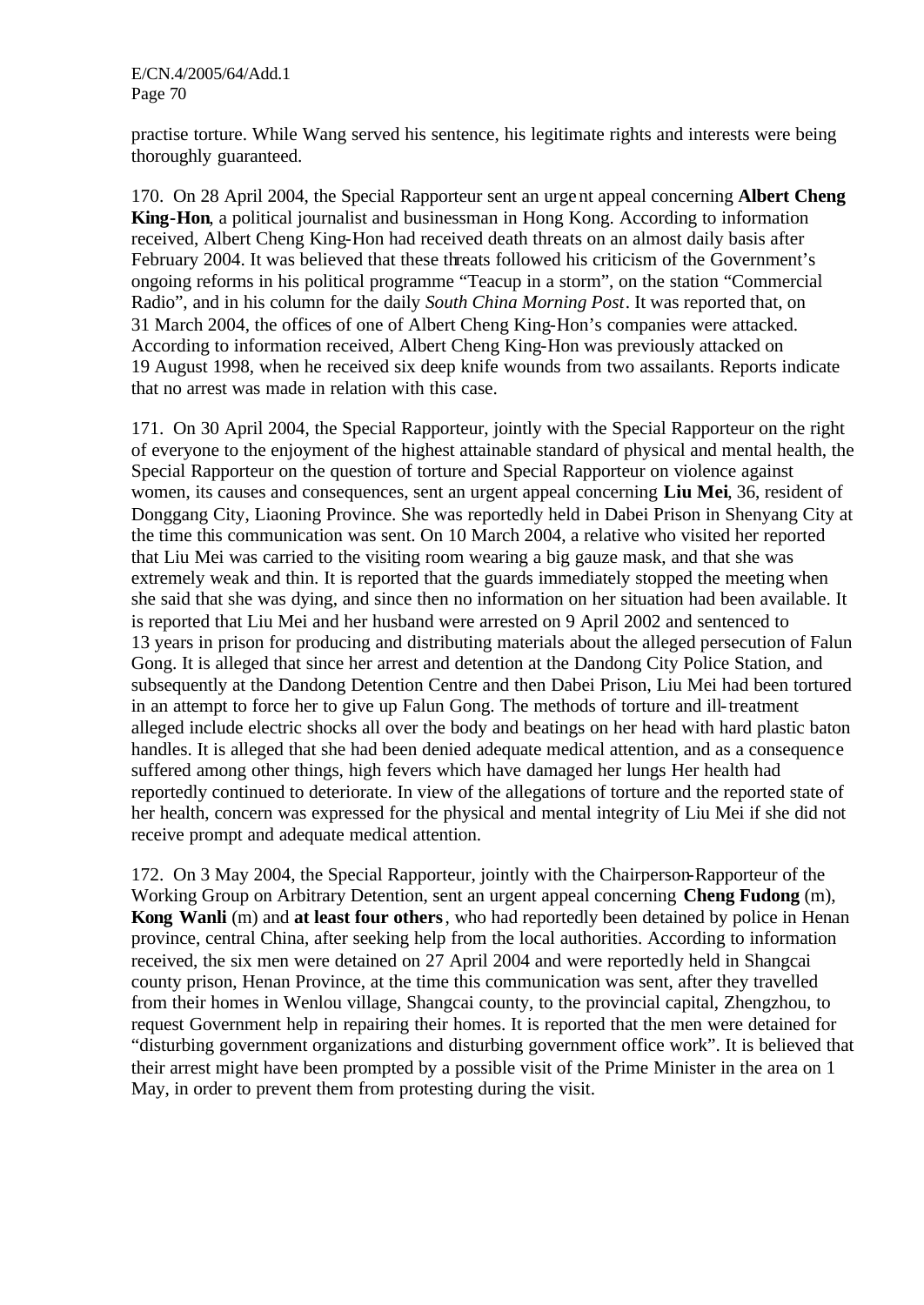173. On 16 August 2004, the Government of China sent a response to the Special Rapporteur's communication of 3 May 2004 concerning **Chen Fudong**, who, according to the Government, was suffering from a serious disease. The Government further stated that Chen Fudong recently went on numerous occasions to premises of the working group set up by the Henan provincial government and asked for money. Moreover, that he made several unreasonable requests and cursed members of the working group, which prevented the group from working normally, and seriously disrupted the operations of the local Government. On 6 April 2004 the local public security authorities decided, in accordance with the law, to place Cheng in criminal detention for 15 days. He was subsequently released. Concerning **Kong Wanli**, the Government stated that, on 28 April 2004, he went to a highway construction site in a neighbouring village while drunk and caused a disturbance, holding up construction and asking for money. The local public security authorities decided, in accordance with the law, to put Kong in criminal detention for 15 days. He was then released. The Government further stated that in dealing with both cases, the Chinese judicial authorities used restraining measures because the actions of both individuals disrupted public security; It had nothing to do with the right to freedom of opinion and expression. The allegation that the men in question were detained because they sought help from the local authorities or expressed their opinions was groundless.

174. On 7 May 2004, the Special Rapporteur sent an urgent appeal concerning **Huang Xiangwei**, aged 44, a high school music teacher and a resident of Harbin City, Heilongjiang Province. He was reportedly held at Changlinzi Labour Camp at the time this communication was sent. It is reported that Huang Xiangwei went on hunger strike to protest alleged illtreatment by the camp guards, as a result of which he lapsed into a coma and was sent to the hospital for emergency treatment. It is reported that, since his admission to the camp's hospital around early April 2004, no information had been available on his condition and he was not allowed any visitors. Huang Xiangwei was allegedly arrested on 15 May 2002 by the police from the Harbin City Police Station for being a Falun Gong practitioner, and brought to the Seventh Team of the Harbin City Second Detention Centre. It is alleged that he was tortured because he refused to renounce Falun Gong, and he became paralyzed from the waist down as a consequence of torture. On 3 November 2002, he was reportedly sentenced to three years of forced labor and transferred to the Wanjia Labor Camp, and later sent to the Wanjia Labor Camp Hospital. It is alleged that he was detained there for about one year, during which he was subjected to cruel and inhuman treatment, including being forced to crawl on the floor every time he needed to go to the bathroom. It is reported that in December 2003 he was transferred to the Changlinzi Labor Camp, where guards, allegedly falsely claimed that he was on hunger strike, force-fed him with concentrated salt water, and dragged him on the ground. Concern was expressed that Huang Xiangwei could be at risk of torture or other forms of ill-treatment.

175. On 16 August 2004, the Government sent a response to the Special Rapporteur's communication of 7 May 2004 where it informed the Special Rapporteur that **Huang Xiangwei** was ordered by the Harbin municipal labour rehabilitation committee to undergo three years' labour re-education (from 16 May 2002 to 15 May 2005) for engaging in illegal Falun Gong activities and disrupting the social order. On 5 November 2002 he was sent to the Changlinzi labour re-education facility in Heilongjiang to undergo re-education. After entering the facility, Huang Xiangwei was regularly sent to the Harbin No. 2 Hospital and the Harbin Public Security Hospital for treatment because he suffered from coronary disease and high blood pressure. In March 2004 the labour re-education facility sent him to the clinic at the Wanjia labour re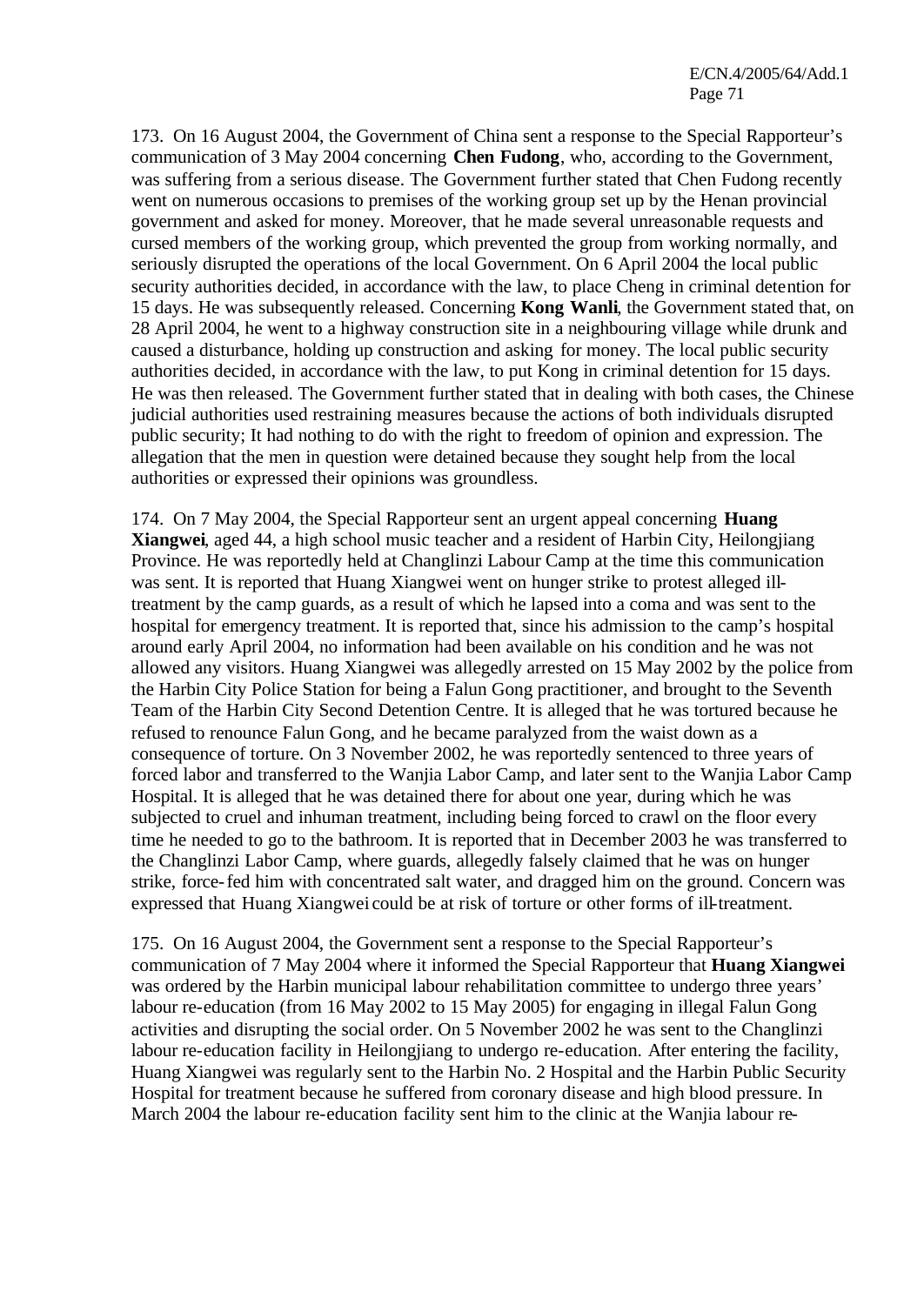education facility for treatment because, stubbornly holding on to the tenets of the heretical Falun Gong organization, he began a hunger strike and became seriously ill. While he was ill, relatives came to visit him regularly. Allegations that he was not allowed visitors are not true. China's judicial authorities took coercive measures in respect of him solely on the basis of his illegal actions; the case had nothing to do with the freedom of expression and opinion. When placing Huang Xiangwei in detention, the public security authorities never subjected him to illtreatment. All of his legitimate rights were guaranteed and the police never subjected him to any corporal punishment or ill-treatment; the question of torture did not arise.

176. On 18 May 2004, the Special Rapporteur, jointly with the Chairperson-Rapporteur of the Working Group on Arbitrary Detention and the Special Rapporteur on the question of torture, sent an urgent appeal concerning **Jin Jiang** and his wife, **Wei Limei**, both in their thirties and resident of Botou City, Hebei Province. They were allegedly arrested on 8 April 2004 for giving explanations in their restaurant about the alleged persecution of Falun Gong. It is alleged that the seven police officers who came to arrest them, ransacked the restaurant and took away Falun Gong books and materials. It is alleged that the couple were, at the time this communication was sent, detained at the Botou Detention Centre, where they started a hunger strike to protest their illegal detention, and were force-fed as a consequence. It is alleged that when Jin Jiang did not cooperate, the police brutalized him, allegedly broke his legs and two of his ribs, rupturing his right eardrum and dislocating his jaw. Wei Limei was allegedly beaten and was covered with bruises. It is alleged that they may be denied medical treatment. Concern was expressed for the physical and mental integrity of the two persons if they did not receive prompt and adequate medical treatment.

177. On 2 June 2004, the Special Rapporteur, jointly with the Special Representative of the Secretary-General on the situation of human rights defenders, sent an urgent appeal concerning reports that several human rights defenders and pro-democracy activists had been placed under de facto house arrest, presumably to prevent them from publicly marking the 15th anniversary of the Tiananmen Square repression on 4 June 2004. It was reported that, among those allegedly placed under house arrest were **Liu Xiaobo**, one of the country's leading human rights figures, who strongly criticized the "subversion" charges that are typically brought against most of the country's cyber-dissidents, **Hu Jia**, an activist who denounced the inaction of officials in the face of the spread of AIDS in China, and **Ding Zilin**, leader of the "Mothers of Tiananmen", a group of mothers whose children were killed during the 1989 repression. In this respect, it should be noted that the alleged arrest of Ding Zilin and two other members of the Mothers of Tiananmen, reportedly in an attempt to warn them against commemorating the 15th anniversary of the Tiananmen Square Repression, was the subject of an urgent appeal on 6 April 2004 by the Chairperson-Rapporteur of the Working Group on Arbitrary Detention, the Special Rapporteur on the promotion and protection of the right to freedom of opinion and expression, the Special Rapporteur on the question of torture and the Special Representative to the Secretary-General on the situation of human rights defenders. According to information received, the police had been surrounding the homes of well known activists for several days, de facto preventing them from meeting with journalists or with each other. It is also alleged that their telephone lines were cut as soon as they had conversations that were deemed to be politically "sensitive", and that their Internet access had been interrupted.

178. In reply to the Special Rapporteur's communication of 2 June 2004, reference was made to the Government's reply concerning the Special Rapporteur's communication of 6 April 2004,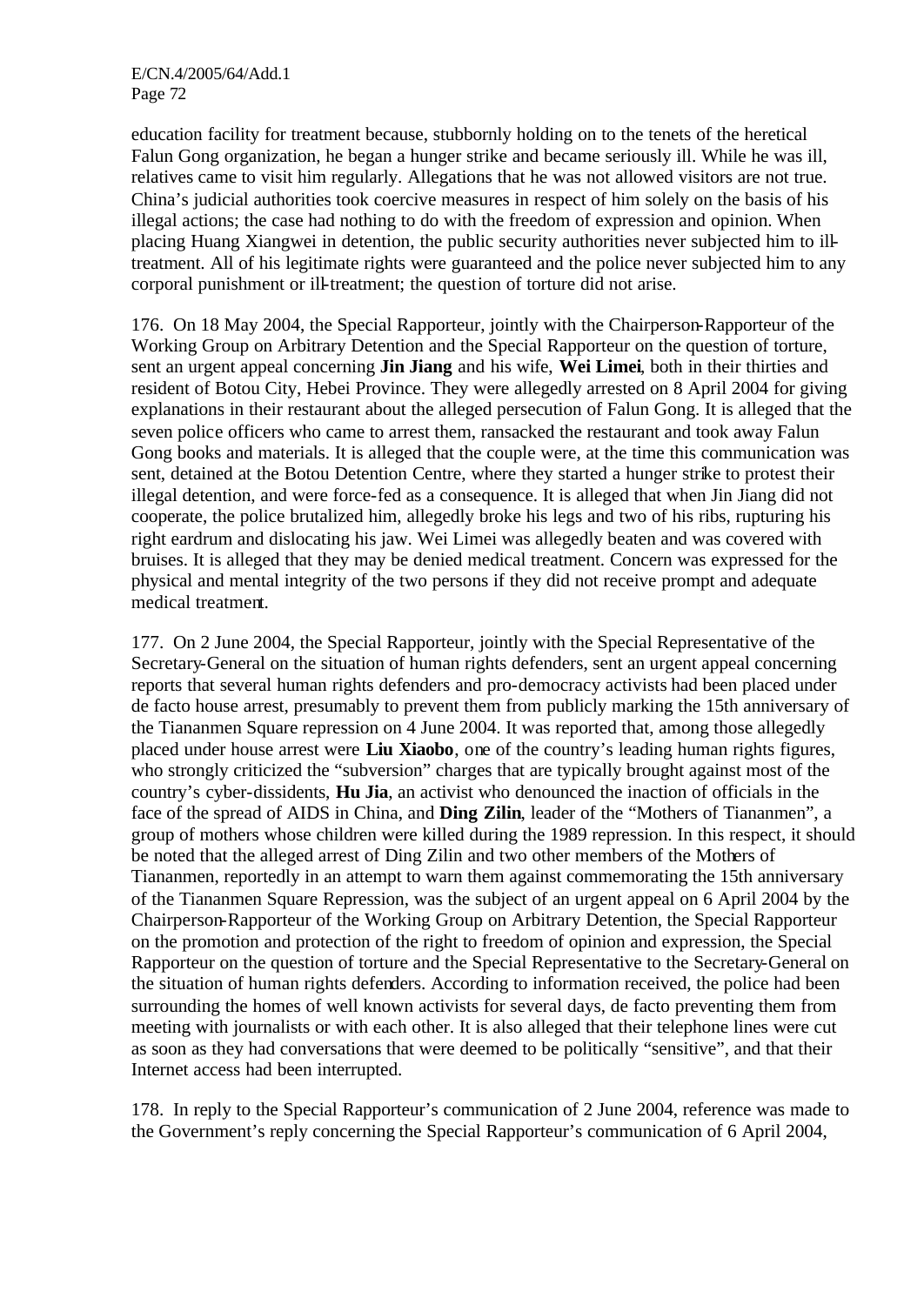since this communication, and therefore the corresponding Government reply, deals with the same allegations.

179. On 4 June 2004, the Special Rapporteur, jointly with the Special Rapporteur on the question of torture, sent an urgent appeal concerning **Dr. Jiang Yanyong**, aged 72, and **his wife**. It was reported that they had been missing since they left their apartment in Beijing on 2 June 2004 with officials from the Government hospital where Dr. Jiang Yanyong is employed. It is alleged that the hospital officials had been evasive about Dr. Jiang Yanyong, aged 72, and his wife's whereabouts and relatives were cautioned against publicizing their disappearance. Officials allegedly told the family, "They are safe. You should not go beyond the authority to which you report." It is reported that the telephone to Dr. Jiang Yanyong's apartment was cut off on 3 June. It was believed that Dr. Jiang Yanyong and his wife might have been targeted in relation to a letter wrote in March by Dr. Jiang and widely publicized on the Internet, calling on the Government to admit that it was wrong in ordering the military assault against demonstrators in Tiananmen Square that killed hundreds and wounded thousands on 4 June 1989. It is alleged that, in connection with the 15th anniversary of the events in Tiannamen Square, these and other persons had been placed under house arrest or taken to locations outside Beijing until the anniversary had passed. In view of their alleged detention in an unknown location, concern was expressed that these persons could have been at risk of torture or other forms of ill-treatment.

180. On 8 June 2004, the Special Rapporteur, jointly with the Special Rapporteur on the independence of judges and lawyers, sent an urgent appeal concerning reports that, on 18 May 2004, the trial of **Du Daobin**, for "incitement to subversion", before the intermediate peoples' court in the city of Xiaogan, Hubei province, central China, opened in the absence of Du Daobin's lawyer. According to information received, Du's lawyer, who was notified four days before the trial, could not travel to attend the trial and Du was appointed a lawyer, who refused to enter a not-guilty plea, despite the demands of his client. It was further reported that the trial was held behind closed doors. It was reported that Du Daobin, for whom urgent appeals were sent on 7 November 2003 (E/CN.4**/**2004/62/Add.1) on behalf of the Chairperson-Rapporteur of the Working Group on arbitrary detention and on 3 December 2003 (E/CN.4**/**2004/62/Add.1) by the Special Rapporteur on the right to freedom of opinion and expression, was already deprived of the services of his lawyer when, on 3 November 2003, his counsel reportedly had his licence withdrawn by his own law firm, preventing him from defending his client.

181. On 10 June 2004, the Special Rapporteur, jointly with the Special Rapporteur on the question of torture, sent an urgent appeal concerning **Xiao Yunliang**, who was sentenced to a prison term for "illegal assembly and demonstration". The Special Rapporteur notes that Xiao Yunliang had been the subject of several previous appeals (i.e. E/CN.4/2003/68/Add.1, and E/CN.4/2004/56/Add.1). Notwithstanding the responses of the Government, dated 16 December 2003 and 2 March 2004, which indicated that he was in fine physical and mental health, and that the allegations of ill-treatment and poor medical facilities of Lingyuan Prison were unfounded, the Special Rapporteur wished to bring the following information to the Government's attention. It was reported that the condition of Xiao Yunliang continued to deteriorate; his abdomen became severely distended, and he could not, at the time this communication was sent, eat without experiencing pain or vomiting, and he suffers from heart trouble. It was also reported that Xiao Yunliang suffers from symptoms associated with tuberculosis, pleurisy, hypertension, and that his eyesight was failing. It was also alleged that he was, at the time this communication was sent, effectively being denied adequate medical treatment; the provincial police authorities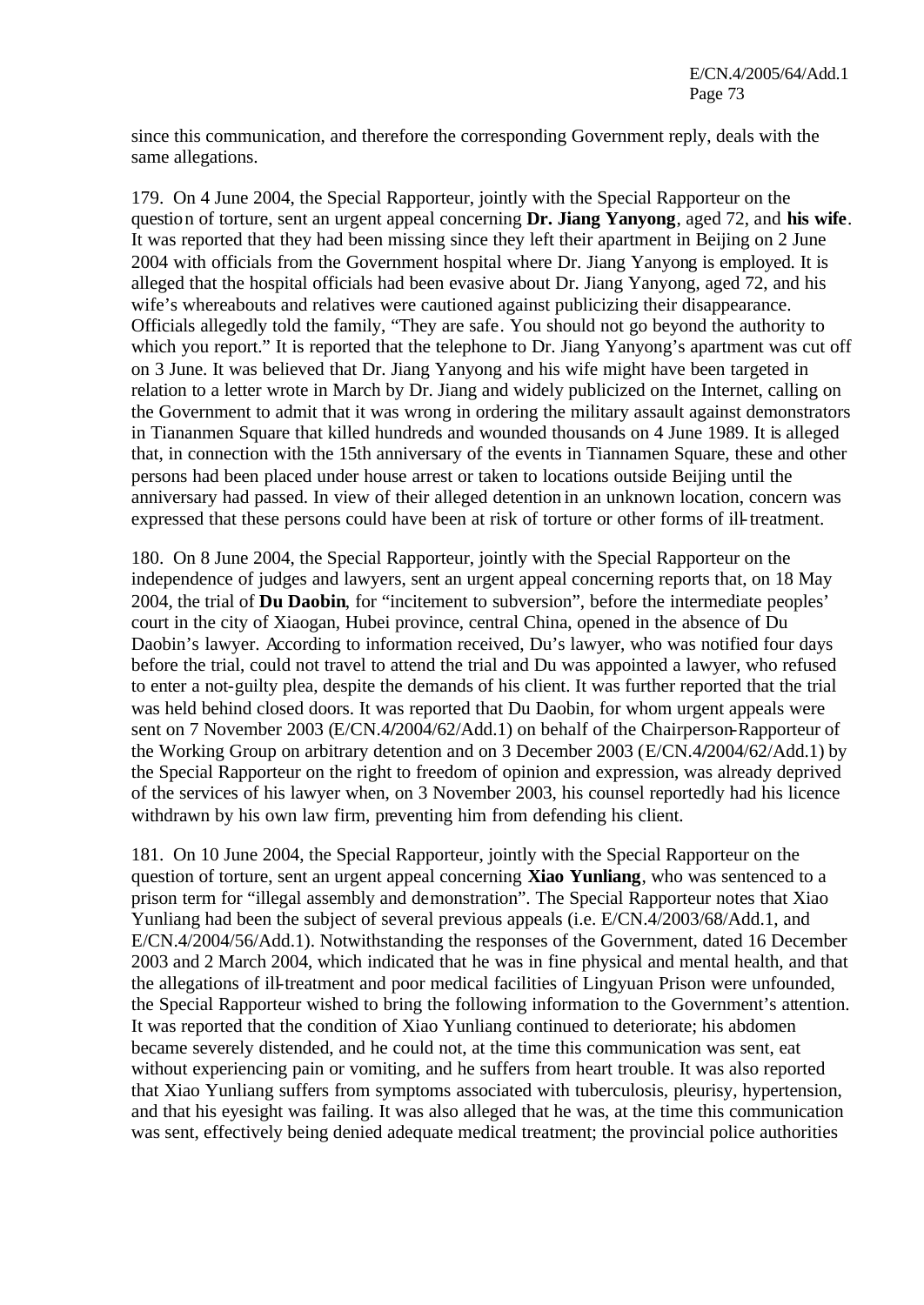had allegedly indicated that Xiao Yunliang would need to apply for a "medical treatment permit" from Shenyang No. 2 Prison before treatment would be considered. Moreover, it was alleged that family visits were effectively hindered because family members are required to re-apply for a permit from city and provincial authorities for every visit. In view of reports of Xiao Yunliang's deteriorating health, concern was expressed for his physical and mental integrity if he did not receive prompt and adequate medical attention.

182. By letter dated 16 August 2004, the Government responded to the Special Rapporteur's communication of 10 June 2004 stating that, on 25 June 2003, the Intermediate People's Court in Luoyang, Liaoning Province, sentenced **Xiao Yunliang** to four years' imprisonment and two years' deprivation of political rights for the crime of subverting the political authority of the State. He was, at the time this reply was sent, currently serving his sentence in the Shenyang No. 2 Prison, Liaoning Province. A physical examination revealed that, before he entered prison, he suffered from cataracts and meningitis. With prompt treatment by the prison medical staff, the symptoms of meningitis were relieved. Although he suffers from cataracts, he was able to care for himself: he could read books and newspapers, write letters and watch television. A complete physical examination indicated that he suffered from chronic indigestion, although he had not been ill recently. In fact the prison authorities had on a number of occasions taken Xiao Yunliang to the hospital to see a doctor for emergency treatment of pre-existing conditions; there was no question of his having been denied adequate medical treatment. Since entering prison, he had been allowed to see family members on numerous occasions. There had been no instances of torture in this case.

183. On 8 July 2004, the Special Rapporteur, jointly with the Special Rapporteur on extrajudicial, summary or arbitrary executions and the Special Rapporteur on the question of torture, sent a letter of allegation concerning:

- **Sun Yanging**, a resident of Hebei Province working for the mechanical maintenance facility of the Xuanhua District Steel Works in Zhanjiakou City. She was reportedly arrested in 2000 in Beijing when she went there to appeal for an end to the persecution of Falun Gong. According to the information received, her condition became critical after she was severely tortured. Reports indicate that she was sent back to her hometown where she was hospitalized and died a few days afterwards;
- **Chen Aizhong**, aged 33, a resident of Beixinbao Town, Huailai County, Zhangjiakou City, in Hebei Province. According to the information received, since 20 July 1999, Mr. Chen, together with his family, had gone to Beijing to appeal for an end to the persecution of Falun Gong. On 12 September 2000 he was reportedly arrested and sent to the Sixth Brigade of Hehuakeng Labor Camp in Tangshan City. He reportedly died on 20 September 2000 after being subjected to severe torture while in detention. Zhu Yourong, a Falun Gong practitioner residing in Xuanhua District, Zhangjiakou City, Hebei Province. It is believed that she was brutally tortured while being detained at the Women's Second Brigade in the First Forced Labor Camp of Hebei Province. She reportedly died at the labour camp on 16 December 2000;
- **Fan Yaxiong**, aged 42, a resident of **Zhangjiakou** City, Hebei Province, and Chairwoman for Teaching and Guidance at High School No. 15, who was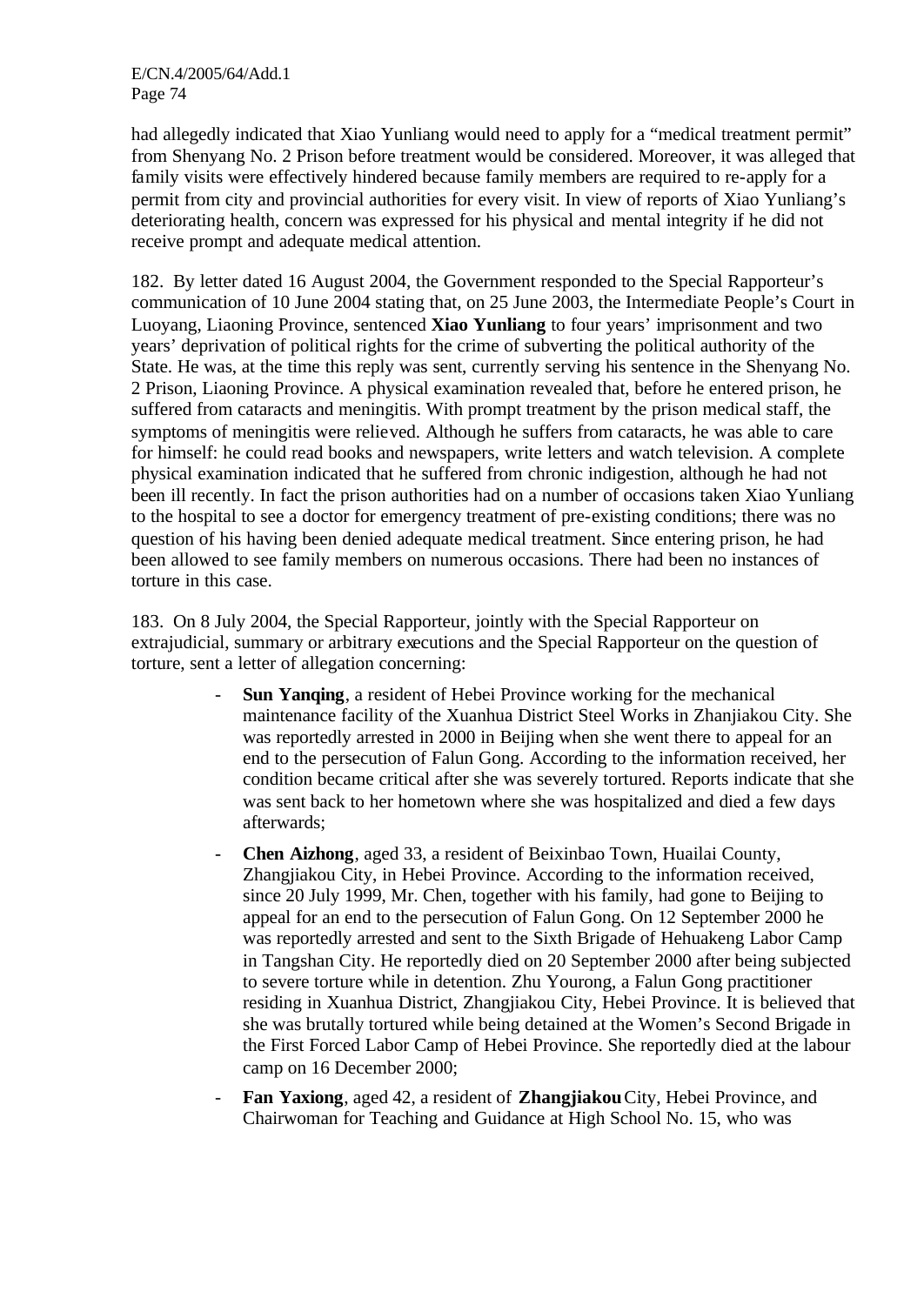reportedly arrested in Beijing while demonstrating against the persecution of Falun Gong in May 2000. According to the information received, the Zhangjiakou "610" officials reportedly sent her to the Shalingzi Mental Hospital where she was allegedly forcibly injected with nerve-damaging drugs. In June 2000, she was reportedly sentenced to three years of forced-labour education and she was brutally tortured at the Tangshan Forced Labour Camp. She was released at the end of 2000 and died at home shortly afterwards;

- **Zhang Zhigen**, aged 53, a Falun Gong **practitioner**, resident of Zhangjiakou City and working in the Zhangjiakou Embroidery Factory, who was allegedly arrested when she went to Beijing to appeal for an end to the persecution of Falun Gong in April 2000. According to the information received, she was detained by the "610 Office" deputies at the Xuanhua District Detention Center of Zhanjiakou City for 17 days, where she allegedly suffered severe torture. One of her legs allegedly became infected and had to be amputated. According to the information received, on 6 October 2000, she went to Beijing where she was rearrested. She was reportedly transferred to the Shisanli Zhangjiakou City detention centre and tortured for nine days. She was subsequently released and she reportedly died on 25 February 2001 as a result of the torture to which she was subjected while in detention;
- **Jiang Shuhua**, aged 50, was a Falun Gong **practitioner** residing in Shihuiyao Village, Yangtian Township, Chicheng County, Zhangjiakou City, Hebei Province, who was reportedly arrested by the police on 8 February 2002. According to the information received, she died on 3 March 2002 while in police custody allegedly as a result of the torture she was subjected to while in detention;
- **Shen Lizhi**, a 33-year-old university **graduate** from Shenyang City and his wife **Luo Fang**, from Leshan City, Sichuan Province, were reportedly arrested on 1 February 2002 by police officers from Yingmenkou Police Station in Chengdu City. The police allegedly claimed that they were carrying materials revealing the persecution of Falun Gong, at the time of their arrest on Bus No. 75. They were reportedly detained at the Chengdu Detention Centre. Shen Lizhi was allegedly tortured after his arrest and he reportedly died on the afternoon of 3 March 2002 at Qingyang District People's Hospital. It was further alleged that the police only notified his parents one year later, on 3 March 2003. According to the information received, Luo Fang was eight months pregnant at the time of her arrest. Tian Xinming, from the "610 Office", allegedly forced her to have an abortion. She was reportedly released on 8 May 2002 but was arrested again on 5 December. She was allegedly tortured and sentenced to 12 years in prison. Since August 2003, she was held at the Chuanxi Prison in Hongan Town, Longquan, Chengdu City;
- **Liu Haibo**, aged 34, a doctor from the CT (computed tomography) room of the Luyuan District Hospital in Changchun City, Jilin Province. According to the information received, since 20 July 1999 he had gone to Beijing twice to appeal to the Government to stop the persecution of Falun Gong. It was reported that for this reason, he was sentenced to one year of forced labor at the Weizigou Labor Camp in Changchun City. Refusing to give up Falun Gong, he was reportedly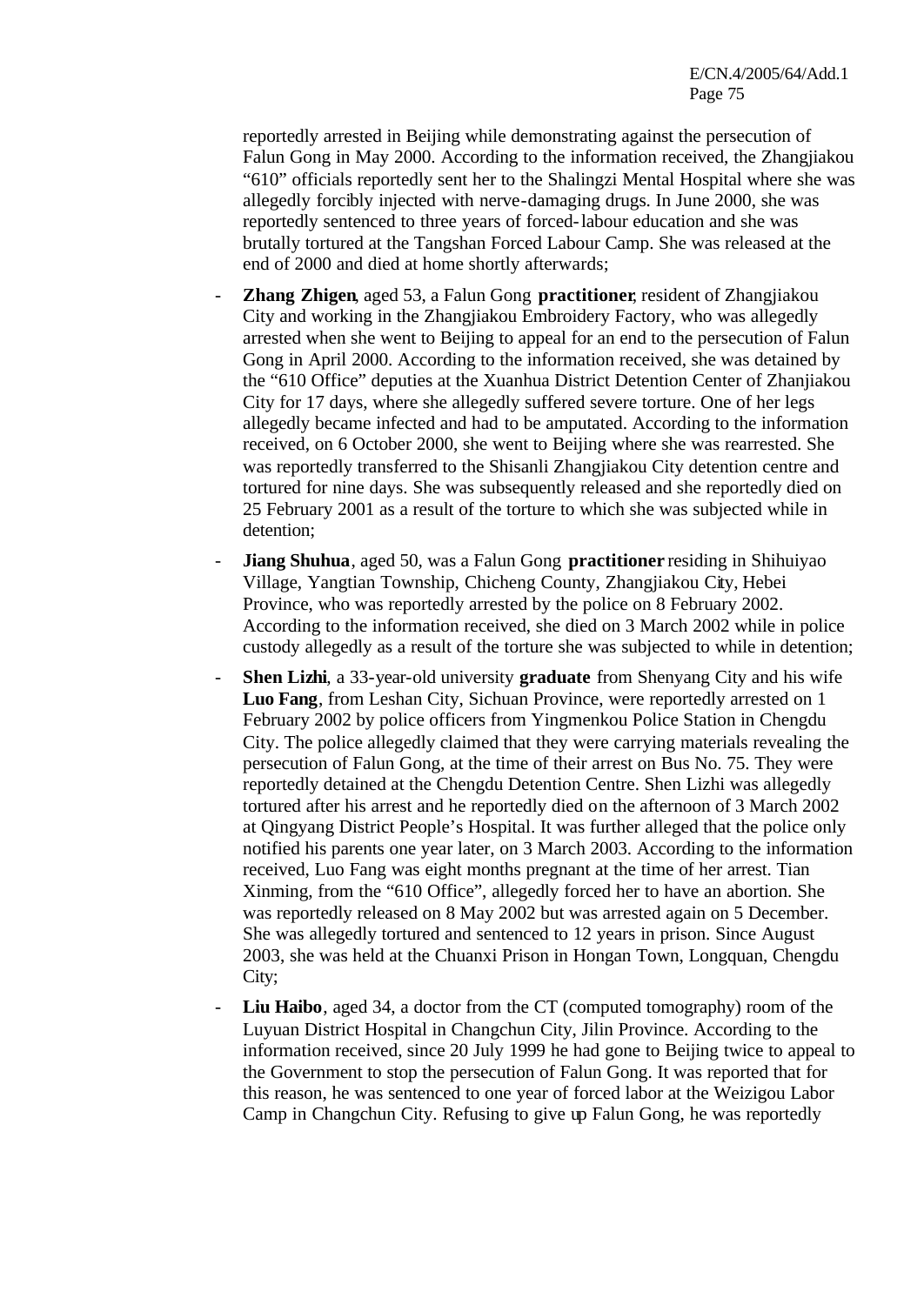transferred to the Fenjin Labor Camp and then to the Chaoyanggou Labor Camp in Changchun City. He was allegedly tortured numerous times while in detention and his term was extended by nine months. After his release, on 11 March 2002, police from the Kuancheng District Police Station in Changchun City allegedly abducted him from his home and tortured him to death. He reportedly died at the 120 Emergency Center on 12 March 2002;

- **Liu Yuqing**, aged 40, a resident of Wanghua District, Fushun City, Liaoning Province. She reportedly went to Beijing to appeal to the Government to stop the persecution of Falun Gong on 23 October 1999 and on 21 December 2000, as a result of which she was allegedly arrested, detained and tortured. After she was released, on 15 February 2001, it was reported that three police officers from the Putun Police Station in the Wanghua District forcibly dragged her down from the third floor of her work unit and took her to the police station. She was then reportedly sent to the Fushun City Detention Center and half a month later she was transferred to the Wujiabao Labor Camp in Fushun City where she was allegedly tortured again. She was reportedly taken home by her family on 11 April 2001 where she reportedly died on 13 April 2002 due to permanent damage to her internal organs;
- **Song Cuiling**, aged 52, a resident of **Zhangjiakou** City, Hebei Province. According to the information received, the police arrested her at Tiananmen Square on 5 May 2002 while she was there to appeal for an end to the persecution of Falun Gong. She was reportedly sent to the Zhangjiakou Detention Center where it is believed that she was subjected to torture. She reportedly went on a hunger strike to protest the persecution and was allegedly tortured to death on 20 May 2002;
- Yin Ling, aged 34, a resident of No. 597 Farm in Baoqing County, Heilongjiang Province. According to the information **received**, on 28 December 2001, the Chief of the No. 597 Farm Police Station, Zhu Shaokun, and several other policemen abducted her and sentenced her to three years of forced labour in the Jiamusi City Labor Camp. She allegedly began a hunger strike on 28 October 2002 to protest the detention. She was then reportedly force-fed for a long time, tortured and handcuffed to her bed all day. It was reported that her family was instructed to take her home on 13 November 2002 and that she died soon after. Concerns were expressed that she died as a result of torture to which she was subjected while in detention;
- **Xue Xia**, aged 33, a resident of Jiejiatun Village, Xingtai City, Hebei Province. According to the information received, she went to Beijing on 1 January 2000 to appeal to the Government to stop the persecution against Falun Gong, as a result of which she was reportedly arrested and sentenced to three years of forced labour at Shijiazhuang Labour Camp. She was allegedly beaten in detention and forcefed with unknown drugs. She was reportedly released in May 2001 on medical bail as she was reportedly on the verge of death. It was further reported that, on 27 September 2002, she was brought with her mother to the Shijiazhuang Labor Camp in order to allegedly brainwash them. According to the information received, she was sent to Xingtai City for medical treatment on 4 January 2003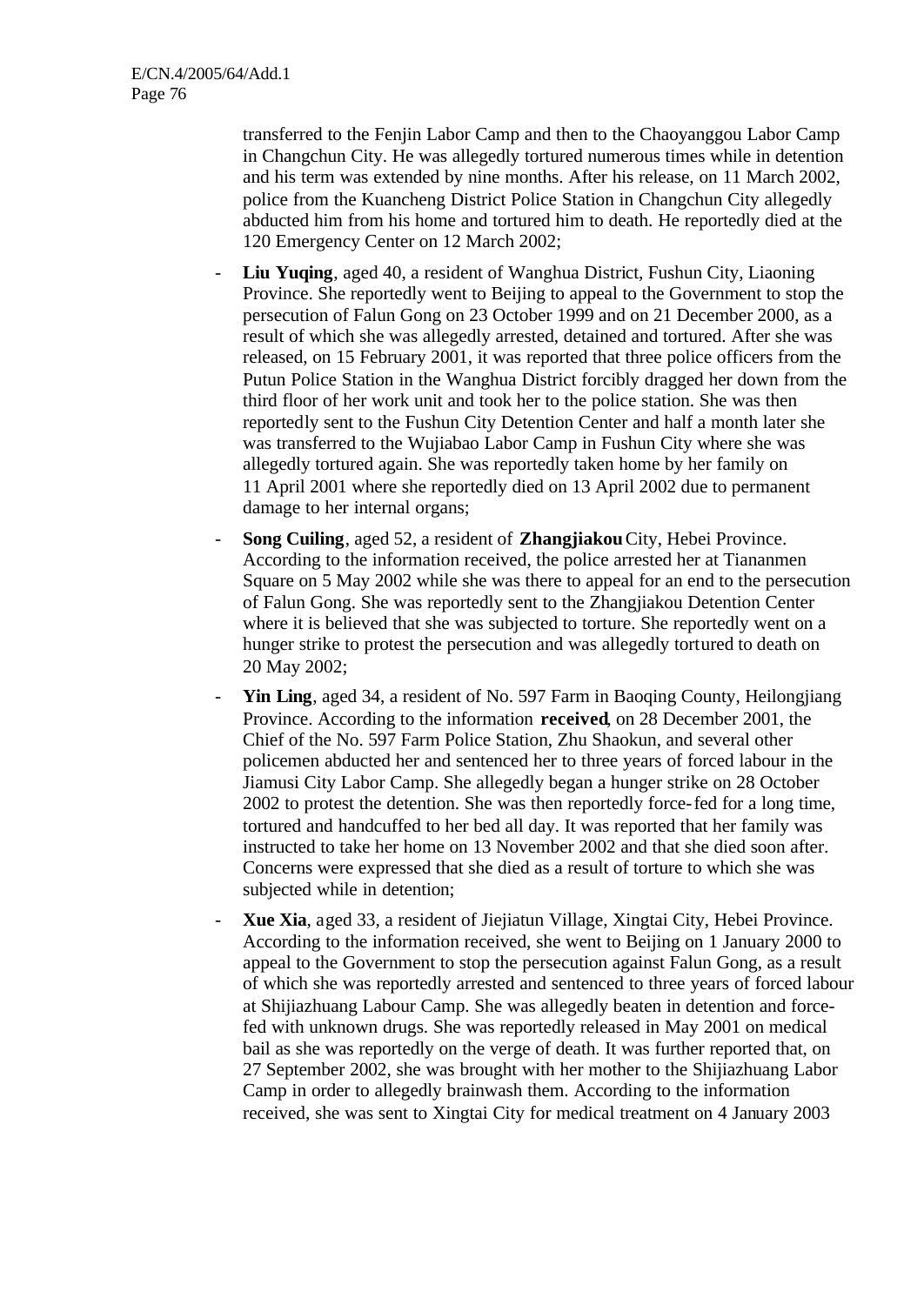and she reportedly passed away on 21 February 2003 as a result of torture she was subjected to throughout those years in detention;

- **Chen Hongping**, aged 32, a resident of Huailai County, Zhangjiakou City, Hebei Province who was arrested and beaten along with her sister, who was also a Falun Gong practitioner, in 2001 by the **Donghuayuan** police. She was reportedly sent to the Gaoyang Labor Camp and was subjected to further torture as well as roundthe-clock brainwashing against her belief in Falun Gong. She reportedly died on 5 March 2003, soon after the authorities sent her back to her home;
- **Yu Yongquan**, aged 45, worked in the Daqung City No.2 Rice Mill in Daqing City, Heilongjiang Province. He was reportedly arrested on 11 May 2002 by police from the Ranghulu District Police Station and Chuangxin Police Station and sent to the Ranghulu District Detention Center. He was charged with making Falun Gong materials and was reportedly sentenced to 10 years in jail on 22 September 2002 by the Ranghulu District Court and detained in the Hongweixing Jail in Daqing City. According to information received, on 8 March 2003, he was sent to the jail hospital for emergency treatment and died the same day. It is alleged that Yu Yongquan died as a result of the torture he suffered while he was in detention;
- **Chen Xiangrui**, aged 29, a resident of Hengyang City, Hunan Province, reportedly went to Beijing three times to appeal to the Government to stop the persecution of Falun Gong, on 27 October 1999, 2 March 2000 and in late April 2000. As a result, he was reportedly detained several times. In January 2001, police allegedly abducted him from his home and detained him in a detention center for half a year. It was further reported that, on 11 March 2003, the head of the National Security Team of the Hengyang City Police Station, Lei Zhenzhong, led a group of policemen to break into his home. They allegedly beat and kicked him while they dragged him out of his house and forced him into a police van. He was allegedly further tortured in the police station. He was reportedly sent to a hospital the next morning where he allegedly died soon afterwards. The autopsy reportedly revealed that his internal organs had suffered trauma resulting from the severe beatings;
- Gao Shuhua, aged 49, a resident of Guanzhonghe Street in Weicheng District, Weifang City, Shandong Province, who was reportedly arrested on 14 March 2003 while distributing materials about the persecution of Falun Gong. She was detained in the Weicheng Detention Center for 13 days, during which she reportedly went on a hunger strike to protest her imprisonment. According to the information received, she died on 26 March 2003 as a result of torture and forcefeeding by guards;
- **Li Jianhou**, a 67-year-old Falun Gong practitioner from Nanchong City, Sichuan Province was reportedly tortured to death on 27 March 2003 in the Deyang Prison in Sichuan Province. According to the information received, he had been arrested and imprisoned four times by the local "610 Office" (agency allegedly specifically created to persecute Falun Gong, with absolute power over each level of administration in the Party and all other political or judicial systems);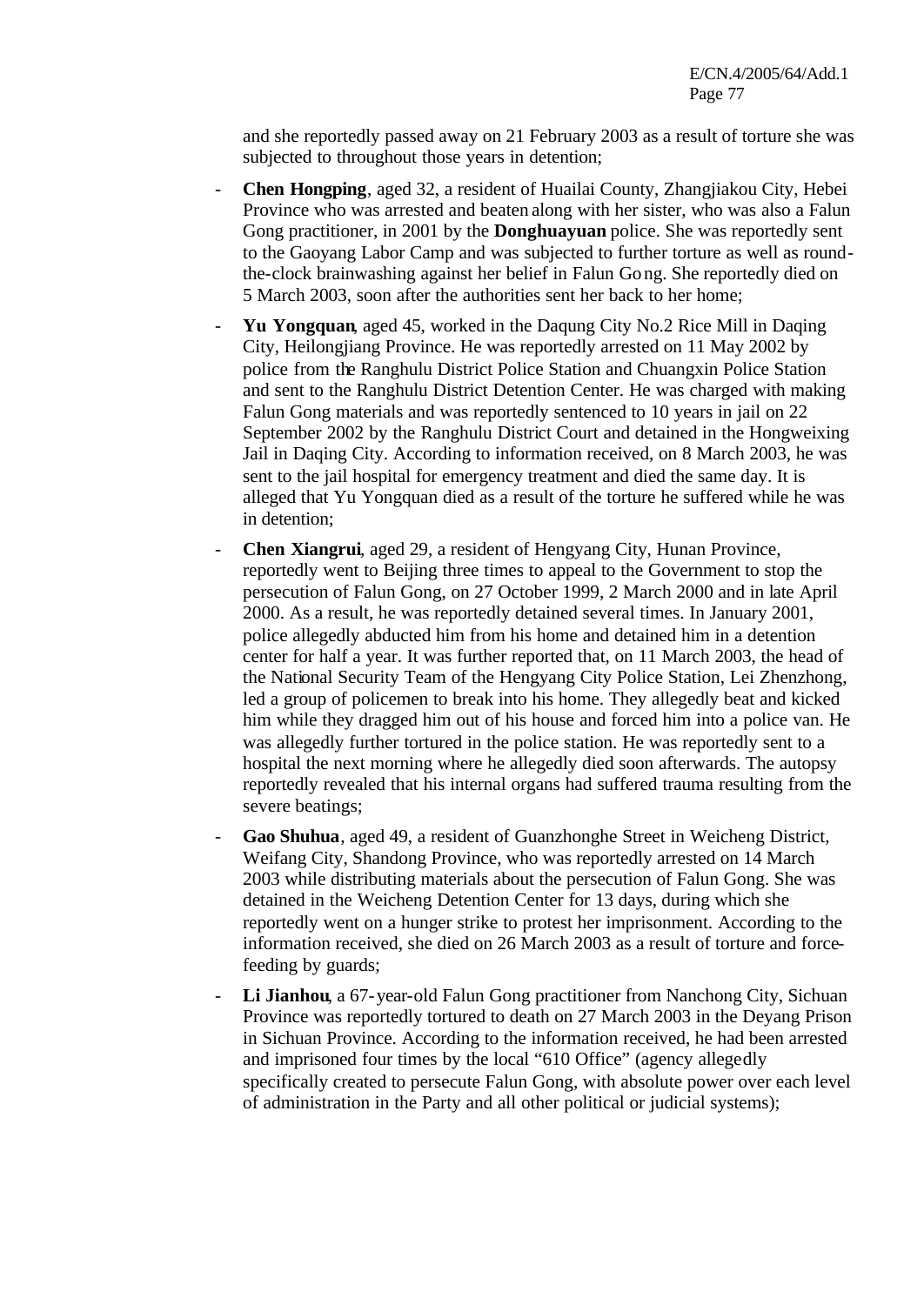- Li Ying, resident of Youyan Street, Wanghua District, Fushun City, Liaoning Province was reportedly arrested on 31 March 2003 by police from the Public Security Bureau of Wanghua District and the local police station who took her to the No.1 Division of the Fushun City Public Security Bureau. She reportedly died on 2 April 2003. It is reported tha t her death was caused by the torture she has been subjected to while in detention;
- **Zhao Chunying**, aged 56, a Falun Gong practitioner from Jixi City, Heilongjiang Province. She was reportedly arrested and detained at the Hengshan District Branch Office of the Jixi City Police Department in 1999 and then sent to the Wanjia Labor Camp. After her release, she wrote about her alleged ordeal in the labor camp and posted it on the Internet. According to the information received, when the local police from the Hengshan District Branch Office discovered this, they arrested her again on 15 April 2003 and sent her to the Jixi City No. 2 Detention Centre. On 10 May 2003, her family was reportedly notified of her death. Following a request by her family, two autopsies were reportedly carried out and several signs of torture were allegedly found. It is alleged that Zhao Chunying died as a result of the treatment she was subjected to while in detention. Reports indicate that her family tried by different means to bring the perpetrators to justice in the previous few months before this communication was sent but without any results;
- **Yang Yufang**, aged 47, a resident of Dongyaozi Village, Qiaoxi District, Zhangjiakou City, Hebei Province, and who practised Falun Gong, was arrested on 17 May 2003. She reportedly died on 16 June 2003 as a result of torture she was subjected to while in detention at the Shisanli Detention Centre in Zhangjiakou City. Sui Guangxi and his wife were both Falun Gong practitioners from Xiangyangling Village, Niuxibu Township, Laixi City, Shandong Province. On 17 September 2002, the couple was reportedly forcibly dragged into a police van and brought to the Sanjiaocun Elementary School, where they were held for four days before they were transferred to the Xinzhuang "610 Office" in Laixi City, where they were allegedly forced to listen to broadcasts slandering Falun Gong every day. As Sui Guangxi reportedly refused to listen to the broadcasts, the police allegedly subjected him to various forms of torture. He reportedly escaped 20 days afterwards and died on 4 July 2003 in the Pingdu First People's hospital as a result of the torture he reportedly endured;
- **Cao Ping**, aged 40, a resident of Caojiaba, Jiulong Town, Linshui County, Sichuan Province. According to the information received, he was detained in June 2000 for 15 days because he went to Beijing to appeal to the Government to stop the persecution against Falun Gong. He was reportedly arrested again in May 2001 while distributing Falun Gong flyers and was detained at the Linshui County Detention Centre, where he was allegedly beaten by officers from the Linshui County Police Station and from the Chengbei Police Station. He was then reportedly sentenced to four years in prison at the Deyang Jail in Sichuan Province. It was alleged that while in custody, his internal organs were severely injured because of torture and beating. He was reportedly sent to a hospital and diagnosed as "untreatable". The authorities ordered his family to take him home on 27 May 2003 and he subsequently passed away on 17 July 2003;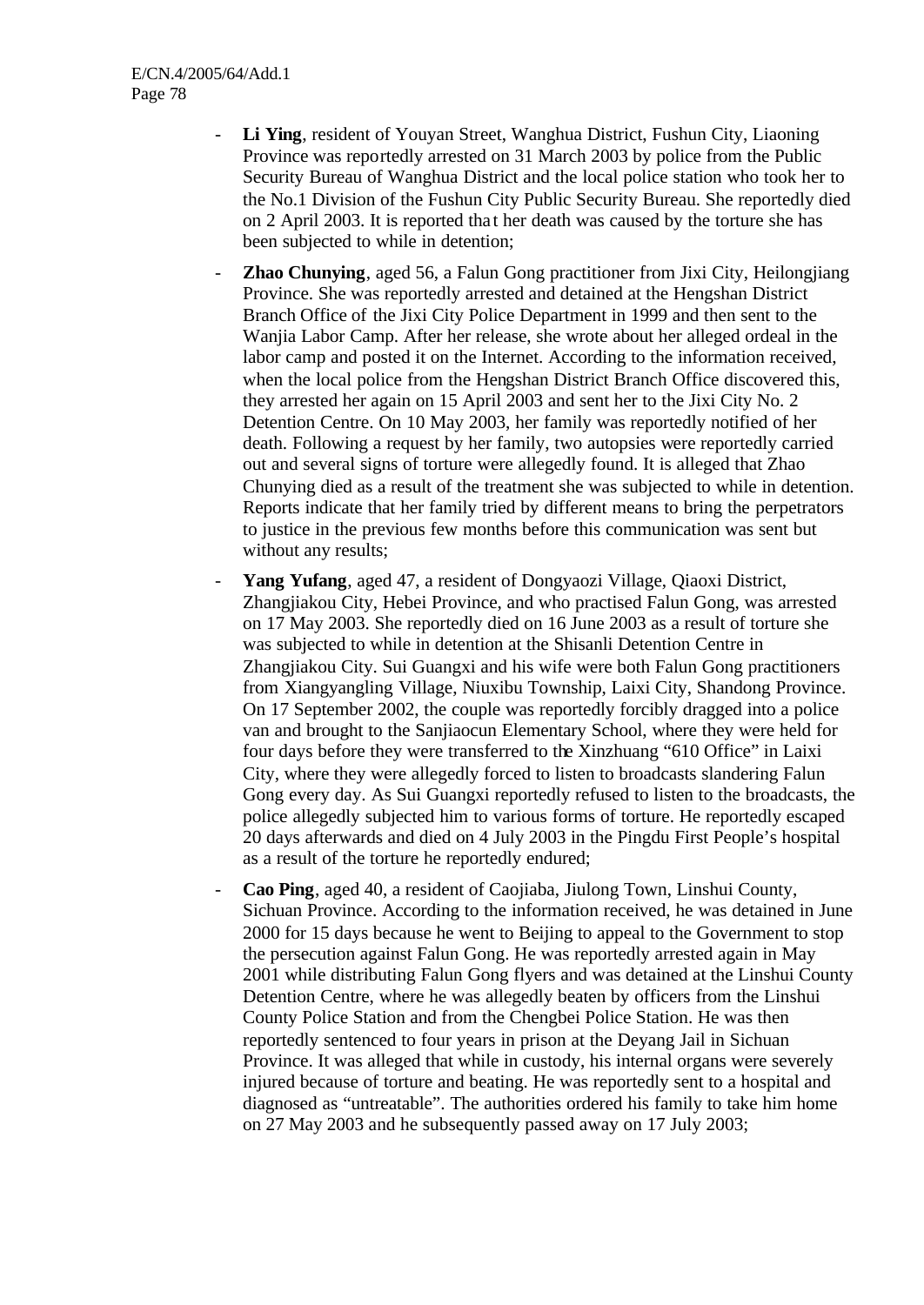- **Bai Xiaojun**, aged 35, a professor at the Northeast Normal University in Jilin Province, who was reportedly sent to a labour camp in Chaoyanggou because he had gone to Beijing to appeal for an end to the persecution of Falun Gong. He was reportedly beaten to death while in custody and passed away on 18 July 2003. Tan Chengqiang, a resident of Hongcheng Village, Handian Town, Shuangcheng City, Heilongjiang Province, was reportedly arrested and detained several times for being a Falun Gong practitioner. According to the information received, Mr. Tan was arrested one more time on 18 May 2003 by the "610 Office" in Shuangcheng City. He was reportedly held in the Second Detention Center in Shuangcheng City where he allegedly went on hunger strike to protest his detention. He was reportedly force-fed and was subsequently transferred to hospital. The "610 Office" ordered his family to take him home where he died a few days later, on the evening of 19 July 2003 as a result of the ill-treatment he had been subjected to while in detention;
- **Tian Junlong**, aged 45, from Majiatun, Wuyi Township, Yitong County, Jilin Province. In the fall of 2002, he was reportedly sent to the Weizigou Labour Camp for having distributed information materials on the persecution of Falun Gong. He was reportedly transferred three months later to the Chaoyanggou Labour Camp in Changchun City. It was alleged that Mr. Tian was severely tortured in both camps. He was reportedly sent home on 1 September 2003 since his condition had deteriorated and he reportedly passed away on 21 September 2003 as a result of torture he suffered while in detention;
- Lu Bingshen, aged 39, a firefighter in the 6th Fire Brigade in Daqing City, Heilongjiang Province, and residing in the Caikulou area of Ranghulu District. He was reportedly arrested by the police in October 2000 while he was distributing Falun Gong anti-persecution materials. According to the information received, he was later sentenced to two years and sent to the Daqing City Labor Camp. It was alleged that, on the afternoon of 20 October 2003, he was locked in a solitary compartment and tortured until he became unconscious. He was then reportedly sent to the Daqing City People's Hospital for emergency care, where he died on 21 October 2003. Concerns have been expressed that Mr. Lu died as a result of the torture he was subjected to in detention;
- Yan Hai, aged 37, a farmer from Tumu Village, Tumu Township, Huailai County, Zhangjiakou City, Hebei Province. On 30 October 2002, policeman Wang Guohong from the Langshan Police Station reportedly led a dozen policemen to Yan Hei's home and arrested him because he practised Falun Gong. From the time of his arrest, he allegedly endured various psychological and physical tortures at the Huailai County Detention Centre. The police also allegedly subjected him to continuous brainwashing in an attempt to force him to give up his practice of Falun Gong. According to the information received, Yan Hai was jailed and tortured for one year and 24 days. On 14 November 2003, he was reportedly transferred to the Shisanli Detention Center in an extremely weak condition. On 22 November 2003, he was reportedly sent to the 251 Hospital where he died on 24 November 2003. Concerns were expressed that he died as a result of the extended torture to which he was subjected. It was further alleged that, on 27 November, when his family members went to the hospital to look at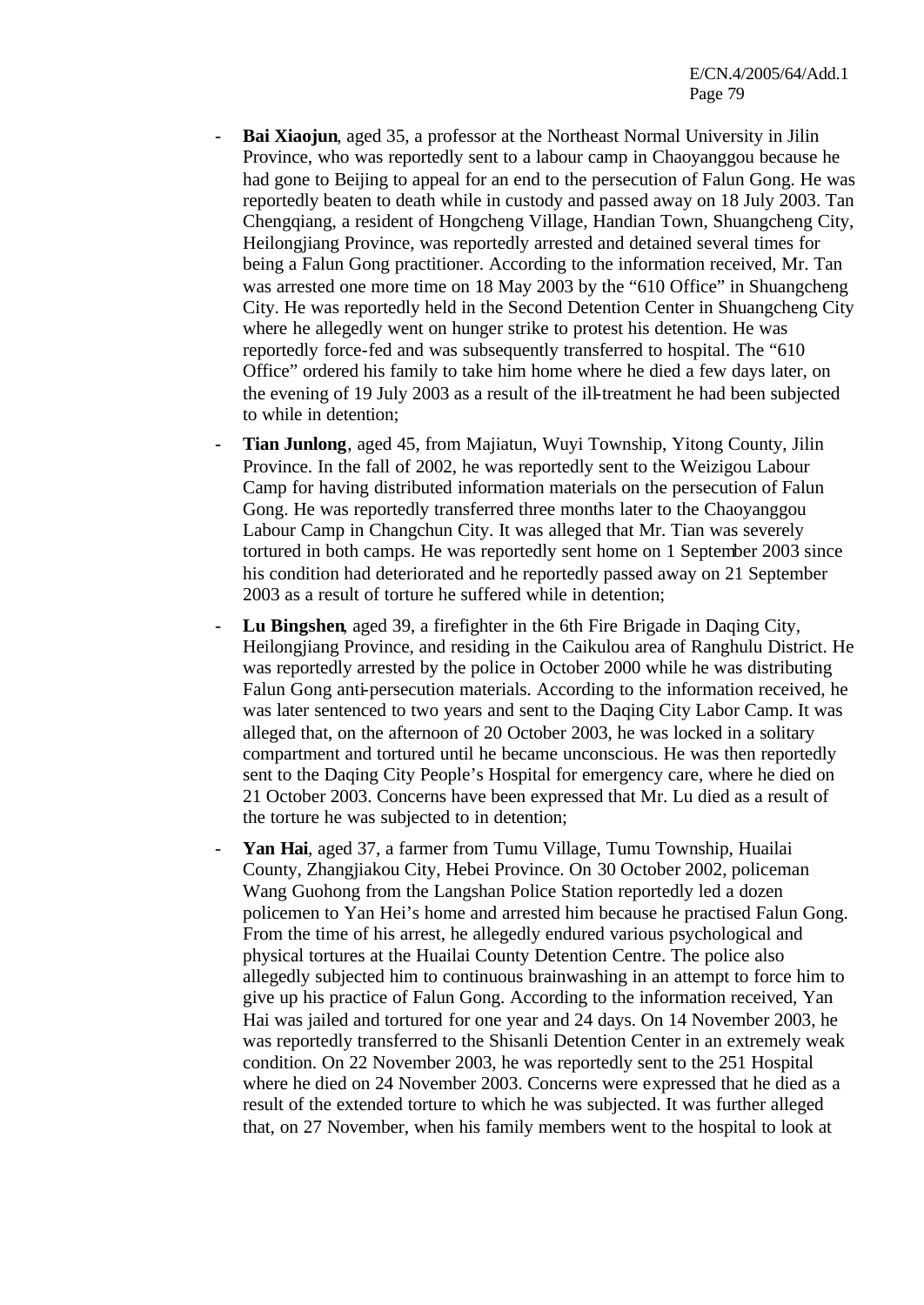his body, more than 10 armed policemen were guarding the site and did not leave his family alone with his body;

**Zhang Changming**, aged 50, a resident of Shuangyashan City, Heilongjiang Province, who reportedly appealed for the right to practise Falun Gong. He was allegedly arrested in that connection and arbitrarily sent to the Jiamusi Labour Camp in Heilongjiang Province where he was reportedly beaten to death. He was then reportedly transferred to a hospital for emergency treatment but doctors refused to treat him as they saw that he was on the verge of death. It was further alleged that, in order to avoid responsibility, the camp authorities sent Mr. Zhang back to his home, where he reportedly died as soon as he arrived.

184. On 14 July 2004, the Special Rapporteur, jointly with the Chairperson-Rapporteur of the Working Group on Arbitrary Detention and Special Representative of the Secretary-General on the situation of human rights defenders, sent an urgent appeal concerning **Zhang Youren**, the leader of a farmers' group in Tangshan, Hebei Province, that has organized peaceful protests against the flooding of farmland to make way for a reservoir. According to reports, Zhang Youren was arrested at his home on 6 July 2004 at around 10 a.m. by public security police officers. The police reportedly searched Zhang Youren's home and beat and arrested his wife, **Wang Yushu**. It is alleged that Zhang Youren's detention could be linked with the visit to Tangshan by Premier Wen Jiabao scheduled for July 8-10, during which the relocated farmers had been planning to petition him to intervene in the ir case. The arrest of Zhang Youren was believed to be an attempt to forestall any such action.

185. On 15 July 2004, the Special Rapporteur, jointly with the Special Rapporteur on the right of everyone to the enjoyment of the highest attainable standard of physical and mental health, the Special Rapporteur on violence against women, its causes and consequences and the Special Rapporteur on the question of torture, sent an urgent appeal concerning:

> - **Geng Juying**, resident of Luozhuang Hamlet, Chengbo Village, Mengzhou City, Henan Province, who in 2000 was arrested at her home and taken to a detention centre, together with her eight-month-old child, by the "610 Office" in Mengzhou City and officers from the Mengzhou City Police Station (whose names are known to the Special Rapporteurs). She is said to have been arrested because she is a Falun Gong practitioner. Geng Juying did not have enough milk to nurse her child due to the poor nutrition at the detention centre. On 25 May 2002, after Ms. Geng's release, police officers (whose names are known to the Special Rapporteurs) jumped over the wall into the courtyard of her house and took her away to the police station, without a warrant. Ms. Geng was again pregnant at the time. It is alleged that the police officers forced her to have an abortion so that she could be sent to a labour camp. They are said to have forcibly given her an injection to induce the abortion, watched the procedure and mocked her when she was in pain. Then she was sent to a detention centre in Jiaozuo City, Henan Province. Later, she was transferred to the Shibalihe Labour Camp because she refused to give up Falun Gong. She is still there. Furthermore, it was reported that Geng Juying's father, Geng Xuecai, her mother, Shen Guangbai, her elder sister, Geng Xiaocui, and her brother, Geng Huaming, have also been detained many times because they practise Falun Gong;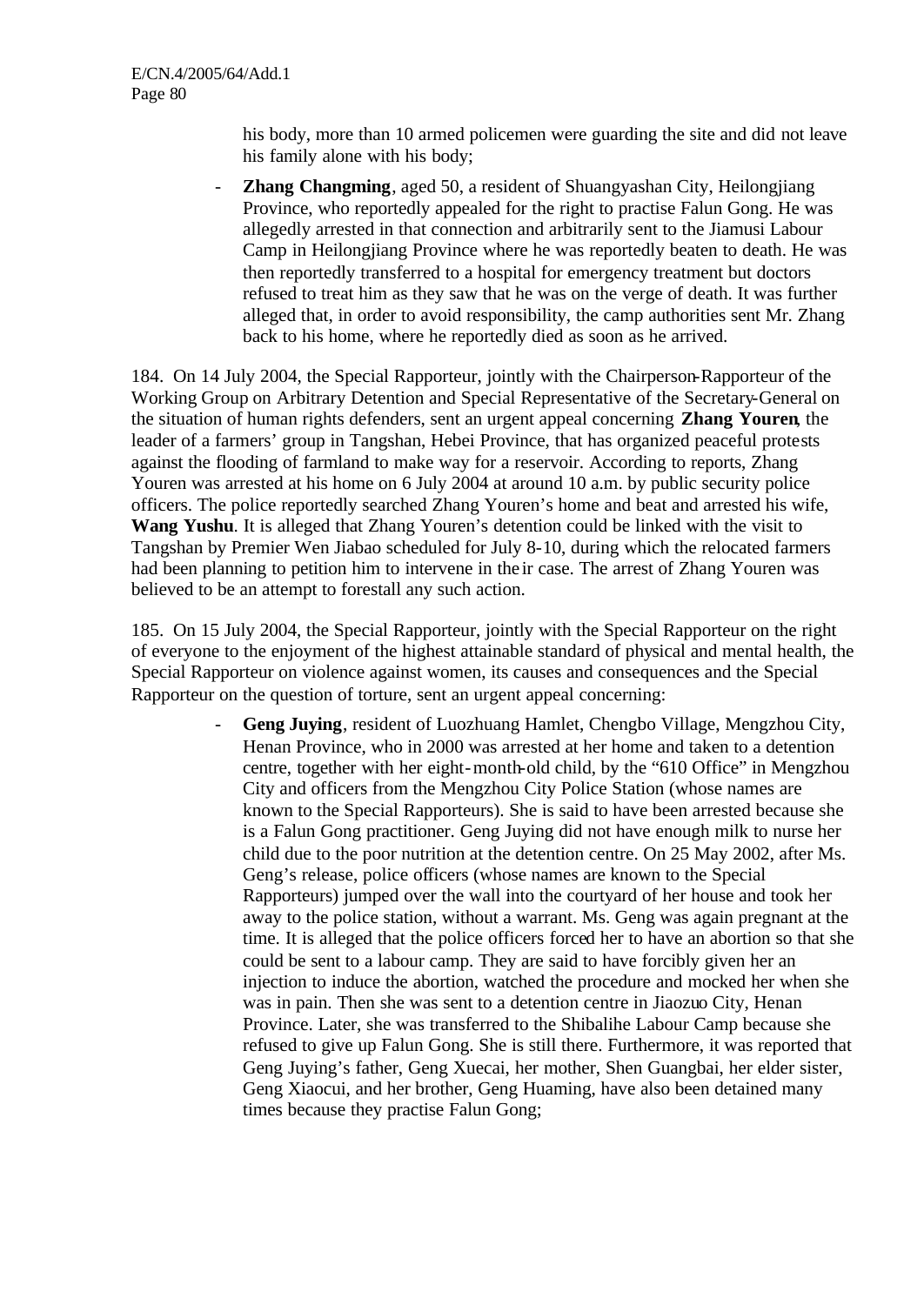- In April 2001 **Chen Yaru**, aged 46, resident of Xiaohaidi in Tianjin City's Hexi District, was taken from her home and sentenced to two years of forced labour at the Tianjin City, Jianxin, Women's Forced Labour Camp, No. 3 Squadron of the No. 6 Brigade, where she was tortured. On 13 May 2002, Chen Yaru practised Falun Gong exercises in the labour camp and, as punishment, the camp police confined her to a small, dark room where they beat her and trampled on her arms. Then they handcuffed each of her arms to a bed, stretching her out spread-eagled. She remained handcuffed this way for 23 days. On 6 April 2003, Chen Yaru and another Falun Gong practitioner tore down the anti-Falun Gong slogans posted inside the Squadron. As a result, the guards dragged them into a room where they stripped them down to their underclothes and tied up their hands. Then the guards dragged them into the hallway and ordered them to kneel down. When they refused, six policemen (including officers whose names are known to the Special Rapporteurs) used six electric batons simultaneously on Ms. Chen. One policeman used the electric baton on her genitalia for 20 minutes. Then they did the same to the other female prisoner. They then shocked Ms. Chen again with electric batons all over her body, to the point that her teeth became loose. For more than one month after this torture, her right arm was paralyzed;
- **Yan Shujun**, in her fifties, was arrested by the Tianjin City, Heping District, Public Security Bureau in November 2000 because she refused to give up Falun Gong. She was taken to a police station where policemen violently slapped her face. She was sentenced to two and a half years of forced labour and detained at the No. 4 Brigade of the Banqiao Women's Forced Labour Camp in Tianjin City. On 1 June 2001 Yan Shujun was transferred to the Tianjin City, Jianxin, Women's Forced Labour Camp, No. 3 Squadron of the No. 6 Brigade. Becaus e she refused to renounce Falun Gong, the female camp guards deprived her of sleep, allowing her as little as two hours of sleep per day. In protest, Ms. Yan went on a hunger strike for 12 days. Subsequently, the camp extended her term of detention. On 1 April 2003 the No. 3 Squadron attempted to brainwash Ms. Yan. The camp policewomen dragged her into a tiny, dark room and hit her all over her body with electric batons. They exposed Ms. Yan's body in front of the camp's male discipline instructors to demonstrate their electric baton torture. Then they confined Ms. Yan to a wooden cage measuring roughly 50 centimetres by 30 cm by 1.5 metres, where the 1.7 metre tall Yan Shujun was forced into a crouched position. Ms. Yan was tortured in this way for eight days. Afterwards she had significant muscular and skeletal problems;
- In April 2001, **Guo Baohua**, in her thirties, a resident of Tonggu District, Tianjin City, was arrested by the police who tied her up and subjected her to physical punishment because she refused to read anti-Falun Gong articles. They then confined her to a wooden cage for more than a month. Ms. Guo went on a hunger strike for 37 days to protest this persecution. During her hunger strike she was handcuffed and tied up, and afterwards she was put in solitary confinement for more than a month. Still refusing to abandon Falun Gong, police handcuffed her to a radiator, then handcuffed her spread-eagled between two radiators. Still later, the police handcuffed her and suspended her by her wrists, and subjected her to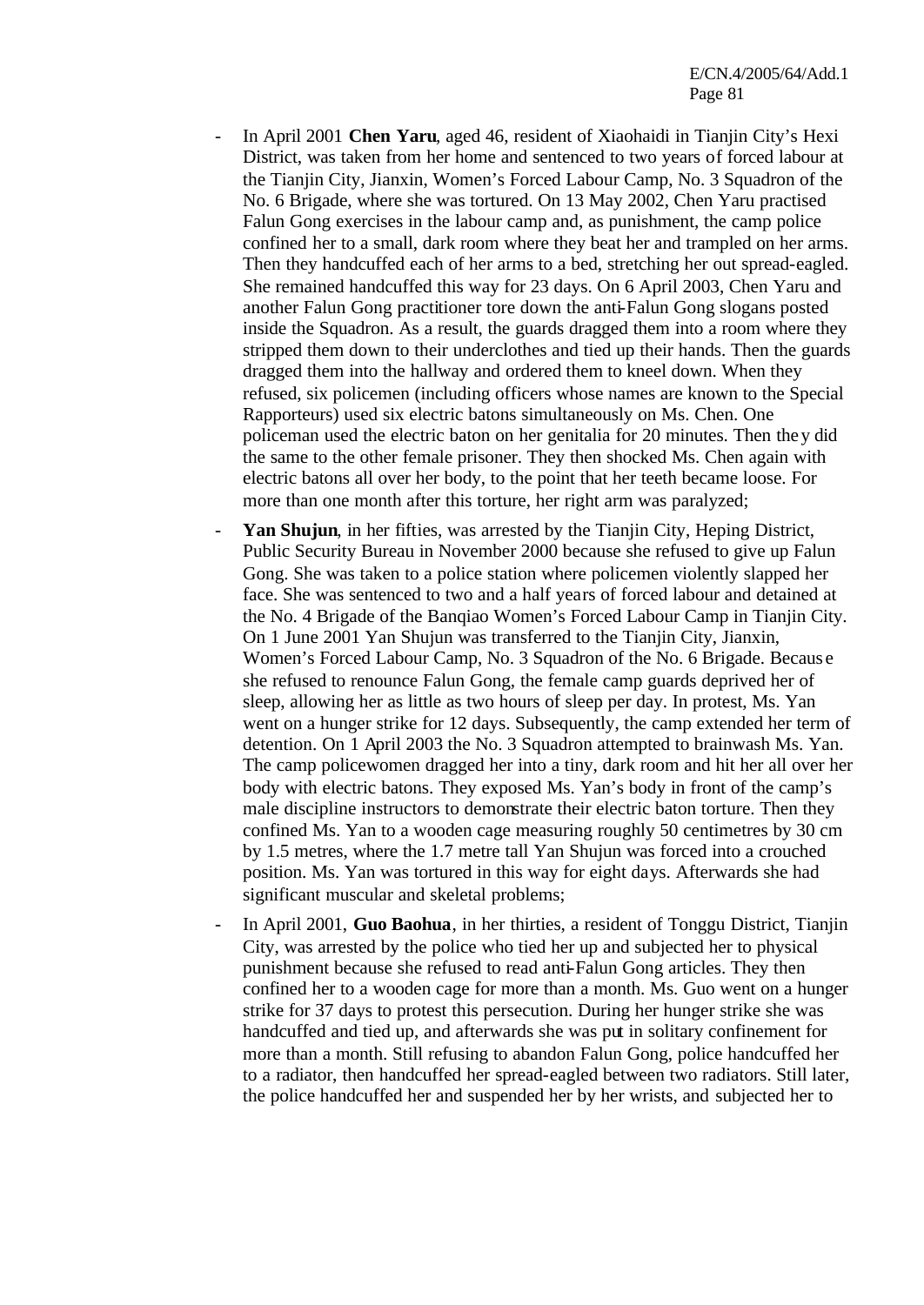further torture. On 1 April 2003, the police shocked Ms. Guo with several electric batons simultaneously. Then they put her in a wooden cage for several days;

- On 15 April 2002, **Su Yanhua**, a resident of Lianjiangkou, Jiamusi City, Heilongjiang Province, was arrested at her brother's house by local police because she was a Falun Gong practitioner. She was sent to Lianjiangkou Detention Centre and two weeks later transferred to the Jiamusi Labour Camp. Upon her arrival at Jiamusi, she was tortured and forced to undergo brainwashing. In July 2002, the labour camp guards forced her to sit on a small stool and watch anti-Falun Gong videos. When she refused to watch, a guard (whose name is known to the Special Rapporteur) dragged her downstairs and handcuffed her to a bed. She began a hunger strike to protest the torture, so the guards force-fed her milk saturated with salt, which was extremely painful. They tortured her like this for seven days. In November 2002, guards forced Ms. Su to sit on a stool with sharp triangular ridges across its surface for more than 10 hours a day. They made her put both hands on her thighs and didn't allow her to move. Eventually, the skin of her buttocks tore and began to bleed. Meanwhile, she was monitored by several guards brandishing electric batons. Each time she moved, they shocked and beat her simultaneously. When she refused to read an anti-Falun Gong article, they beat her again. Her body was black and blue with bruises, and she was unable to walk for a long time afterwards. At the end of November 2002, because Ms. Su still refused to watch the videos, a guard (whose name is known to the Special Rapporteur) cuffed her to a bed in an awkward, asymmetrical position, her hands tied to two different steel bars. She was cuffed in the same position for two weeks. When she was finally released, she was unable to move her any of her limbs. The conditions in Jiamusi Labour Camp are very unsanitary, and for a long time Ms. Su was not allowed to bathe. By February 2003, she had developed scabies, which prevented her from sleeping. At one point the guards sprayed her with a chemical that caused her severe chest pains and rendered her unable to move her head or hands. One morning in May 2003, Ms. Su began to practise the Falun Gong exercises. As soon as she was seen, two guards (whose names are known to the Special Rapporteur), rounded up some other inmates and they all beat her together. Then they dragged her to the second floor, where they forced her to sit on a cold cement floor with her hands cuffed behind her back for 10 days. The nights were bitter cold, and she was deprived of sleep. On the tenth day, guards (whose names are known to the Special Rapporteur) cuffed her hands in the forced backbend position (one arm is reaching down the back behind the head and the other hand meeting it from the lower back). She suffered this torture for 13 days. After her hands were released, she was unable to move her arms and could barely walk. In June 2003, a guard (whose name is known to the Special Rapporteur) slapped her face so hard that she temporarily lost her hearing. Ms. Su was not released after her term expired. She was, at the time this communication was sent, still being detained in the labour camp, and her health was in a critical condition.

186. On 16 July 2004, the Special Rapporteur, jointly with the Chairperson-Rapporteur of the Working Group on Arbitrary Detention, the Special Rapporteur on the question of torture, the Special Rapporteur on the right of everyone to the enjoyment of the highest attainable standard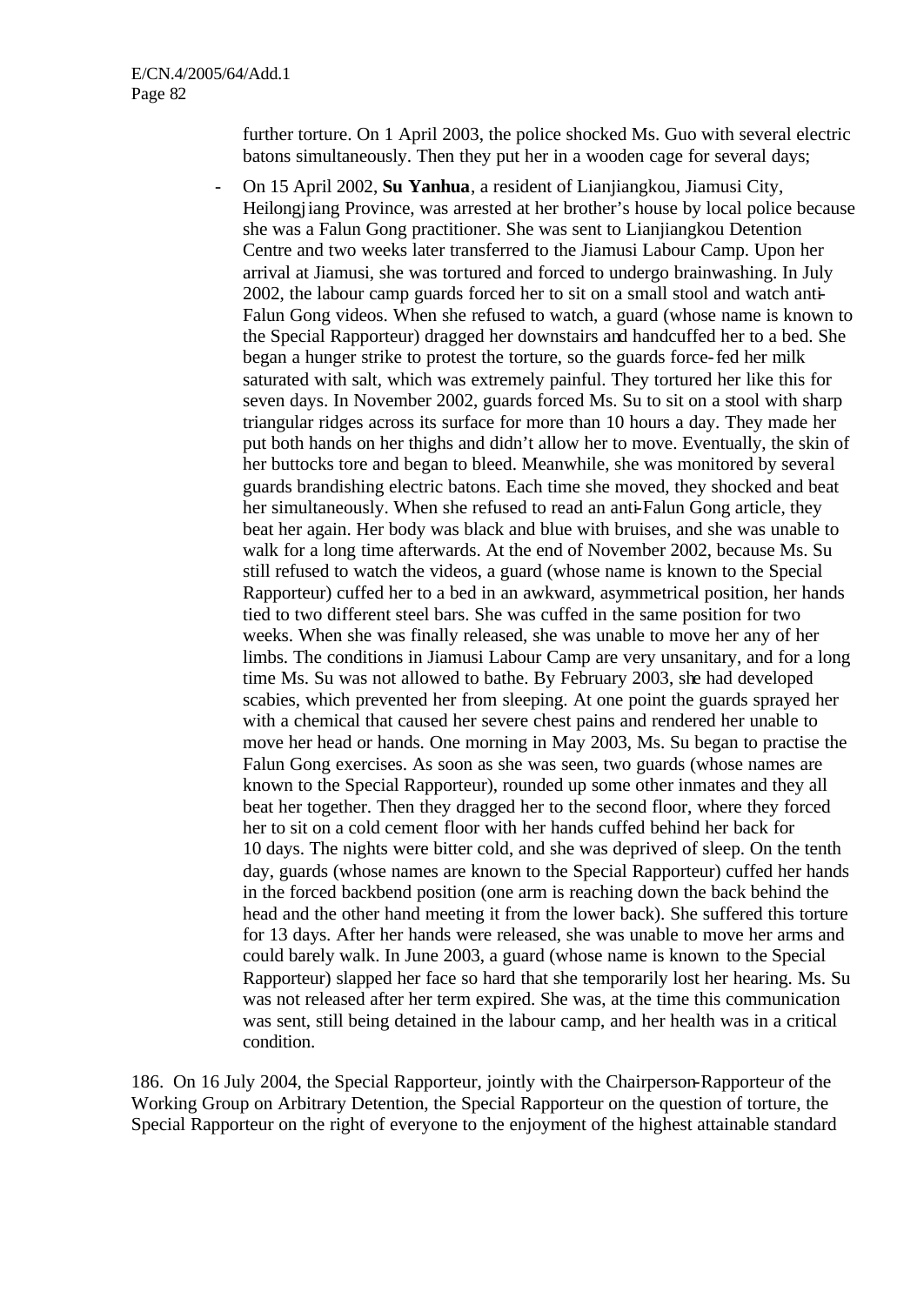of physical and mental health and the Special Representative of the Secretary-General on the situation of human rights defenders, sent an urgent appeal concerning **Wang Guofeng**, and his wife, **Li Suzhi**, both suffering from a serious disease. According to the allegations received: They were arrested in Shangqiu city, Henan province, on 12 July 2004, when they were about to travel to Beijing to petition the National Health Department. They wanted to protest inadequate healthcare and other services for those infected with their serious disease in the city. In particular, they were concerned that they had not received the medical treatment that had been promised by the central authorities. They were also concerned that the school of their children had been recently closed down by the local authorities. The school had been set up by a local activist for children whose parents were suffering from this disease or had died of this disease. The school was reportedly closed after its founder told the authorities that he was going to Thailand to participate in an international conference. Wang Guofeng and Li Suzhi were, at the time this communication was sent, detained in Shangqiu city. In the light of reports according to which people with this disease were detained in Henan province in the past had been beaten while in police custody, concern is expressed that Wang Guofeng and Li Suzhi may be at risk of torture or other forms of ill-treatment. Concern is also expressed for their physical and mental integrity if they do not receive adequate medical treatment during their detention.

187. On 1 September 2004, the Special Rapporteur sent an urgent appeal concerning **Chen**  Guidi and Wu Chuntao. According to the information received, they were sued by the former Linquan County Communist Party secretary for libel in Fuyang Intermediate People's Court in connection with the publication of their book, *An Investigation of China's Peasantry* (*Zhongguo Nongmin Diaocha*), in which they describe cases of abuse of farmers and extortion of lands by corrupt officials. They were reportedly requested to pay damages of around US\$ 24,000. The proceedings ended on 28 August 2004. It is also reported that the defense had requested that the trial take place outside Linquan County as the son of the plaintiff is a judge in the courthouse in the city of Fuyang. This appeal was reportedly denied.

188. On 30 September 2004, the Special Rapporteur sent a letter of allegation concerning:

- A Beijing court which sentenced on 28 November 2003 a cyber-dissident **Jiang Lijun**, who was arrested on 7 November 2003 and detained in Qincheng jail, to four years in prison for posting articles critical of the Government on the Internet. Jiang Lijun was charged with "inciting subversion" after writing an open letter to the 16th Congress of the Chinese Communist Party calling for democratic reforms. The Special Rapporteur had already sent, jointly with the Special Rapporteur on the question of torture, two urgent appeals regarding the case of Jiang Lijun on 28 March 2003 and 1 July 2003 (see E/CN.4/2004/62/Add.1);
- On 19 February 2004, five members of the Falung Gong movement, who were accused of helping to post news on a web site about ill-treatment in prison of a student member of the movement, appeared before the Court  $N^{\circ}1$  in western Chongqing. In its verdict, the court said that the report published online "tarnished the image of the Government by broadcasting fabricated stories of persecution suffered by cult members". **Lu Zengqi**, accused of writing the incriminating document, and **Yan Qiuyan**, who helped him publish the article, were both sentenced to 10 years in jail. **Li Jian**, who reportedly posted the article on a site run by the movement, was sentenced to 12 years in prison. **Chen Shumin**, head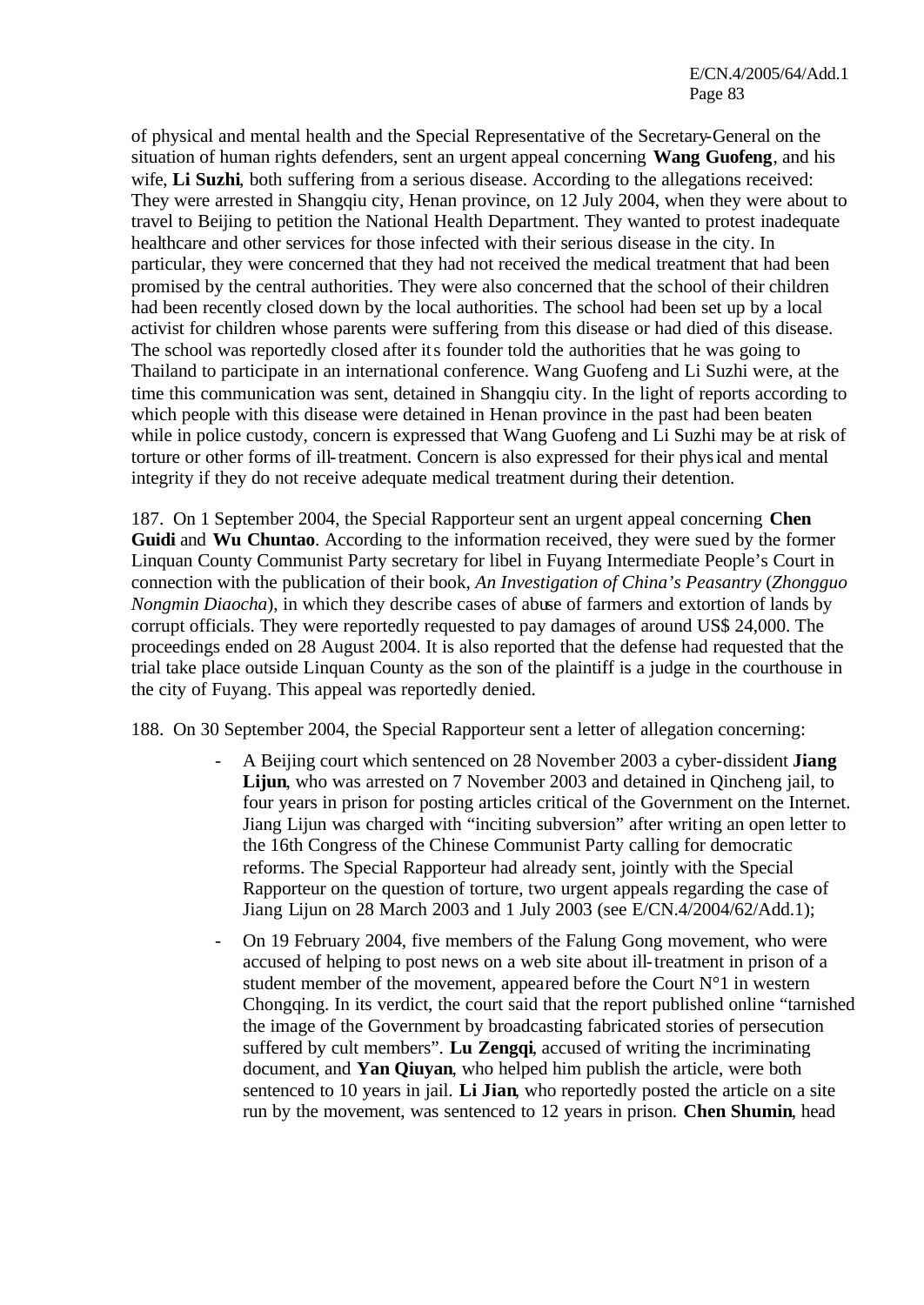of the company where Lu Zengqi worked, was jailed for 12 years. **Yin Yan** was sentenced to five years without any evidence being given of the part he played;

- On 9 March 2004, authorities in Beijing interrogated **three reporters** from the Hong Kong-based *Apple Daily* newspaper and then deported them to Hong Kong. Security officials arrived at the journalists' hotel and brought them for questioning. The reporters were held for six hours before officials escorted them to the airport and put them on a flight to Hong Kong. The three journalists were in Beijing to cover the annual meetings of the National People's Congress and the Chinese People's Political Consultative Conference;
- On 11 March 2004, the **Blogbus.com web site** was closed "until further notice" for allowing a letter that was critical of the Government to be posted. **Blogcn.com** was subsequently shut down on 14 March 2004. Both websites give Chinese Internet users the ability to create personal web pages without technical knowledge. Blogbus.com alone hosted more than 15,000 blogs that have been shut down;
- On 16 March 2004, **Ouyang Yi** was sentenced to two years' imprisonment on a charge of "incitement to subvert State power". Ouyang Yi is an Internet dissident who was arrested on 5 December 2002 and has been detained ever while awaiting his trial. He was tried in secret at the Chengdu Intermediate People's Court without any prior notice having been given to his family or lawyer, who was unable to represent him in court. The Special Rapporteur already sent, jointly with the Special Rapporteur on the question of torture, two urgent appeals regarding the case of Ouyang Yi on 28 March and 1 July 2003 (see E/CN.4/2004/62/Add.1);
- On 19 March 2004, the Shanghai Re-education Through Labor (RTL) Administrative Committee sentenced **Ma Yalian** to one and a half years of reeducation. The decision claimed that, "from July 2003 until February 2004, Ma Yalian on numerous occasions posted on chineselawyer.com.cn, dajiyuan.com and other web sites, articles falsely accusing the Shanghai authorities of causing her physical injury". The decision also stated that Ma Yalian had "turned petitioning into pestering". The main reason for Ma Yalian's arrest was an article she posted on several web sites. The article includes accounts by many petitioners describing their brutal treatment at the hands of the authorities, providing the names, places of origin of victims and date of incident;
- On 2 May 2004, freelance journalist **Liu Shui**, aged 37, was sentenced without trial to two years in a re-education camp. Officially charged with soliciting the services of several prostitutes, Liu Shui is believed to have been sentenced for posting sensitive material on the Internet, particularly concerning the Tiananmen Square massacre. Liu Shui worked for the *Southern Metropolis News* and the *Shenzhen Evening News*.
- On 13 May 2004, United States resident and cyber-dissident Yang Jianli was sentenced to five years in prison for "espionage" and "illegally entering Chinese territory", after spending more than two years in prison awaiting his sentencing. Yang Jianly, now aged 40, was expelled from China after taking part in the 1989 Tiananmen Square demonstrations. He is the editor-in-chief of the dissident online review "Yibao". The Special Rapporteur on the question of torture, jointly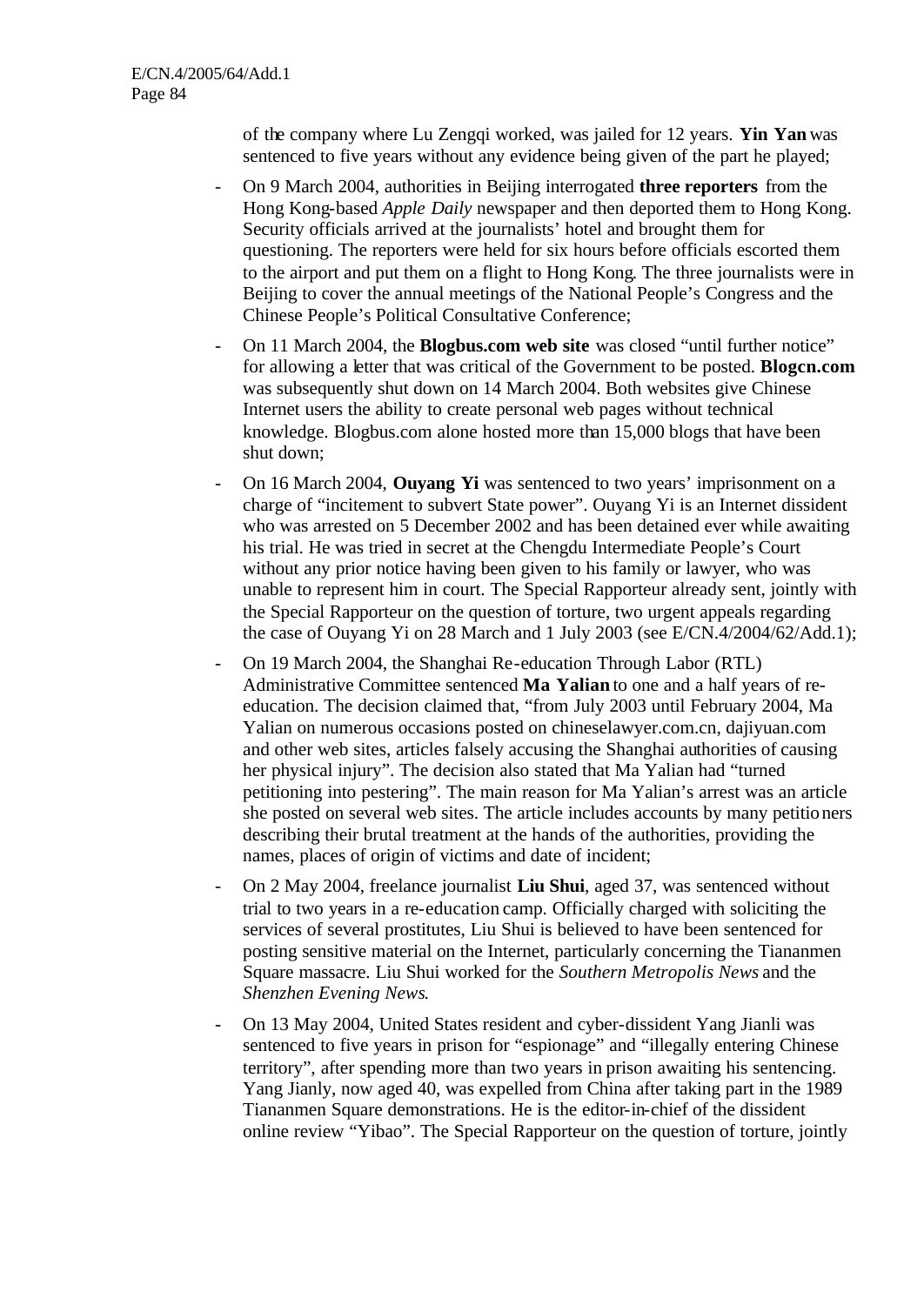with the Chairman-Rapporteur of the Working Group on Arbitrary Detention, already sent an urgent appeal regarding the case of Yang Jianli on 11 December 2002 (E/CN.4/2003/68/Add.1);

- On 19 May 2004, former Hong Kong radio host and delegate to the Chinese legislature **Allen Lee**, announced his resignation from both posts after being pressured by Government officials in Beijing because of his support on-air for democracy. He had been host on the popular morning phone-in radio show "Teacup in the storm", produced by the privately owned Commercial Radio. In a specially convened meeting of Hong-Kong Legislative Council's home affairs panel, Allen Lee described several meetings in which Beijing officials pressured him to cease his public support for democracy in Hong Kong. The journalist also told the panel that a person claiming to be a former Chinese official phoned him to request a meeting and then brought up his wife and daughter. Allen Lee interpreted the comment as a threat, and quit his posts as a "preventive measure";
- At the end of May 2004, Chinese authorities placed several human rights activists under house arrest, preventing them from publicly marking the 15th anniversary of the Tiananmen Square massacre on 4 June 2004. The dissidents included **Liu Xiaobo**, one of the country's leading human rights figures and the author of many articles about cyber-dissidence in the country. **Hu Jia**, an activist who allegedly denounced the inaction of officials in the face of the spread of HIV/AIDS in China, was also placed under house arrest, along with **Ding Zilin**, aged 67, leader of the "Mothers of Tiananmen", a group of mothers who lost their children in the 1989 demonstration;
- On 11 June 2004, a Xiaogan court sentenced cyber-dissident **Du Daobin** to four years of house arrest and two years of privation of his civil liberties for "inciting subversion of the State". Du Daobin was arrested on 28 October 2003 for posting articles on the Internet advocating democracy and respect for human rights. The Special Rapporteur had already sent an urgent appeal regarding the case of Du Daobin on 3 December 2003 (E/CN.4/2004/62/Add.1).

189. On 1 October 2004, the Special Rapporteur, jointly with the Special Rapporteur on the question of torture, sent an urgent appeal concerning **Zhao Yan**, news assistant at the Beijing bureau of *The New York Times* and former reporter for *China Reform* magazine. He was arrested in Shangai on 17 September 2004. He was charged on 21 September 2004 with "providing State secrets to foreigners", allegations which could lead to the charge of treason, a crime punishable by execution. His arrest was reportedly linked with the publication of an article in *The New York Times* on 7 September 2004 revealing the plan of the Chairman of the Central Military Commission to retire and concerning the transfer of leadership to President Hu Jintao. This article preceeded the official announcement about the latter's retirement, which was made on 19 September 2004. Zhao Yan is thought to be under investigation as the source of the leak. It was also reported that in May 2004, he was forced out of his job as a reporter for *China Reform* magazine after he reported on allegations of Government abuse of peasants across China. Zhao Yan is said to be held incommunicado. Therefore, fears have been expressed for his physical and mental integrity.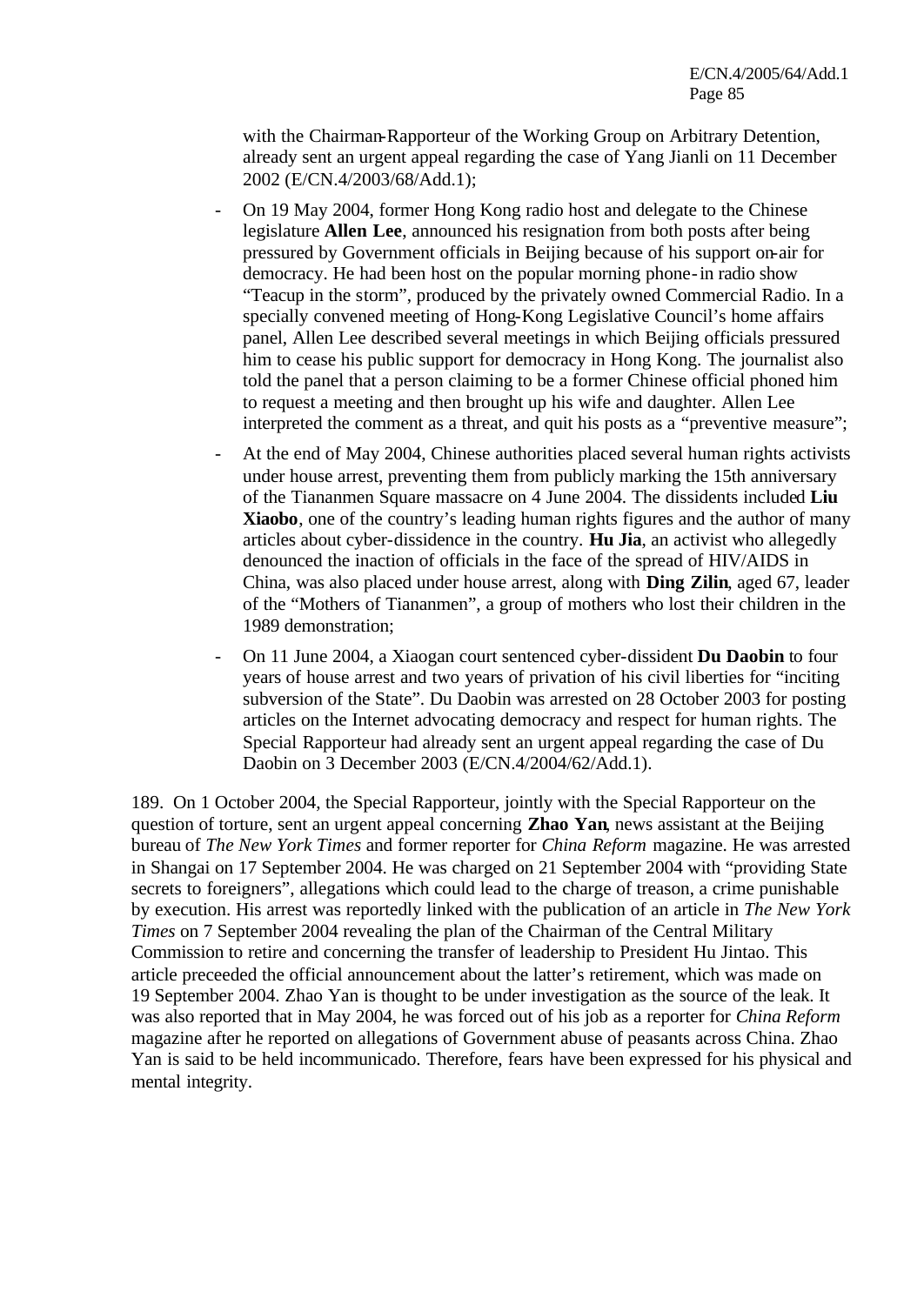190. On 4 October 2004, the Special Rapporteur sent an urgent appeal concerning **Tang Yiwen**, a Falun Gong practitioner. According to the information received, in May 2000, she was arrested in Beijing for appealing for Falun Gong. She was detained for two years in Chatou Women's Forced Labor Camp, Guangdong Province, and later transferred to Sanshui Labour Camp. During her detention, she was reportedly subjected to torture, in particular she was hung up, beaten and forced-fed with hot chili. She was released in August 2003 and re-arrested in February 2004. Since then, she reportedly tried several times to leave the country but was never issued a passport. In June 2004, her passport application was rejected for the third time by Guangzhou Police Department and on her file it was allegedly noted that "This person's activity is limited". On 25 June 2004, Tang Yiwen reportedly lodged a law suit in Guangzhou City Baiyun District Procuratorate (BDP) against those who illegally sentenced, detained and tortured her. It was furthermore reported that, since August 2004, she has been constantly followed by agents from the 6-10 Office. Fears were expressed regarding her physical and mental integrity, which may have been at risk.

191. On 12 October 2004 the Special Rapporteur, jointly with the Special Rapporteur on the question of torture and Special Rapporteur on violence against women, its causes and consequences, sent an urgent appeal concerning **Mao Hengfeng**, who in April 2004 was sent to a labour camp by police in Shanghai, to undergo 18 months of "re-education through labour". According to the information received, the "re-education through labour" measure inflicted on Mao Hengfeng was motivated by her persistence in petitioning the authorities with regard to a labour dispute and to treatment allegedly suffered at the hands of the police. The labour dispute originates in Mao Hengfeng's dismissal from her job in 1988, when she refused to undergo an abortion in violation of the family planning policies of China. Mao Hengfeng was detained several times on account of these activities, and forcibly confined in psychiatric units where she was forced to undergo shock therapy. Her daughters, both under the age of 18, were also reportedly detained repeatedly by police and questioned about who is assisting their mother with her petitions. At the "re-education through labour" camp, where she was detained at the time this communication was sent, Mao Hengfeng was reportedly tied up, suspended from the ceiling and severely beaten. The ill-treatment Mao Hengfeng was allegedly subjected to repeatedly at the hands of officials, including during the current period of administrative detention in a "reeducation through labour" camp, gives rise to fears about her being subjected to further illtreatment.

192. On 15 October 2004, the Special Rapporteur, jointly with the Special Rapporteur on extrajudicial, summary or arbitrary executions, the Special Rapporteur on freedom of religion or belief, Special Rapporteur on the independence of judges and lawyers, the Special Rapporteur on the promotion and protection of the right to freedom of opinion and expression, the Special Rapporteur on the question of torture, the Special Rapporteur on the right of everyone to the enjoyment of the highest attainable standard of physical and mental health and the Special Rapporteur on violence against women, its causes and consequences, sent a letter of allegation concerning reports of systemic repression against the **Falun Gong** and other "heretical organizations" (*xiejiao zuzhi*). Over the past five years, hundreds of cases of alleged violations of the human rights of Falun Gong practitioners have been brought to the attention of the Special Rapporteurs. Many of these allegations have been reported back to the Chinese authorities and were reflected in reports of the Special Rapporteurs to the Commission on Human Rights. The Special Rapporteur is concerned that reports of arrest, detention, ill-treatment, torture, denial of adequate medical treatment, sexual violence, deaths, and unfair trial of members of so-called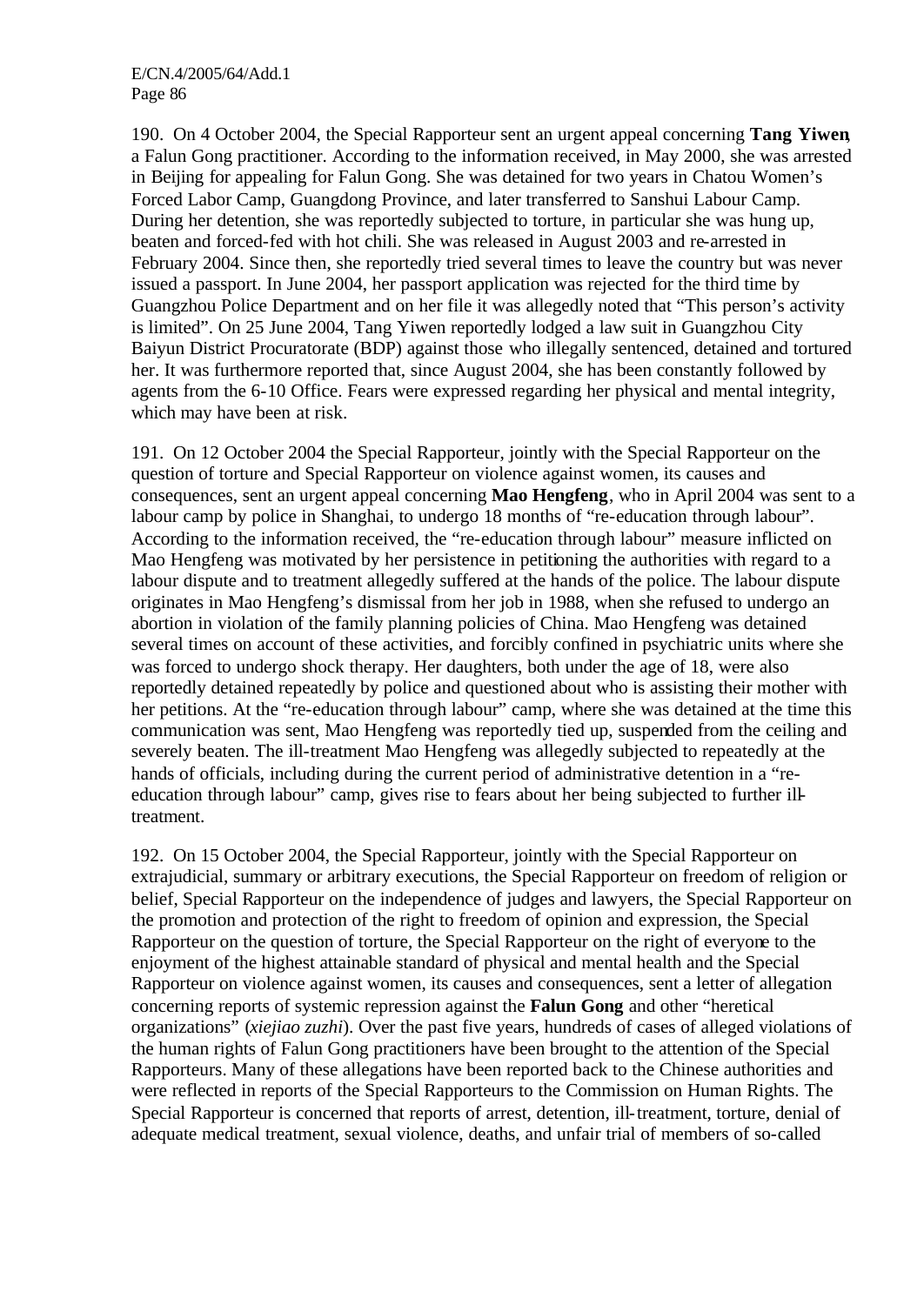"heretical organizations", in particular Falun Gong practitioners, are increasing. He is concerned that these allegations may reflect a deliberate and institutionalized policy of the authorities to target specific groups such as the Falun Gong. According to information received, on 10 June 1999 the Central Committee of the Chinese Communist Party established what is known as the "6-10 Office", an institution which is linked to State Security Defence. The office reportedly was given a mandate to repress Falun Gong and other "heretical organizations", and is operating outside of the rule of law. Reports indicate that the Falun Gong was officially banned on 22 July 1999 through a decision of the Ministry of Civil Affairs and, since then, several decisions, notices, regulations and other judicial interpretations have been issued by the Government and judicial authorities to legitimize the official repression against "heretical organizations", including the Falun Gong. In addition, according to reports, a media campaign was launched against the Falun Gong and its practitioners in June 1999. It is believed that this campaign followed a protest gathering in Beijing on 25 April 1999, involving more than 10,000 Falun Gong practitioners. Further reports indicate that, in February 2001, the Central Committee of the Communist Party called for a Central Work Conference of high-level party officials. The purpose of this meeting was reportedly to adopt a plan calling for the formation of local "anticult task forces" in all universities, State enterprises and social organizations, to reinforce the "6-10 Office" and strengthen local control over the Falun Gong. An analysis of reports received by the Special Rapporteurs indicates that the alleged human rights violations against Falun Gong practitioners, including systematic arrest and detention, are part of a pattern of repression against members of this group. Most of those arrested are reportedly heavily fined and released, but many are detained and ill-treated in order to force them to formally renounce Falun Gong. Those who refuse are sent to "re-education through labour" camps, where torture is reportedly used routinely and in many cases has resulted in death. The Special Rapporteur is further concerned by reports that few Falun Gong practitioners are prosecuted. When charges are laid they reportedly include allegations such as "disturbing social order", "assembling to disrupt public order", "stealing or leaking State secrets" or "using a heretical organization to undermine the implementation of the law". According to the information received, those prosecuted have been unfairly tried and many have received lengthy prison sentences. In this respect, it is reported that on 5 November 1999, a Notice issued by the Supreme People's Court instructed all local courts to do their "'political duty' in bringing to trial and punishing 'severely'" those charged with "heretical organizations crimes", "particularly Falun Gong", and to handle these cases "under the leadership of the Party committees".

193. On 19 October 2004, the Special Rapporteur, jointly with the Special Rapporteur on the question of torture, sent an urgent appeal concerning Falun Dafa practitioner **Zhao Yougang**, 32 years old. In June 2003, he was arrested by the Nanjing police while he was composing materials regarding Falun Gong. In jail he was reportedly subjected to torture and inhumane treatment. On 29 December 2003, he was sentenced to nine years in prison. According to the information received, he was then detained in Wuxi Prison where he was subjected to further torture. He started a hunger strike in June to protest the persecution and the ill-treatment to which he was subjected. He weighed 35 kg at the time this communication was sent. It was reported that he was being force-fed seven to eight times every night by the prison guards.

194. On 19 October 2004, the Special Rapporteur, jointly with the Special Rapporteur on the question of torture and Special Representative of the Secretary-General on the situation of human rights defenders, sent an urgent appeal concerning **Yan Zhengxue**, a human rights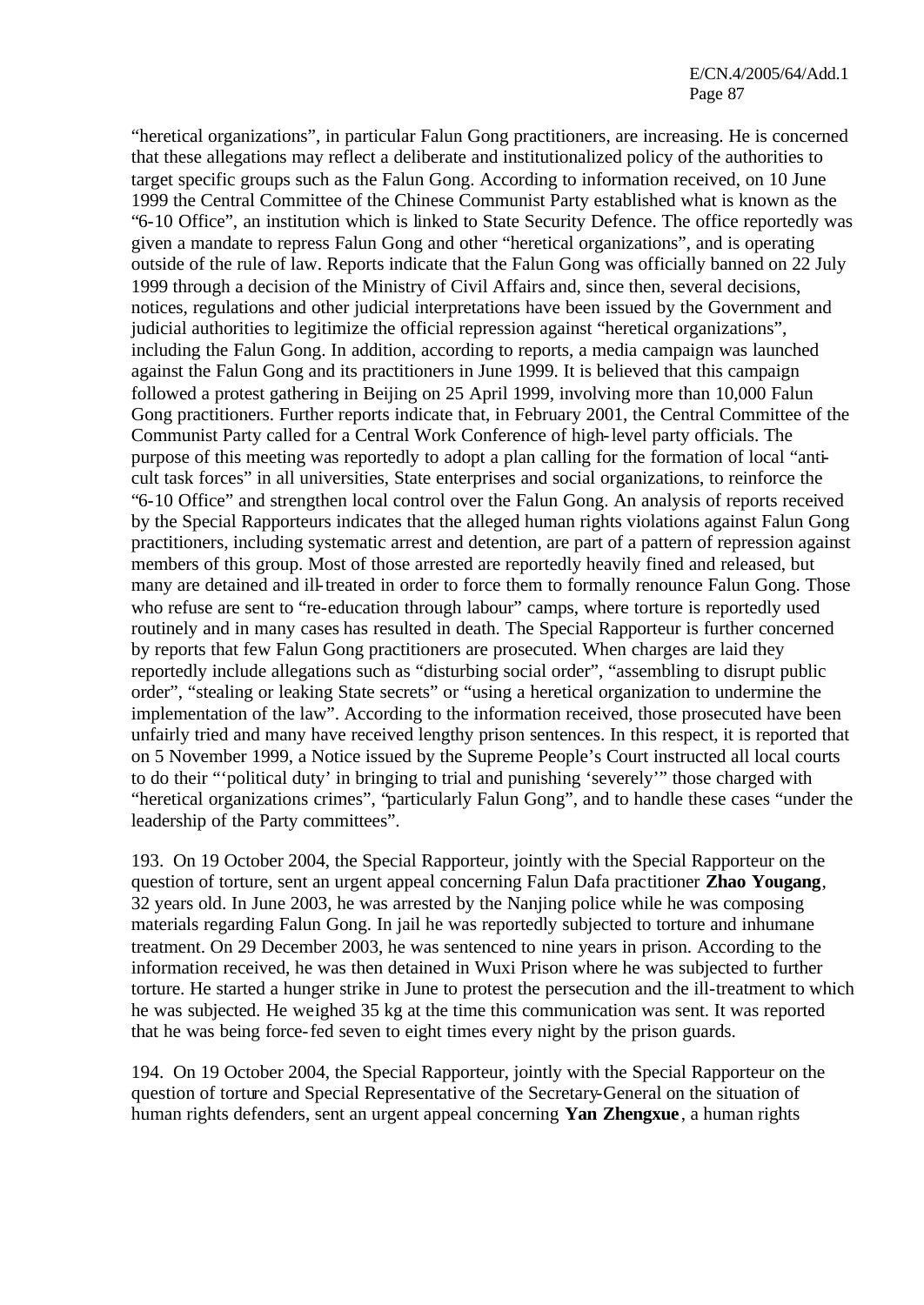defender, who has initiated an international petition campaign against the Re-Education Through Labour (RTL) system. According to the allegations received, on 14 September 2004 at 2:35 p.m., Yan Zhengxue was arrested by the Zhejiang Province State Security Department police in Taizhou City, Zheijang Province, and taken away to an unknown location. Concerns have been expressed that the reported arrest and detention of Yan Zhengxue may be an attempt to prevent him from carrying out human rights activities, in particular in connection with the meeting of the Central Party Committee of the 16th Party Congress. In view of his alleged incommunicado detention, concern is expressed that he may be at risk of torture or other forms of ill-treatment.

195. On 26 October 2004, the Special Rapporteur, jointly with the Special Rapporteur on the question of torture and Special Representative of the Secretary-General on the situation of human rights defenders, sent an urgent appeal concerning **Zhang Bo**, **Wang Jie**, and **Cai Shaojie**, three Falun Gong practitioners, and **Li Weiji**. According to the allegations received, Zhang Bo was detained at an unknown location at the time this communication was sent, Wang Jie and Cai Shaojie were detained in the Dabei prison, and Li Weiji was detained in the Panjin Prison. It is reported that the police broke both the arms of Li Weiji and caused him to develop a lumbar inter-vertebral disc protrusion. As a result of the treatment suffered, he can hardly walk. On 5 March 2003, these persons were sentenced to imprisonment by the Yinzhou District Court in Tieling, Liaoning Province for collecting evidence of the persecution of Falun Gong practitioners in Liaoning Province (i.e. persecution by the local authorities, including local governments and local police stations, related to the use of detention, torture and forced labour). Li Weiji was also convicted of assisting Falun Gong practitioners to go abroad. Zhang Bo and Wang Jie were sentenced to seven years' imprisonment, Cai Shaojie to four years' imprisonment, and Li Weiji to eight years' imprisonment. In view of the allegations of illtreatment, concern was expressed that Zhang Bo, Wang Jie, and Li Weiji were at risk of torture or other forms of ill-treatment. Moreover, concern was expressed that the imprisonment of the four individuals was an attempt to prevent their activities to protect the human rights of Falun Gong practitioners in Lianoing Province.

196. On 1 December 2004, the Special Rapporteur, jointly with the Special Rapporteur on the independence of judges and lawyers, the Special Rapporteur on the promotion and protection of the right to freedom of opinion and expression and the Special Representative of the Secretary-General on the situation of human rights defenders, sent an urgent appeal concerning **Zheng Enchong**, a Shanghai lawyer involved in the defence of economic and social rights of displaced persons, who was, at the time this communication was sent, detained at Shanghai's Tilanqiao Prison. The case of Zheng Enchong has been the subject of previous urgent appeals to the Government by the Special Representative of the Secretary-General on human rights defenders and the Special Rapporteur on freedom of expression on 3 December 2003 (E/CN.4**/**2004/62/Add.1), and by the Special Representative of the Secretary-General on human rights defenders, the Special Rapporteur on freedom of expression, and the Special Rapporteur on extrajudicial, summary or arbitrary executions on 16 March 2004. The Special Rapporteurs and the Special Representative are also in receipt of the reply of the Government to the appeal of 16 March 2004. According to the informa tion received, since being sentenced on 28 October 2003, Zheng Enchong has been imprisoned and denied access to his lawyer, which reportedly resulted in his not being able to file an appeal application against his sentence before the Shanghai Supreme People's Court. His wife reportedly filed an application on his behalf, but the court has not acknowledged it. Furthermore, the director of the Shanghai's Judicial Bureau and Prisons Bureau reportedly visited Zheng Enchong in detention on several occasions, telling him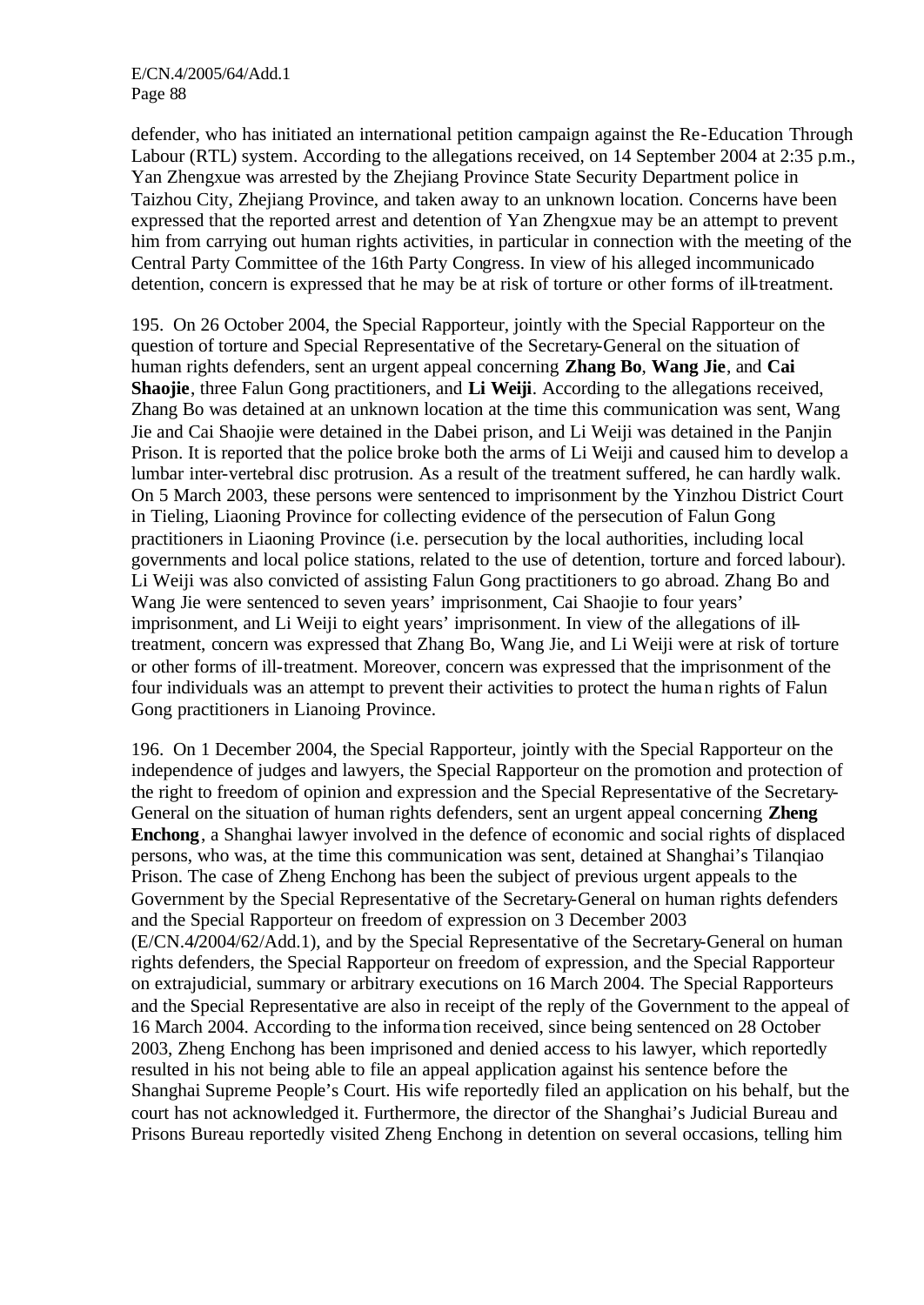that if he admitted wrongdoing, his three-year sentence would be reduced by one year. However, Zheng Enchong refused to do so. Moreover, according to the information received, in spite of his relatively light sentence, Mr. Zheng is housed in a high security prison where he is obliged to share his 3.5-square-metre cell with two other prisoners. In addition, Mr. Zheng's repeated requests to be allowed to telephone his family have consistently been denied. Concern was expressed that the denial of Mr. Zheng Enchong's right to see a lawyer and the right to appeal his sentence may be intended to prevent him from resuming his work as a lawyer who defends persons displaced from their homes by real estate projects. Such concerns are reinforced by the alleged attempts to induce Zheng Enchong to repudiate his work in defence of human rights, both by offering a reduction of his sentence and by aggravating the conditions of his detention. Concern was expressed that the denial of Zheng Enchong's right to see a lawyer and the right to appeal his sentence may be intended to prevent him from resuming his work as a lawyer who defends persons displaced from their homes by real estate projects. Such concerns are reinforced by the alleged attempts to induce Zheng Enchong to repudiate his work in defence of human rights, both by offering a reduction of his sentence and by aggravating the conditions of his detention.

197. On 15 December 2004, the Special Rapporteur sent an urgent appeal concerning **Liu Xiaobo** and **Yu Jie.** According to the information received, Liu Xiaobo and Yu Jie, who had been actively campaigning for the release of Shi Tao (concerning whom an urgent appeal, dated 15 December 2004, had already been sent by the Special Rapporteur on the promotion and protection of the right to freedom of opinion and expression) were arrested and detained for 12 hours on 13 December 2004 by the Beijing National Security Bureau. Their arrest warrants stated that they were accused of participating in activities harmful to the State. Their houses were searched and documents seized. It was further reported that, following their release, their house was placed under police surveillance, which therefore places Liu Xiaobo and Yu Jie under de facto house arrest. Liu Xiaobo is a known literary critic as well as being one of the founders and now president for Independent Chinese PEN Centre. He has recently written articles on cyberdissidence in China. Yu Jie is also a founder for International Chinese PEN Centre and an eminent writer known for his criticism of the Chinese authorities and for his support to writers attacked for the manifestation of their right to freedom of expression. Liu Xia, Liu Xiaobo's wife, was also briefly detained on 13 December 2004. Upon being released, the police warned her to make her husband stop publishing material on the Internet.

198. On 15 December 2004, the Special Rapporteur, jointly with the Chairperson-Rapporteur of the Working Group on Arbitrary Detention, sent an urgent appeal concerning the freelance journalist and poet **Shi Tao**. According to the information received, Shi Tao was arrested on 24 November 2004 by national security police officers from the Hunan Province. Police officers of the local branch of national security also went to his house and, without showing a warrant to search the house, confiscated his computer and other documents. The police officers did not inform his relatives why and where he was being detained. It is reported that it was only on 2 December 2004, that his relatives were informed that Shi Tao had been arrested for exposing State secrets in accordance with article 61 of the Criminal Law. One of his relatives was allowed to visit him on Monday 13 December. She was allegedly driven at night by security officers to a place she could not recognize and allowed to speak to Shi Tao for half an hour. The conversation took place under constant surveillance of the security officers, who interrupted them whenever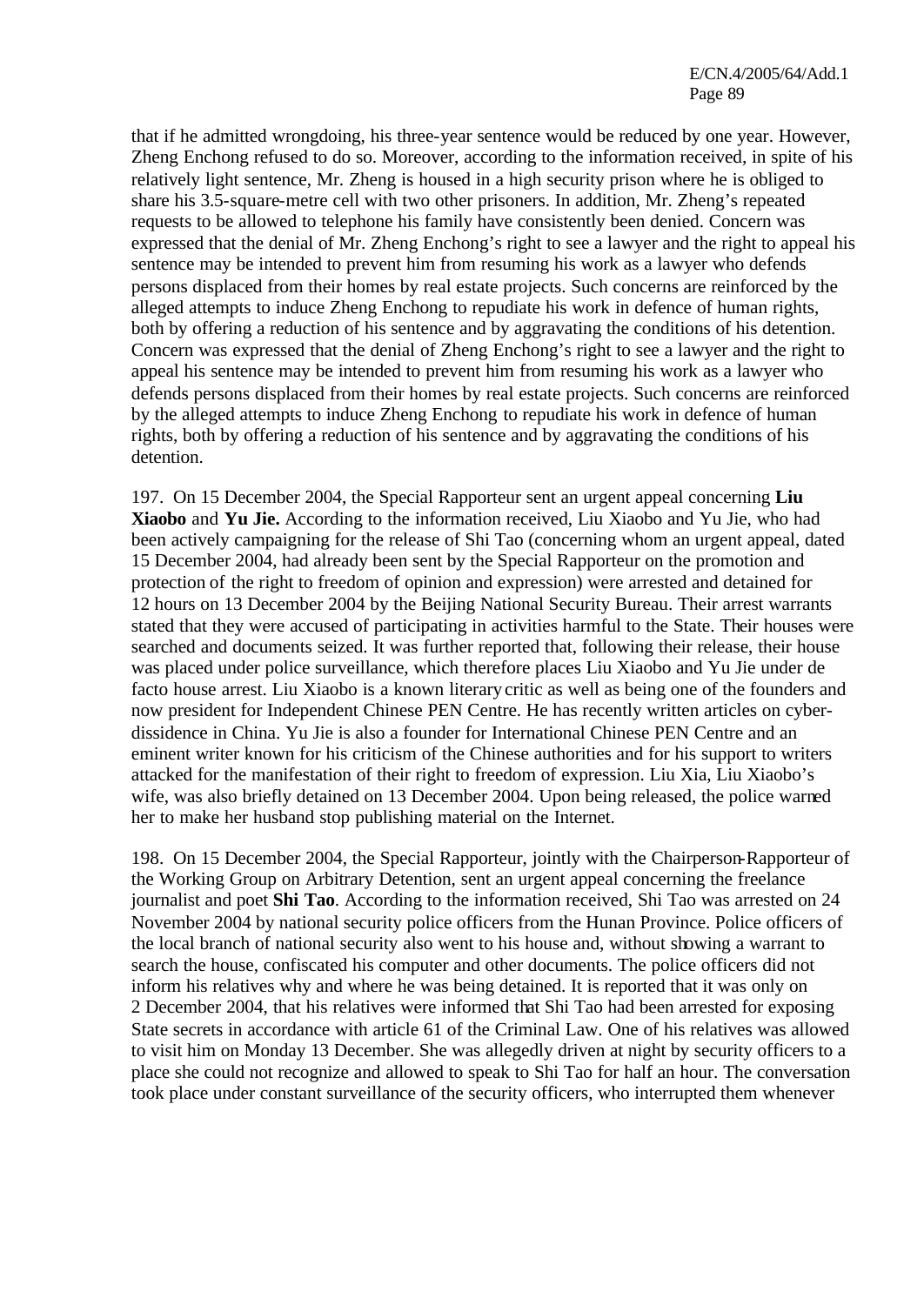they mentioned anything concerning the arrest. Shi Tao was not allowed, according to information received, to contact a lawyer until he is officially charged.

199. Shi Tao is a member of the Independent Chinese PEN Centre. His arrest was presumed to be linked to his articles critical of the Government of China. In view of his detention at an undisclosed location with only very limited and tightly supervised contact with his family, and no access to a lawyer, concern was expressed that Shi Tao may be at risk of ill-treatment.

200. On 16 December 2004, the Special Rapporteur, jointly with the Chairperson-Rapporteur of the Working Group on Arbitrary Detention, the Special Rapporteur on freedom of religion or belief and the Special Rapporteur on the right of everyone to the enjoyment of the highest attainable standard of physical and mental health, concerning **Zhang Rongliang**, an underground Church leader who was reportedly detained by police on 1 December 2004 where he lives, in Xuzhai village, Zhengzhou city, Henan Province. It is alleged that he is at risk of being tortured. Moreover, since he is diabetic, concern was expressed that he would not have access to the medication or treatment he needed. It was reported that his wife and child were in hiding. According to witnesses, police searched every household in the village and confiscated Christian DVDs, other materials and photos revealing Zhang's connections with foreigners. Reports indicated that Zhang Rongliang was the leader of the China for Christ Church and of the Protestant Fangcheng Mother Church. He is the co-author of *House Churches of China— Confession of Faith and Declaration*. Zhang Rongliang had already been imprisoned five times for his beliefs, for a total of 12 years, during which time he was allegedly tortured.

#### **Follow-up to previously transmitted communications**

201. By letter dated 2 March 2004, the Government sent a reply to the Special Rapporteur's communication of 3 December 2003 (E/CN.4**/**2004/62/Add.1) concerning **Zheng Enchong**. The Government stated that Zheng Enchong is a former employee of the Minjian law firm in Shanghai, who, on 6 June 2003, was placed under criminal detention on suspicion of illegally transferring State secrets abroad. Moreover, on 18 June he was arrested and on 15 August 2003 the Second Branch of the Shanghai People's Procuratorate initiated proceedings against Zheng in the Second Intermediate People's Court of Shanghai Municipality. On 26 August the court heard the case in camera, in accordance with article 152, paragraph 1, of the Criminal Procedure Law of the People's Republic of China, because the case involved State secrets. The court's investigation revealed that in May 2003 Zheng had handed over to a foreign organization materials that were the property of the State. In the latter part of May, Zheng had sent official documents relating to the handling of an emergency by the Shanghai public security authorities by fax and e-mail to entities outside China. The Second Intermediate People's Court of Shanghai Municipality found that Zheng's actions violated article 111 of the Criminal Law of the People's Republic of China and constituted the crime of illegally transferring State secrets out of the country. On 28 October 2003 he was sentenced to three years' imprisonment. Following his sentencing, Zheng filed an appeal with the Supreme People's Court of Shanghai Municipality. Upon hearing the case, the Supreme People's Court found that the decision of the court of first instance and the facts of the case were clear, the evidence was conclusive and sufficient, the judgement had been accurate and the severity of the penalty was appropriate. On 18 December 2003 the court rejected the appeal and upheld the original verdict. During the proceedings in the courts of both first and second instance, Zheng's counsel fully exercised his right to a defence and other procedural rights. Any restraining measures taken by China's judicial authorities in